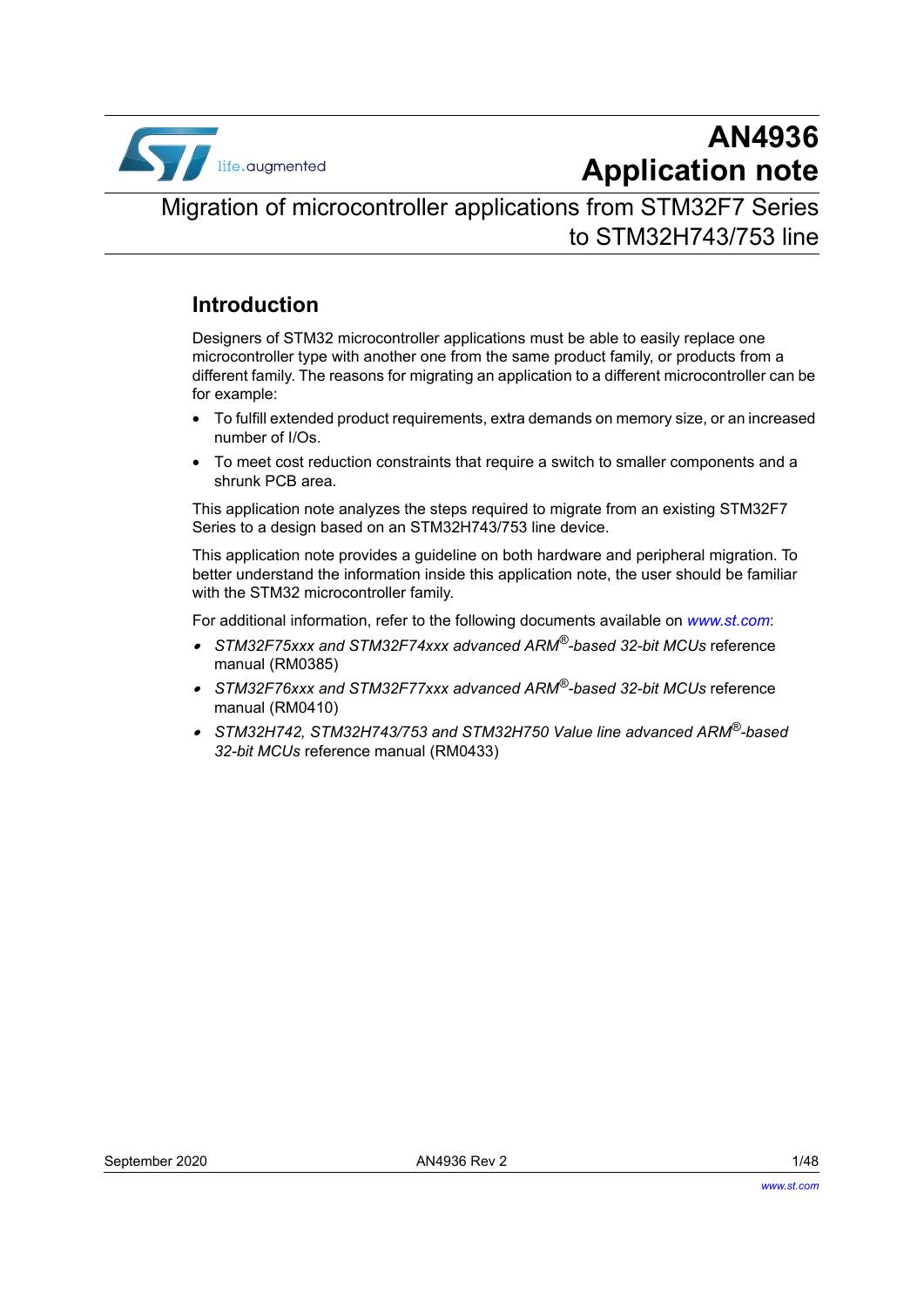# **Contents**

| 1              |     | STM32H743/753 line device overview  6                               |    |  |  |  |  |  |
|----------------|-----|---------------------------------------------------------------------|----|--|--|--|--|--|
|                | 1.1 | System architecture differences between STM32F7 Series              |    |  |  |  |  |  |
| $\mathbf 2$    |     |                                                                     |    |  |  |  |  |  |
|                | 2.1 |                                                                     |    |  |  |  |  |  |
|                | 2.2 |                                                                     |    |  |  |  |  |  |
|                | 2.3 |                                                                     |    |  |  |  |  |  |
| 3              |     |                                                                     |    |  |  |  |  |  |
| 4              |     |                                                                     |    |  |  |  |  |  |
|                | 4.1 |                                                                     |    |  |  |  |  |  |
|                | 4.2 |                                                                     |    |  |  |  |  |  |
|                |     | 4.2.1                                                               |    |  |  |  |  |  |
|                |     | 4.2.2<br>Memory map and peripherals register boundary addresses  16 |    |  |  |  |  |  |
|                |     | 4.2.3                                                               |    |  |  |  |  |  |
|                | 4.3 |                                                                     |    |  |  |  |  |  |
|                | 4.4 |                                                                     |    |  |  |  |  |  |
|                | 4.5 |                                                                     |    |  |  |  |  |  |
|                |     | 4.5.1                                                               |    |  |  |  |  |  |
|                |     | 4.5.2                                                               |    |  |  |  |  |  |
|                | 4.6 |                                                                     |    |  |  |  |  |  |
|                |     | 4.6.1                                                               |    |  |  |  |  |  |
|                |     | 4.6.2                                                               |    |  |  |  |  |  |
|                | 47  | Operating conditions                                                | 28 |  |  |  |  |  |
| 5              |     |                                                                     |    |  |  |  |  |  |
| 6              |     |                                                                     |    |  |  |  |  |  |
| $\overline{7}$ |     |                                                                     |    |  |  |  |  |  |
| 8              |     |                                                                     |    |  |  |  |  |  |
| 2/48           |     | AN4936 Rev 2                                                        | 57 |  |  |  |  |  |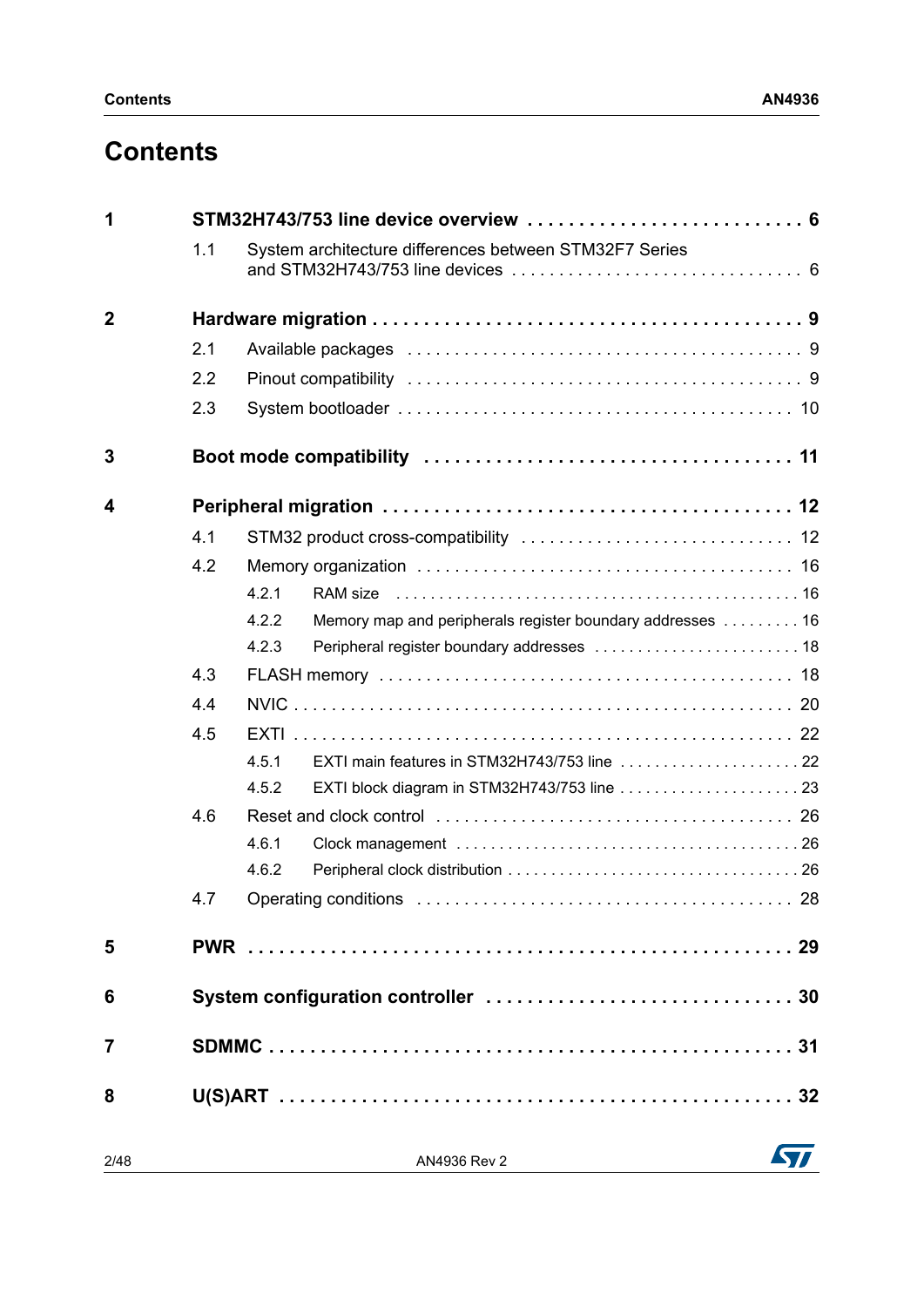| 9  |                                                       |
|----|-------------------------------------------------------|
| 10 |                                                       |
| 11 |                                                       |
| 12 |                                                       |
| 13 |                                                       |
| 14 |                                                       |
| 15 |                                                       |
| 16 | Digital filter for sigma delta modulators (DFSDM)  44 |
| 17 |                                                       |
| 18 |                                                       |

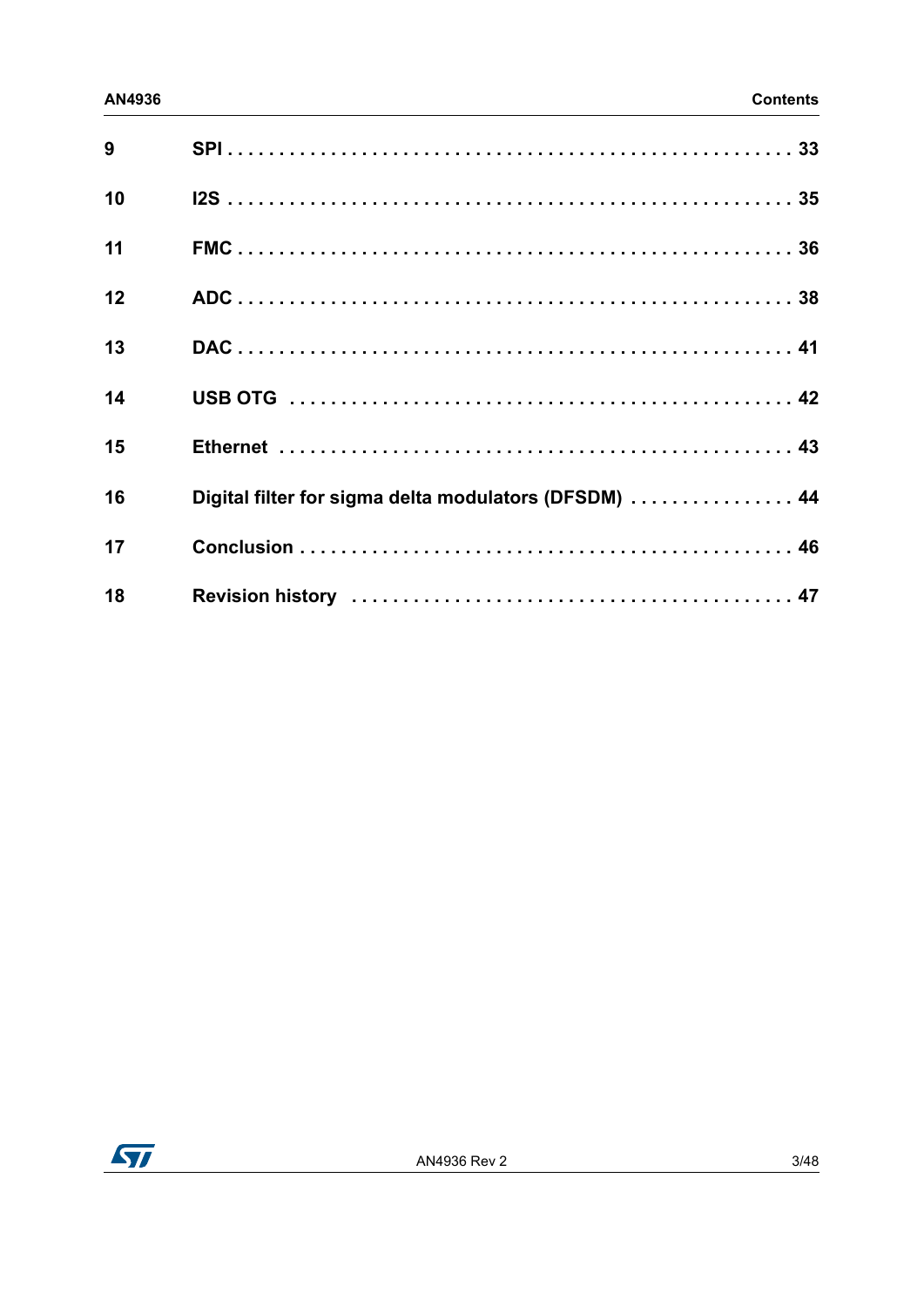# **List of tables**

| Table 1.  | Available bus matrix on STM32F7 Series and STM32H743/753 line devices 7               |
|-----------|---------------------------------------------------------------------------------------|
| Table 2.  | Available packages on STM32F7 Series and STM32H743/753 line devices 9                 |
| Table 3.  | BYPASS_REG pin incompatibility in LQFP176 and UFBGA176 packages 9                     |
| Table 4.  | STM32F7 Series and STM32H743/753 line bootloader communication                        |
|           |                                                                                       |
| Table 5.  | Boot mode compatibility between STM32F7 Series and STM32H743/753 line devices 11      |
| Table 6.  | Peripheral summary of STM32F7 Series and STM32H743/753 line devices. 12               |
| Table 7.  | Comparison of RAM size between STM32F7 Series and STM32H743/753 line devices. . 16    |
| Table 8.  | Memory organization and compatibility between STM32F7 Series and                      |
|           |                                                                                       |
| Table 9.  | Examples of peripheral address mapping differences between                            |
|           |                                                                                       |
| Table 10. | Flash memory differences between STM32F7 Series and STM32H743/753 line devices. 18    |
| Table 11. | Interrupt vector differences between STM32F7 Series and STM32H743/753 line devices 20 |
| Table 12. | EXTI event input types differences between STM32F7 Series and                         |
|           |                                                                                       |
| Table 13. | EXTI line differences between STM32F7 Series and STM32H743/753 line devices 23        |
| Table 14. | Different source clock in STM32F7 Series and STM32H743/753 line devices. 26           |
| Table 15. |                                                                                       |
| Table 16. | General operating conditions for STM32F7 Series and STM32H743/753 line devices 28     |
| Table 17. | PWR controller differences between STM32F7 Series and STM32H743/753 line devices 29   |
| Table 18. | SYSCFG main features differences between STM32F7 Series and                           |
|           |                                                                                       |
| Table 19. | SDMMC differences between STM32F7 Series and STM32H743/753 line devices 31            |
| Table 20. | U(S)ART differences between STM32F7 Series and STM32H743/753 line devices 32          |
| Table 21. | SPI differences between STM32F7 Series and STM32H743/753 line devices 33              |
| Table 22. | 12S differences between STM32F7 Series and STM32H743/753 line devices 35              |
| Table 23. | FMC differences between STM32F7 Series and STM32H743/753 line devices 36              |
| Table 24. | ADC differences between STM32F7 Series and STM32H743/753 line devices 38              |
| Table 25. | External trigger for regular channel differences between STM32F7 Series               |
|           |                                                                                       |
| Table 26. | External trigger for injected channel differences between STM32F7 Series              |
|           |                                                                                       |
| Table 27. | DAC differences between STM32F7 Series and STM32H743/753 line devices  41             |
| Table 28. | USB OTG HS differences between STM32F7 Series and STM32H743/753 line devices. 42      |
| Table 29. | Ethernet differences between STM32F7 Series and STM32H743/753 line devices 43         |
| Table 30. | DFSDM differences between STM32F76xxx and STM32F77xxx devices and                     |
|           |                                                                                       |
| Table 31. | DFSDM internal signal differences between STM32F76xxx and                             |
|           |                                                                                       |
| Table 32. | DFSDM trigger connection differences between STM32F76xxx and                          |
|           |                                                                                       |
| Table 33. | DFSDM break connection differences between STM32F76xxx and                            |
|           |                                                                                       |
| Table 34. |                                                                                       |

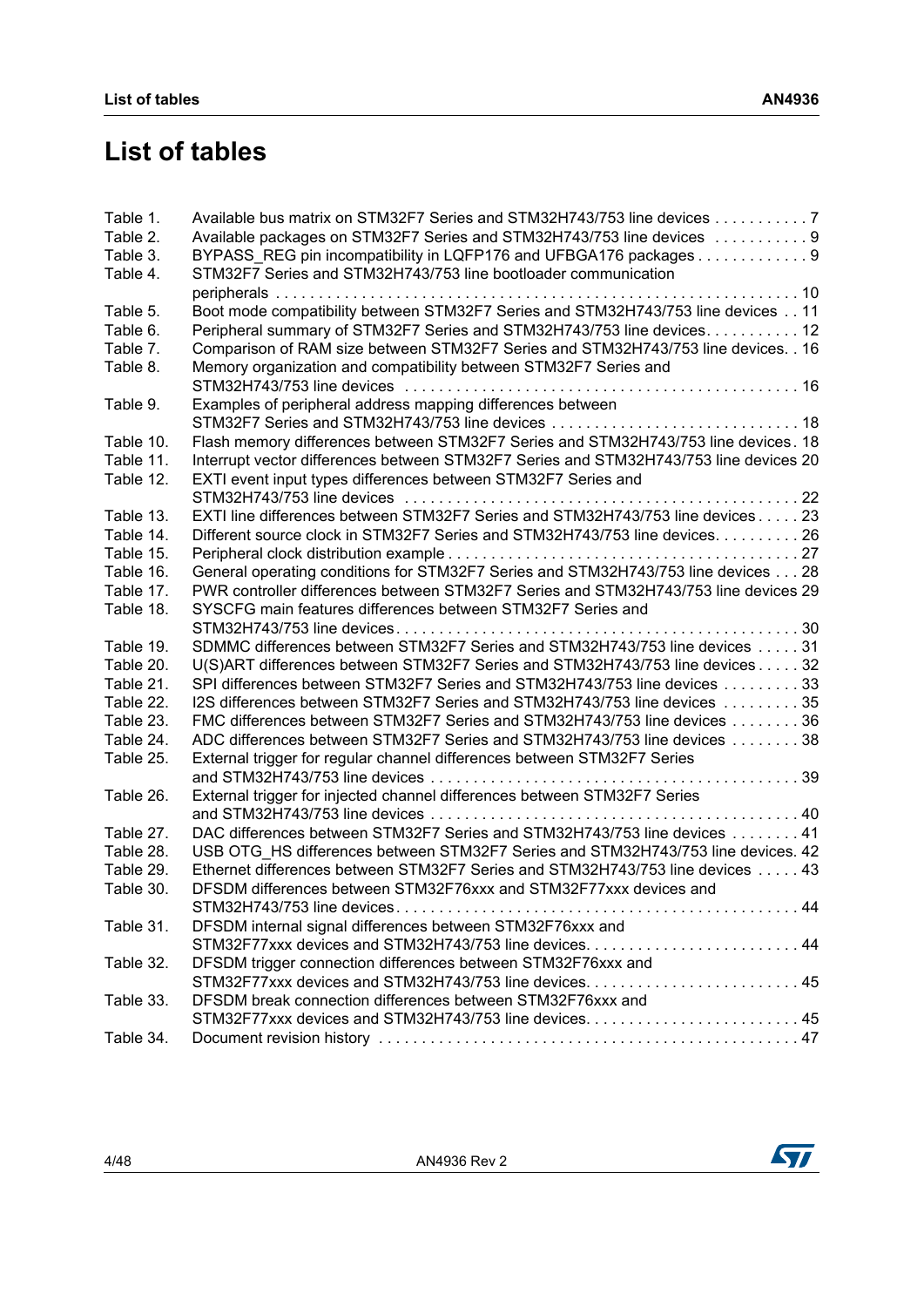# **List of figures**

| Figure 2. |                                                                             |  |
|-----------|-----------------------------------------------------------------------------|--|
| Figure 3. |                                                                             |  |
| Figure 4. | RAM memory organization of STM32F7 Series and STM32H743/753 line devices 17 |  |
| Figure 5. |                                                                             |  |
| Figure 6. |                                                                             |  |
| Figure 7. |                                                                             |  |

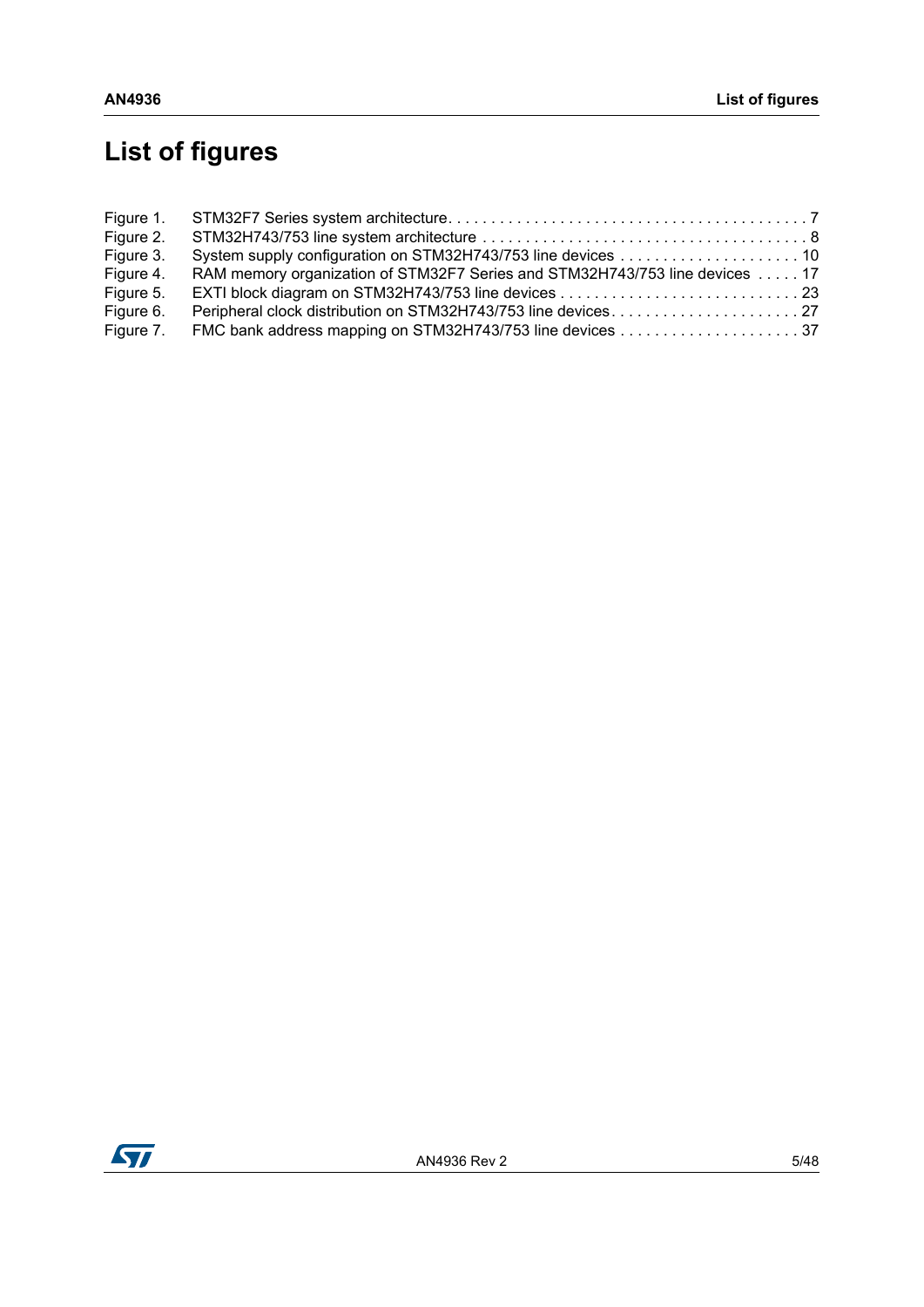## <span id="page-5-0"></span>**1 STM32H743/753 line device overview**

Taking advantage of an L1-cache, the STM32H743/753 line devices deliver the maximum theoretical performance of the Cortex-M7 core, regardless if the code is executed from the embedded Flash or external memory: 2010 CoreMark / 856 DMIPS at 400 MHz  $f_{\text{CPIL}}$ 

The STM32H743/753 line devices are offering to the customers some extra performance versus the STM32F7 Series devices without additional complexity.

The STM32H743/753 line devices, as Cortex-M7 variants, are compatible (for the common packages) with the STM32F7 Series devices. This compatibility allows to customers to straightforward use a similar device to the STM32F7 Series and to benefit from the significantly higher performance of the STM32H743/753 line devices and advanced peripherals.

The STM32H743/753 line devices are also the entry point of the wider STM32H7 Series, which can be seen as an easy stepladder to benefit from the high performance, the rich connectivity and the enhanced features of this advanced platform.

The STM32H743/753 line devices include a larger set of peripherals with advanced features and optimized power consumption compared to the STM32F7 series:

- High-Resolution Timer (HRTIM)
- Low-Power Universal Asynchronous Receiver Transmitter (LPUART)
- Single Wire Protocol Master Interface (SWPMI)
- FD Controller Area Network (FDCAN)
- Operational amplifiers (OPAMP)
- Ultra-low-power
- Comparator (COMP)
- Voltage reference buffer (VREFBUF)

This migration guide is only covering the migration from the STM32F7 Series to STM32H743/753 line. As a consequence the new features present on the STM32H743/753 line devices but not already present on the STM32F7 Series devices are not covered in this document (refer to the *STM32H743/753* reference manual and datasheets for more details).

### <span id="page-5-1"></span>**1.1 System architecture differences between STM32F7 Series and STM32H743/753 line devices**

One single domain is available in the STM32F7 Series devices which embed an AHB bus matrix while in the STM32H743/753 line devices there are 3 domains: an AXI bus matrix, two AHB bus matrices and bus bridges allow interconnecting the bus masters with the bus slaves:

- **D1 domain**: is the high bandwidth / high performance domain with the Cortex-M7 core and acceleration mechanisms. This domain encompasses the high bandwidth features and smart management thanks to the AXI bus matrix.
- **D2 domain**: is the "I/O processing" domain. It encompasses most peripherals that are less bandwidth demanding.
- **D3 domain:** is designed to manage the low-power mode (embeds the system configuration block to keep the system state, the GPIO status). This domain is

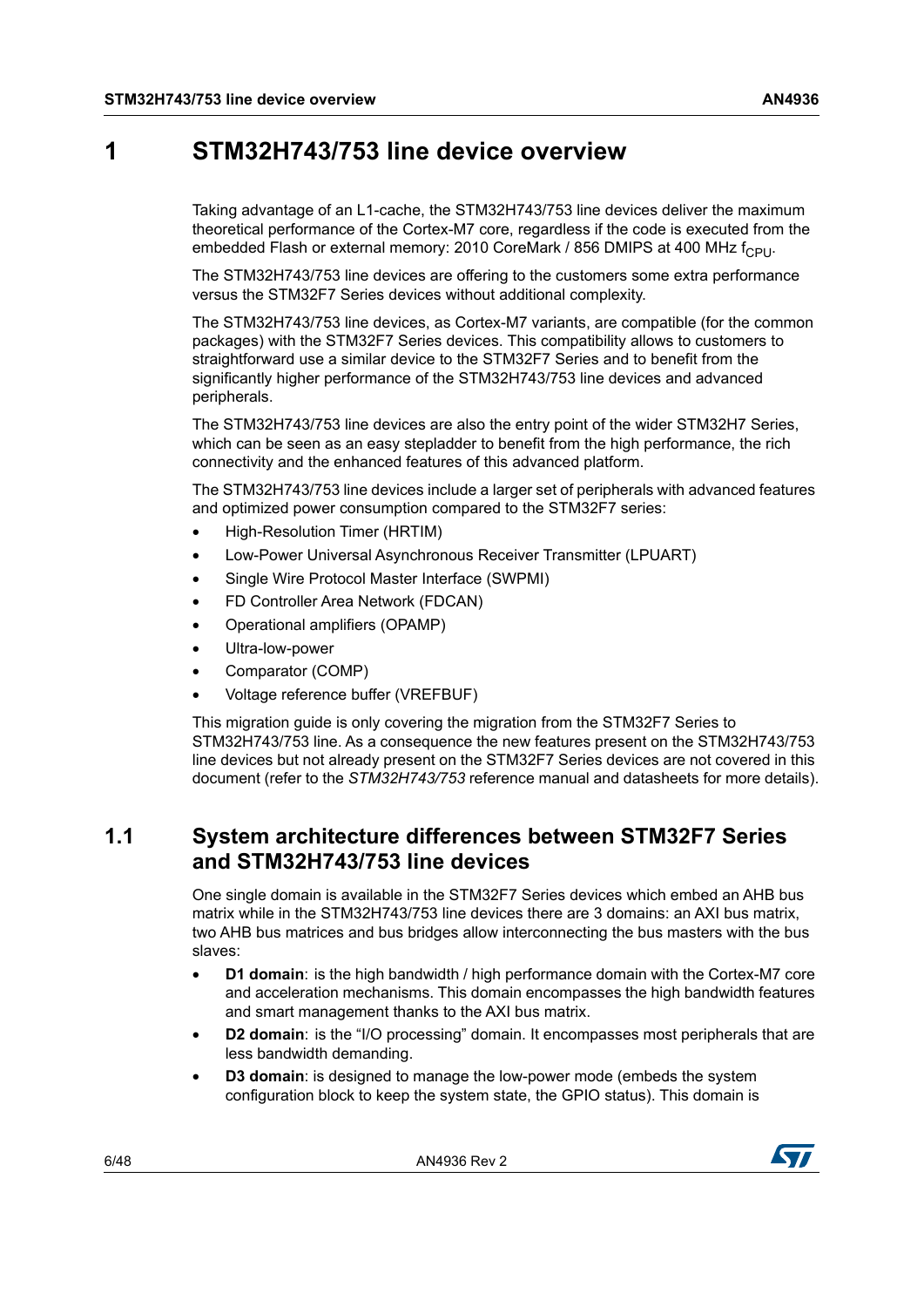designed to be autonomous: it embeds 64-Kbyte RAM and has a subset of peripheral to run the basic functions while the domains 1 and 2 can be shut-off to save power.

*[Table](#page-6-0) 1*, *[Figure](#page-6-1) 1* and *[Figure](#page-7-0) 2* illustrate the system architecture differences between the STM32F7 Series and the STM32H743/753 line devices.

#### <span id="page-6-0"></span>**Table 1. Available bus matrix on STM32F7 Series and STM32H743/753 line devices**

| <b>Device</b>      | <b>AHB bus matrix</b> | AXI b us matrix |
|--------------------|-----------------------|-----------------|
| STM32F7 Series     |                       | ΝA              |
| STM32H743/753 line |                       |                 |

<span id="page-6-1"></span>

#### **Figure 1. STM32F7 Series system architecture**

1. I/D cache size:

- For STM32F74xxx and STM32F75xxx devices: 4 Kbytes.

- For STM32F72xxx and STM32F73xxx devices: 8 Kbytes.

- For STM32F76xxx and STM32F77xxx devices: 16 Kbytes.

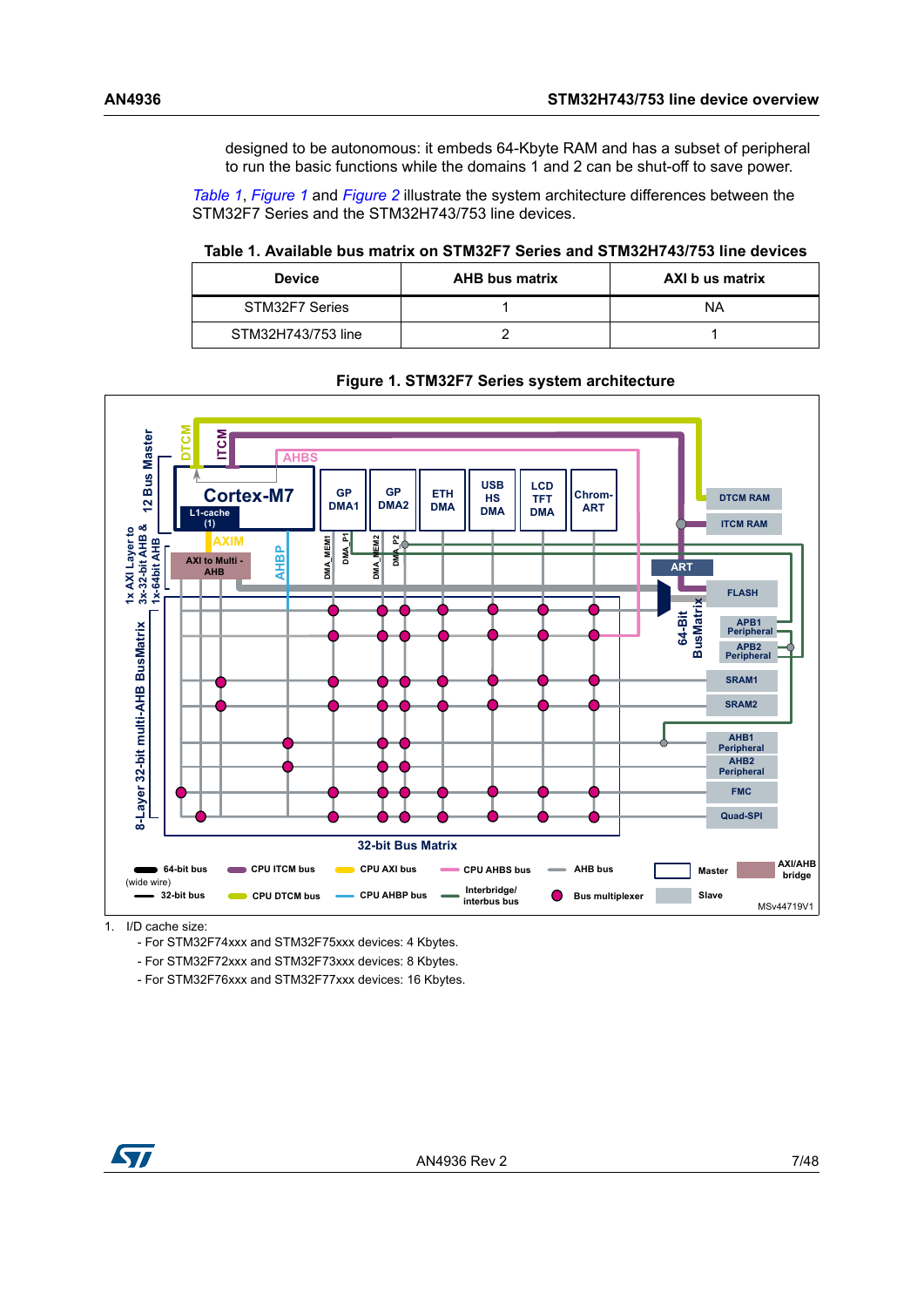<span id="page-7-0"></span>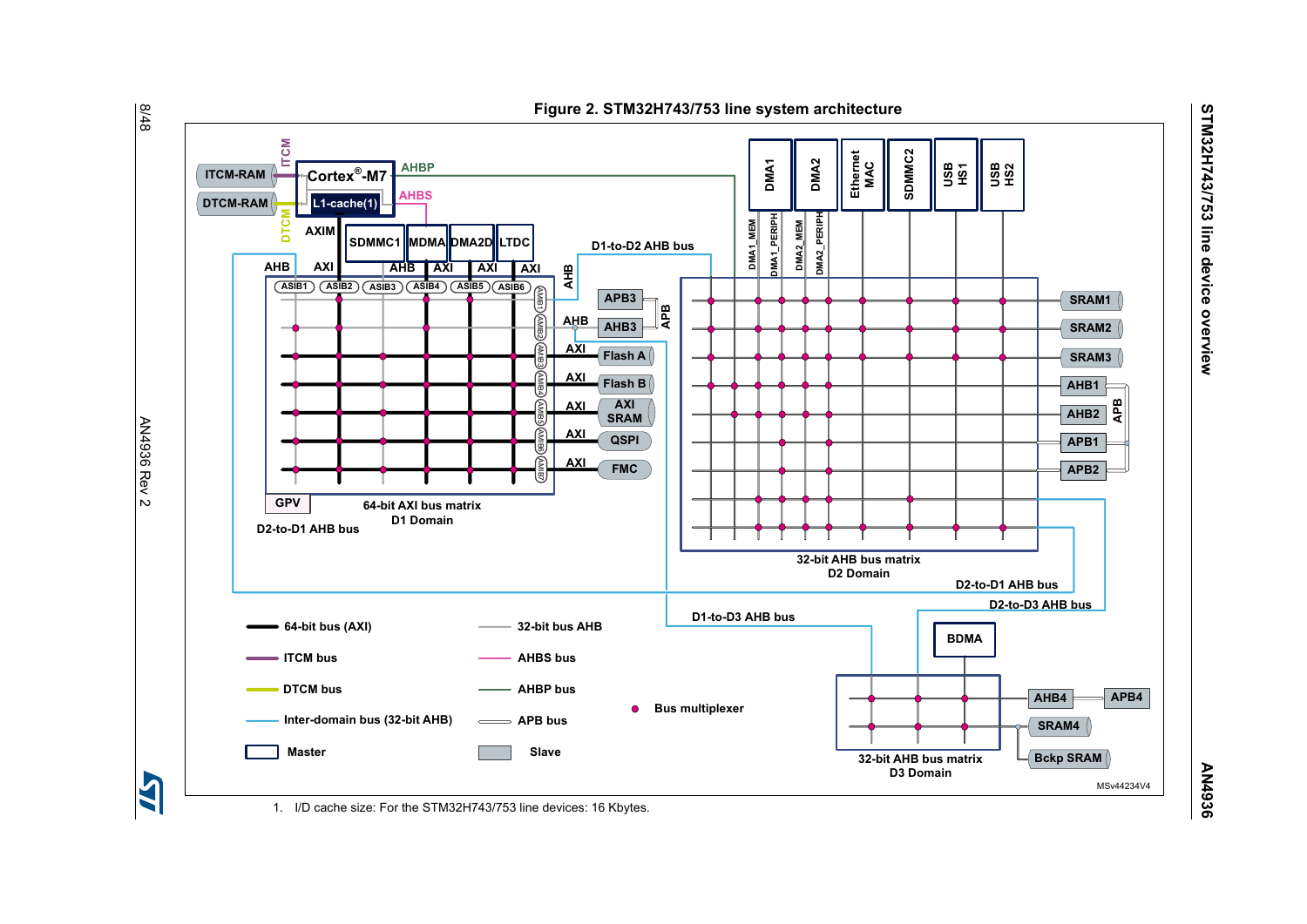## <span id="page-8-0"></span>**2 Hardware migration**

## <span id="page-8-1"></span>**2.1 Available packages**

The available packages on the STM32F7 Series and STM32H743/753 line devices are listed in *[Table](#page-8-3) 2*.

| Package        | <b>STM32F7 Series</b> | <b>STM32H743/753 line</b> |  |  |
|----------------|-----------------------|---------------------------|--|--|
| LQFP64         |                       | <b>NA</b>                 |  |  |
| <b>LQFP100</b> |                       | X                         |  |  |
| TFBGA100       |                       | <b>NA</b>                 |  |  |
| WLCSP143       |                       | <b>NA</b>                 |  |  |
| LQFP144        | X                     | X                         |  |  |
| UFBGA176       |                       | X                         |  |  |
| LQFP176        |                       | X                         |  |  |
| LQFP208        |                       | X                         |  |  |
| TFBGA216       |                       | <b>NA</b>                 |  |  |
| TFBGA240       | <b>NA</b>             | X                         |  |  |

<span id="page-8-3"></span>**Table 2. Available packages on STM32F7 Series and STM32H743/753 line devices (1)**

1.  $X = \text{available}$ .

## <span id="page-8-2"></span>**2.2 Pinout compatibility**

The STM32F7 Series devices are pin to pin compatible with the STM32H743/753 line devices except for the BYPASS\_REG pin in LQFP176 and UFBGA176 packages which is no longer available on the STM32H743/753 line devices.

On the STM32H743/753 line devices, the BYPASS\_REG pin is connected to VSS and the regulator bypass mode is managed by software with the LDOEN and BYPASS bits located in the PWR CR3 register.

At system startup, the MCU starts under LDO then the user can switch to the regulator bypass mode by modifying the LDOEN and bypass bits with the software.

*[Table](#page-8-4) 3* and *[Figure](#page-6-1) 1* illustrate the BYPASS\_REG pin incompatibility in LQFP176 and UFBGA176 packages and the system supply configuration on the STM32H743/753 line devices.

|  | Table 3. BYPASS_REG pin incompatibility in LQFP176 and UFBGA176 packages |  |
|--|--------------------------------------------------------------------------|--|
|  |                                                                          |  |

<span id="page-8-4"></span>

| Package     | Pin/ball      | STM32F7 Series | STM32H743/753<br>line | <b>Comment</b>                              |
|-------------|---------------|----------------|-----------------------|---------------------------------------------|
| LOFP176     | <b>Pin 48</b> | BYPASS REG     | VSS                   | Impacts only the boards designed with       |
| UFBGA176+25 | Ball L4       |                |                       | STM32F7 Series in the regulator bypass mode |

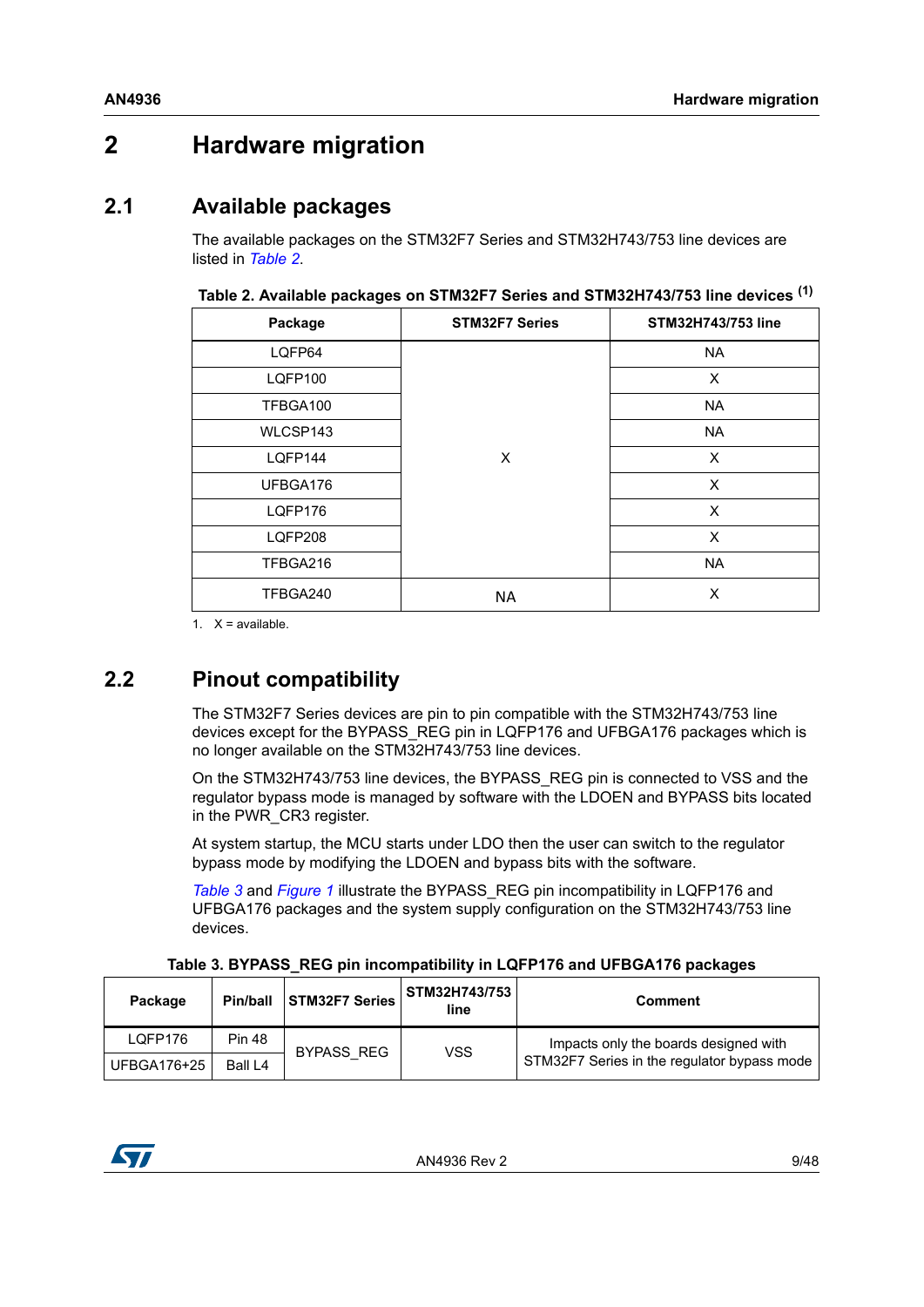<span id="page-9-2"></span>

**Figure 3. System supply configuration on STM32H743/753 line devices**

## <span id="page-9-0"></span>**2.3 System bootloader**

The system bootloader is located in the system memory, programmed by ST during production. It is used to reprogram the Flash memory using one of the following serial interfaces.

*[Table](#page-9-1) 4* shows the supported communication peripherals by the system bootloader.

| <b>System bootloader</b><br>peripherals | STM32F7 Series I/O pin                    | STM32H743/753 line I/O pin                  |  |  |
|-----------------------------------------|-------------------------------------------|---------------------------------------------|--|--|
| <b>DFU</b>                              |                                           | USB OTG_FS (PA11 / PA12) in the device mode |  |  |
| USART1                                  | <b>PA9 / PA10</b>                         | <b>PA9 / PA10</b><br>PB14 / PB15            |  |  |
| USART <sub>2</sub>                      | <b>NA</b>                                 | <b>PA2 / PA3</b>                            |  |  |
| USART3                                  | PB10 / PB11<br>PC10 / PC11                | PB10 / PB11                                 |  |  |
| IC1                                     | <b>PB6/PB9</b>                            |                                             |  |  |
| IC2                                     | PF <sub>0</sub> /PF <sub>1</sub>          |                                             |  |  |
| IC3                                     | <b>PA8 / PC9</b>                          |                                             |  |  |
| SP <sub>11</sub>                        | PA7 / PA6 / PA5 / PA4                     |                                             |  |  |
| SPI <sub>2</sub>                        | PI3 / PI2 / PI1 / PI0                     |                                             |  |  |
| SP <sub>13</sub>                        | <b>NA</b>                                 | PC12 / PC11/ PC10 / PA15                    |  |  |
| SPI <sub>4</sub>                        |                                           | PE14 / PE13 / PE12 / PE11                   |  |  |
| CANx                                    | $PB5$ / $PB13^{(1)}$<br>PD0 / $PD1^{(2)}$ | <b>NA</b>                                   |  |  |

<span id="page-9-1"></span>

| Table 4. STM32F7 Series and STM32H743/753 line bootloader communication |  |             |  |  |  |
|-------------------------------------------------------------------------|--|-------------|--|--|--|
|                                                                         |  | peripherals |  |  |  |

1. Available on the STM32F74xxx/75xxx and STM32F76xxx/77xxx devices.

2. Available on the STM32F2xxx/73xxx devices.

10/48 AN4936 Rev 2

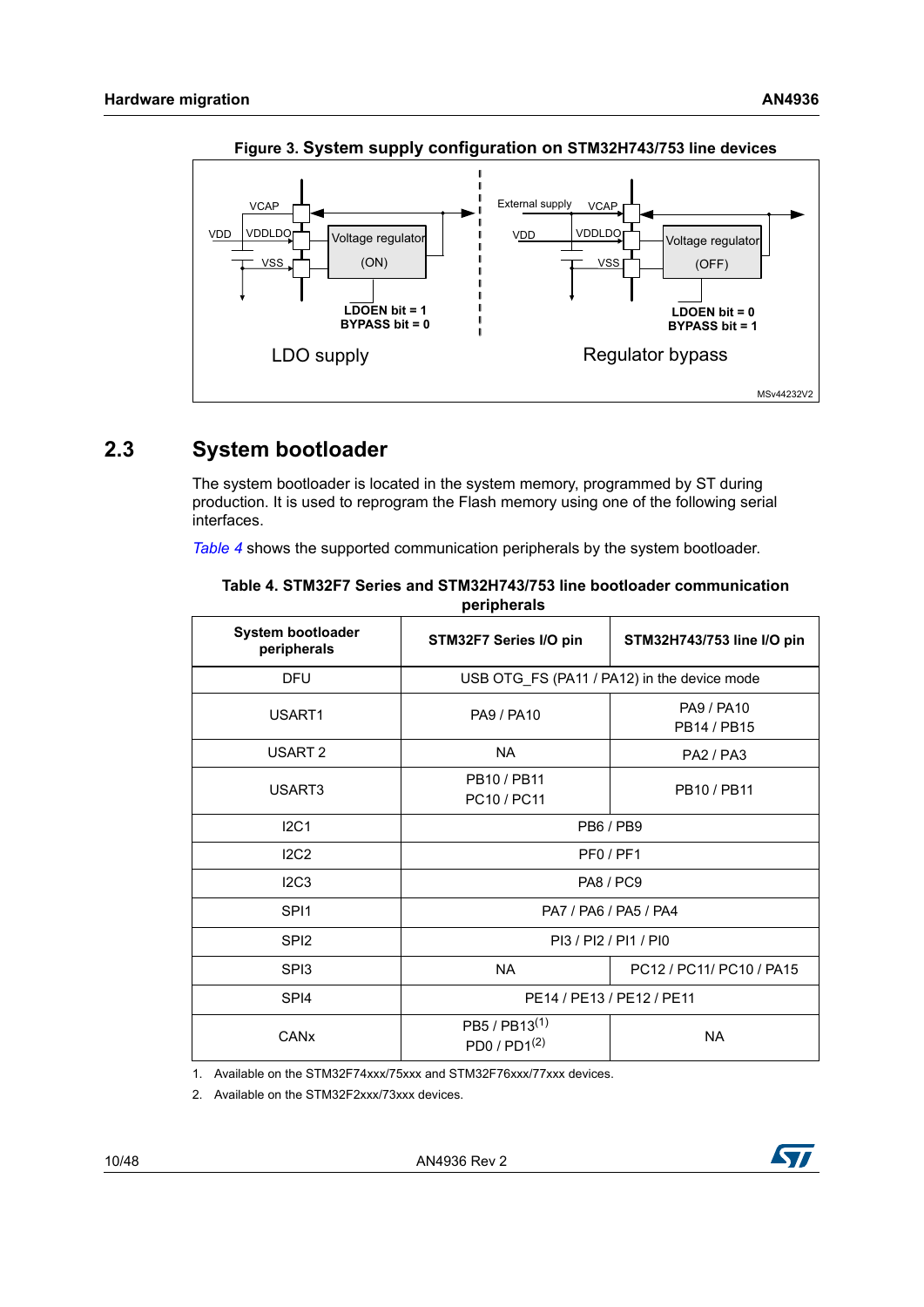## <span id="page-10-0"></span>**3 Boot mode compatibility**

The STM32F7 Series and the STM32H743/753 line boot space are based on BOOT0 and boot address option bytes as described in *[Table](#page-10-1) 5*.

For the STM32F7 Series the boot base address supports any address in the range from 0x0000 0000 to 0x3FFF FFFF while in the STM32H743/753 line the boot base address supports any address in the range from 0x0000 0000 to 0x3FFF 0000.

<span id="page-10-1"></span>

| Table 5. Boot mode compatibility between STM32F7 Series and STM32H743/753 line |
|--------------------------------------------------------------------------------|
| devices                                                                        |

|             | <b>Boot mode selection</b>          |                                                                                                                         |                                                                                                                         |  |
|-------------|-------------------------------------|-------------------------------------------------------------------------------------------------------------------------|-------------------------------------------------------------------------------------------------------------------------|--|
| <b>BOOT</b> | <b>Boot address</b><br>option bytes | <b>STM32F7 Series</b>                                                                                                   | STM32H743/753 line                                                                                                      |  |
| $\Omega$    | BOOT ADD0[15:0]                     | Boot address defined by user<br>option byte BOOT ADD0[15:0]<br>ST programmed value:<br>Flash on ITCM at 0x0020 0000     | Boot address defined by user<br>option byte BOOT_ADD0[15:0]<br>ST programmed value:<br>Flash memory at 0x0800 0000      |  |
|             | BOOT ADD1[15:0]                     | Boot address defined by user<br>option byte BOOT ADD1[15:0]<br>ST programmed value: System<br>bootloader at 0x0010 0000 | Boot address defined by user<br>option byte BOOT ADD1[15:0]<br>ST programmed value: System<br>bootloader at 0x1FF0 0000 |  |

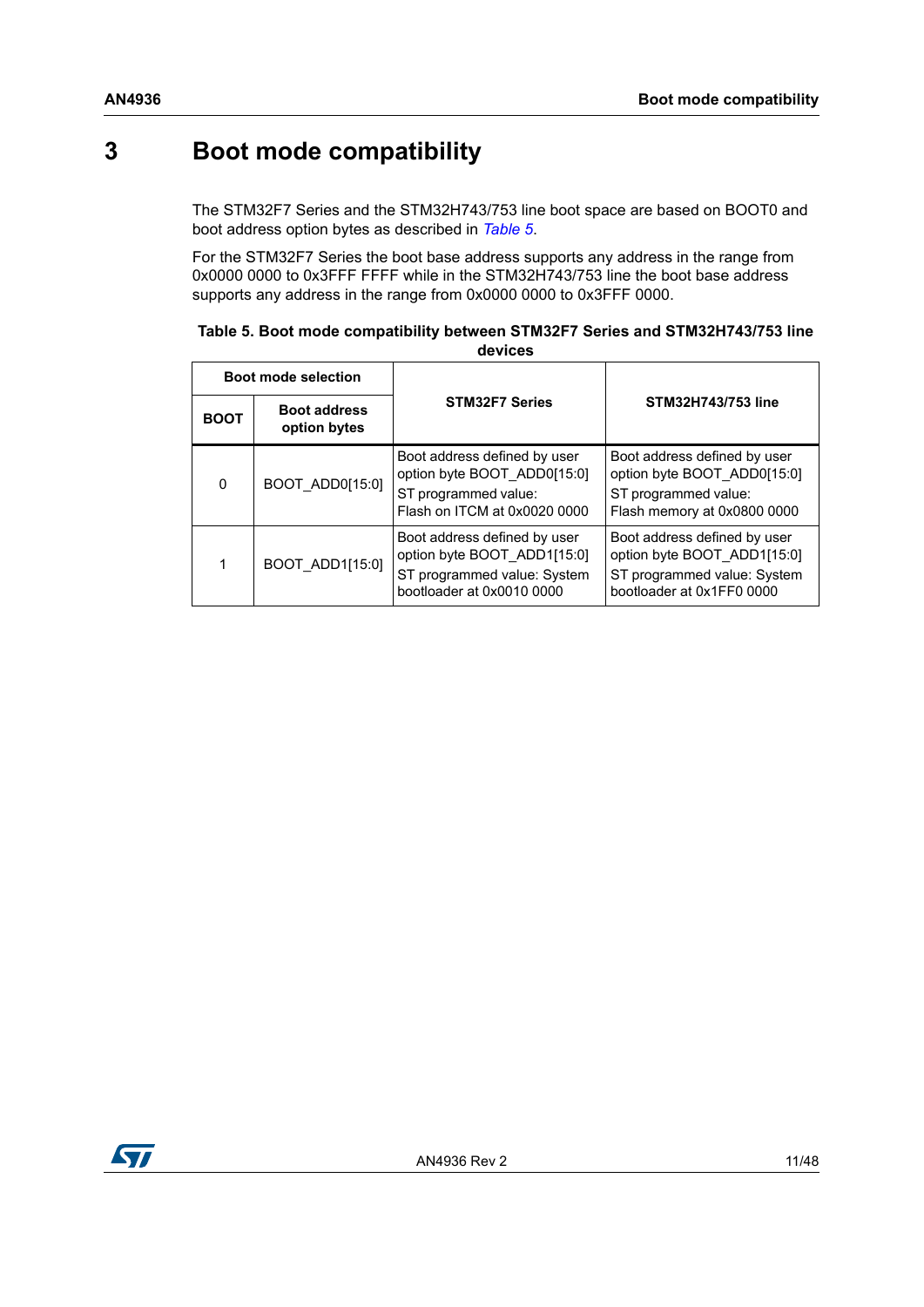## <span id="page-11-0"></span>**4 Peripheral migration**

## <span id="page-11-1"></span>**4.1 STM32 product cross-compatibility**

The STM32 series embed a set of peripherals which can be classed in three categories:

- The first category is for the peripherals which are by definition common to all products. Those peripherals are identical, so they have the same structure, registers and control bits. There is no need to perform any firmware change to keep the same functionality at the application level after migration. All the features and behavior remain the same.
- The second category is for the peripherals which are shared by all STM32 products but have only minor differences (in general to support new features), so the migration from one product to another is very easy and does not need any significant new development effort.
- The third category is for peripherals which have been considerably changed from one product to another (new architecture, new features...). For this category of peripherals, the migration will require a new development at application level.
- The software compatibility mentioned in the *[Table 6](#page-11-2)* only refers to the register description for low-level drivers.

The Cube Hardware Abstraction Layer (HAL) is compatible between the STM32F7 Series and the STM32H743/753 line devices.

*[Table](#page-11-2) 6* shows the STM32 peripheral compatibility between the STM32F7 Series and the STM32H743/753 line devices.

<span id="page-11-2"></span>

|                   |             | <b>STM32F7 Series</b>                                                                    | STM32H743/753 line                                                                             | Compatibility                                                            |
|-------------------|-------------|------------------------------------------------------------------------------------------|------------------------------------------------------------------------------------------------|--------------------------------------------------------------------------|
|                   |             |                                                                                          |                                                                                                | <b>Comments</b>                                                          |
| Power supply      |             | - Power supply for I/Os<br>1.71 to 3.6 V<br>- Internal regulator<br>$VDD = 1.7$ to 3.6 V | - Power supply for I/Os<br>1.62 to 3.6 V<br>- Internal regulator<br>VDDLDO = $1.62$ to $3.6$ V | More power supply<br>supervision added                                   |
| Maximum frequency |             | 216 MHz                                                                                  | 400 MHz                                                                                        |                                                                          |
| MPU region number |             | 8                                                                                        | 16                                                                                             |                                                                          |
|                   |             | 2 Mbytes                                                                                 |                                                                                                |                                                                          |
| Flash             |             | - Singe Bank<br>- Dual Bank                                                              | - Dual Bank                                                                                    | - Mapped on AXI bus<br>- With ECC protection<br>in STM32H743/753<br>line |
|                   | System      | 512 Kbytes                                                                               | $~1$ Mbyte (992 Kbytes)                                                                        |                                                                          |
| <b>SRAM</b>       | Instruction | 16 Kbytes                                                                                | 64 Kbytes                                                                                      | With ECC protection in<br>STM32H743/753 line                             |
|                   | Backup      |                                                                                          | 4 Kbytes                                                                                       |                                                                          |

#### **Table 6. Peripheral summary of STM32F7 Series and STM32H743/753 line devices**

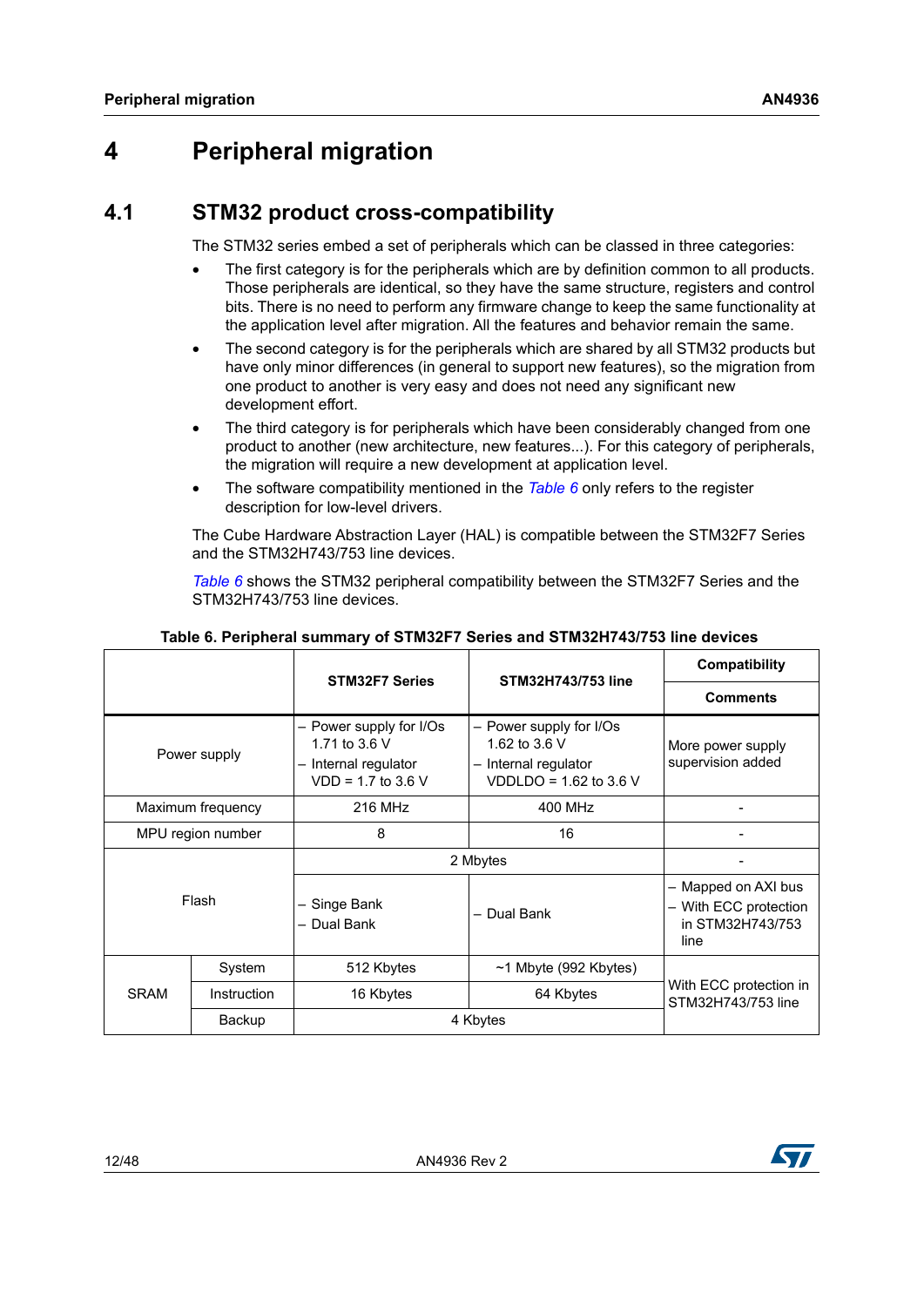|               |                    | <b>STM32F7 Series</b> | <b>STM32H743/753 line</b> | Compatibility                  |
|---------------|--------------------|-----------------------|---------------------------|--------------------------------|
|               |                    |                       |                           | <b>Comments</b>                |
|               | <b>FMC</b>         |                       | Yes<br>Mapped on AXI bus  |                                |
| Common        | <b>QSPI</b>        |                       | Mapped on AXI bus<br>Yes  |                                |
| Peripherals   | Ethernet           | Yes                   |                           | Wakeup from stop<br>capability |
|               | High resolution    | <b>NA</b>             | 1                         | New feature                    |
|               | General<br>purpose | 10                    |                           |                                |
| <b>Timers</b> | <b>PWM</b>         | $\overline{2}$        |                           |                                |
|               | Basic              | $\overline{2}$        |                           |                                |
|               | Low-power          |                       | 5                         | Wakeup from stop<br>capability |
| <b>RNG</b>    |                    | Yes                   |                           |                                |

#### **Table 6. Peripheral summary of STM32F7 Series and STM32H743/753 line devices (continued)**

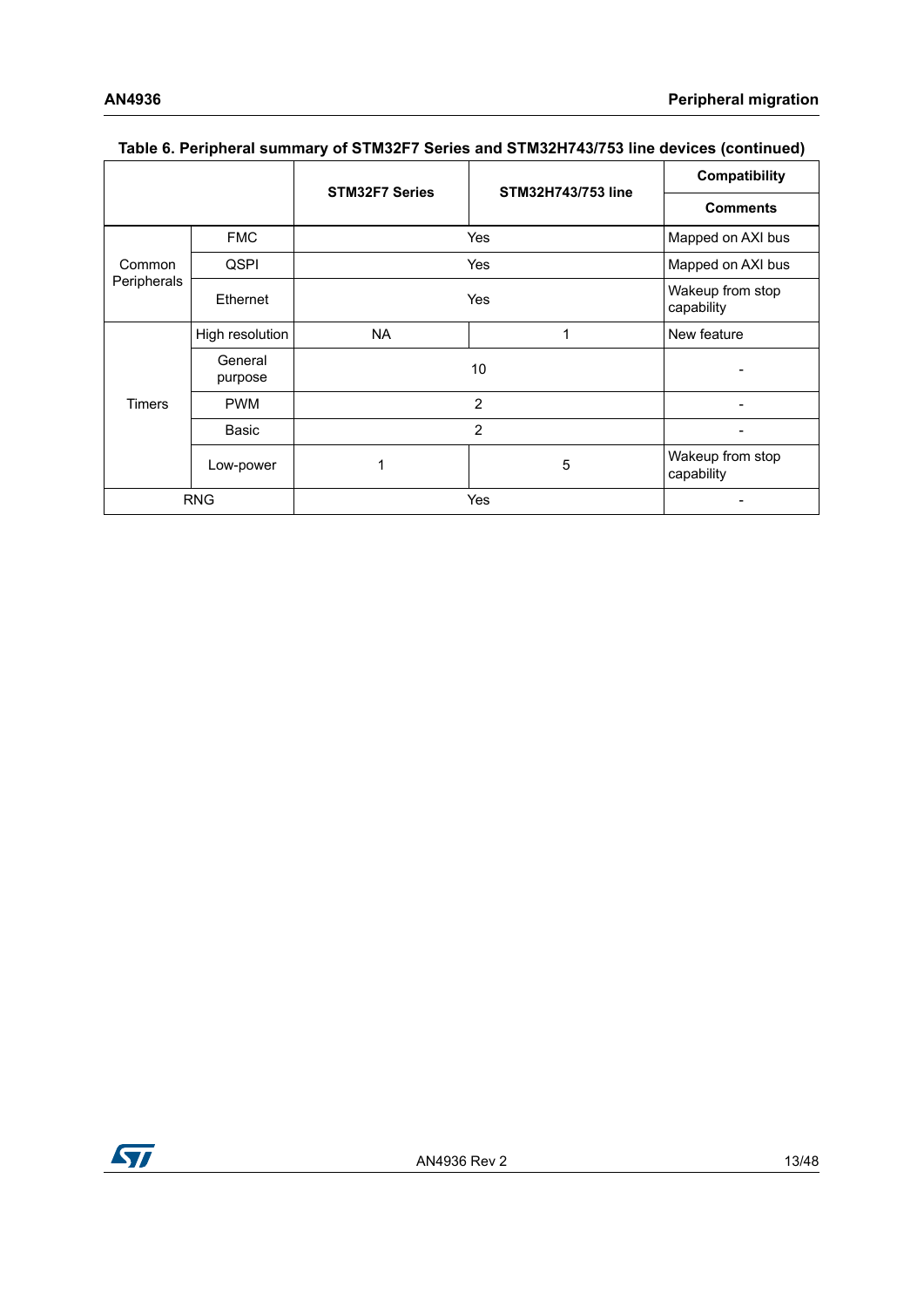|                          |                                     | <b>STM32F7 Series</b><br>STM32H743/753 line   |                                      | Compatibility                                                                                                           |
|--------------------------|-------------------------------------|-----------------------------------------------|--------------------------------------|-------------------------------------------------------------------------------------------------------------------------|
|                          |                                     |                                               |                                      | <b>Comments</b>                                                                                                         |
|                          | SPI/I <sup>2</sup> S                | 4/3 (simplex)                                 | 6/3(simplex)                         | Wakeup from stop<br>capability in<br>STM32H743/753 line                                                                 |
|                          | 12C                                 | 4                                             |                                      | Wakeup from stop<br>capability in<br>STM32H743/753 line                                                                 |
|                          | USART/UART                          | 4/4                                           |                                      | - New synchronous<br>slave mode, Tx and<br><b>Rx FIFOs</b><br>- Wakeup from stop<br>capability in<br>STM32H743/753 line |
|                          | <b>LPUART</b>                       | <b>NA</b>                                     | $\mathbf{1}$                         | New feature                                                                                                             |
| Communica<br>tion        | SAI                                 | $\overline{2}$                                | 4                                    | PDM interface,<br>supporting up to 8<br>microphones in<br>STM32H743/753 line                                            |
| interfaces               | <b>SPDIFRX</b>                      | 4 inputs                                      |                                      |                                                                                                                         |
|                          | <b>SWPMI</b>                        | <b>NA</b><br>Yes                              |                                      | New feature                                                                                                             |
|                          | <b>MDIO</b>                         | Yes                                           |                                      | Wakeup from stop<br>capability                                                                                          |
|                          | <b>SDMMC</b>                        | Yes                                           |                                      | - With DMA capability<br>- Wakeup from stop<br>- eMMC boot support                                                      |
|                          | CAN                                 | $3 \times$ CANs (2.0B Active)                 | 2x CAN FD<br>(FDCAN1 supports TTCAN) | New feature                                                                                                             |
|                          | USB OTG_FS                          | Yes                                           |                                      | With DMA capability                                                                                                     |
|                          | USB OTG_HS                          | Yes                                           |                                      |                                                                                                                         |
|                          | <b>HDMI-CEC</b>                     | Yes                                           |                                      | Wakeup from stop<br>capability                                                                                          |
|                          | <b>DFSDM</b>                        | Yes                                           |                                      |                                                                                                                         |
| Digital camera interface |                                     | Yes                                           |                                      | ÷                                                                                                                       |
| MIPI-DSI Host            |                                     | Yes                                           | No                                   |                                                                                                                         |
|                          | LCD-TFT                             |                                               | Yes                                  | L,                                                                                                                      |
| Graphics                 | Chrom-ART<br>Accelerator<br>(DMA2D) | Yes                                           |                                      | YCbCr to RGB color<br>space conversion on<br>STM32H743/753 line                                                         |
|                          | <b>JPEG Codec</b>                   |                                               | Yes                                  |                                                                                                                         |
| <b>GPIOs</b>             |                                     | Up to 168 I/O ports with interrupt capability |                                      | L,                                                                                                                      |

### **Table 6. Peripheral summary of STM32F7 Series and STM32H743/753 line devices (continued)**

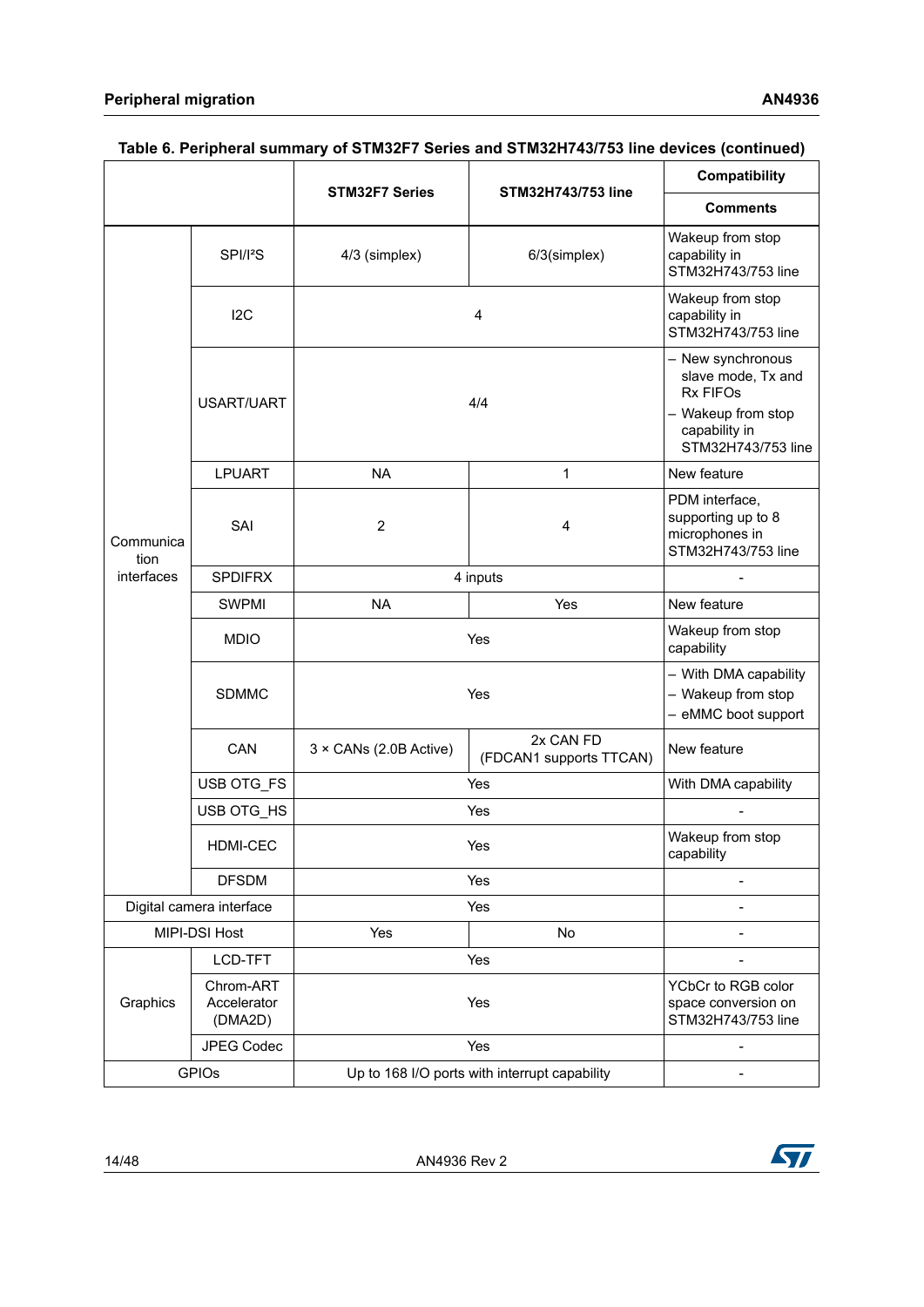|                                    |                                                                               | <b>STM32F7 Series</b>                                                                               | STM32H743/753 line                                                                                                                                                                                                                                                                                 | Compatibility                                                                                                                                                                                                                                      |
|------------------------------------|-------------------------------------------------------------------------------|-----------------------------------------------------------------------------------------------------|----------------------------------------------------------------------------------------------------------------------------------------------------------------------------------------------------------------------------------------------------------------------------------------------------|----------------------------------------------------------------------------------------------------------------------------------------------------------------------------------------------------------------------------------------------------|
|                                    |                                                                               |                                                                                                     |                                                                                                                                                                                                                                                                                                    | <b>Comments</b>                                                                                                                                                                                                                                    |
|                                    | <b>ADC</b>                                                                    | Power supply:1.7 V to<br>3.6V<br>X3 (8 to 12-bit)<br>Number of channels:<br>up to 24                | Power supply:1.62 V to 3.6 V<br>X3 (8 to 16-bit)<br>Number of channels:<br>20                                                                                                                                                                                                                      | - VREF+ is provided<br>from the internal<br><b>VREFBUF.</b>                                                                                                                                                                                        |
| Analog                             | 12-bit DAC                                                                    |                                                                                                     | Yes                                                                                                                                                                                                                                                                                                |                                                                                                                                                                                                                                                    |
| peripherals                        | Operational<br>amplifiers                                                     | <b>NA</b>                                                                                           | $\overline{2}$                                                                                                                                                                                                                                                                                     | New feature                                                                                                                                                                                                                                        |
|                                    | Ultra-low-<br>power<br>comparator                                             | <b>NA</b>                                                                                           | $\overline{2}$                                                                                                                                                                                                                                                                                     | New feature                                                                                                                                                                                                                                        |
| <b>DMA</b>                         | General-purpose DMA: 16-stream DMA<br>controller with FIFOs and burst support |                                                                                                     | 4 DMA controllers to unload<br>the CPU<br>- 1x high-speed general-<br>purpose master direct<br>memory access controller<br>(MDMA)<br>- 2x dual-port DMAs with<br>FIFO and request router<br>capabilities for optimal<br>peripheral management<br>- 1 basic DMA with request<br>router capabilities | - No limitation for<br>peripheral requests<br>thanks to DMAMUX.<br>- DMA1 can access to<br>peripherals in<br>APB1/APB2 buses.<br>- Peripheral request<br>mapping is no more<br>managed by the<br>DMA controller but<br>by the DMAMUX<br>controller |
| Crypto-<br>graphic<br>acceleration |                                                                               | - AES 128, 192, 256, DES/TDES<br>- HASH (MD5, SHA-1, SHA-2), HMAC<br>- True random number generator |                                                                                                                                                                                                                                                                                                    | 32-bit true random<br>numbers, produced by<br>an analog entropy<br>source conditioned with<br>block cipher AES-CBC.                                                                                                                                |
| Security                           | ROP, active tamper                                                            |                                                                                                     | ROP, PC-ROP, active tamper                                                                                                                                                                                                                                                                         |                                                                                                                                                                                                                                                    |

#### **Table 6. Peripheral summary of STM32F7 Series and STM32H743/753 line devices (continued)**

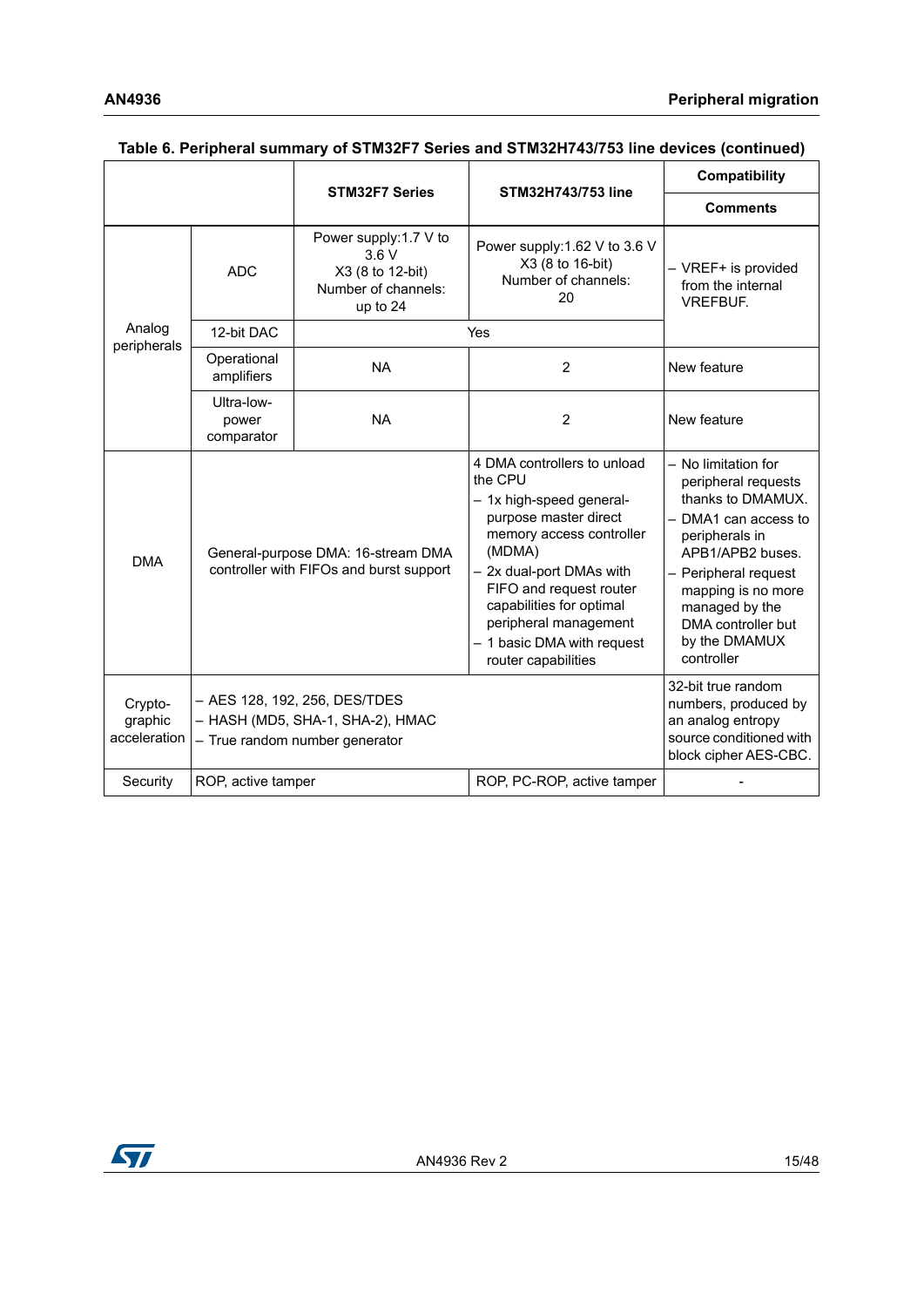## <span id="page-15-0"></span>**4.2 Memory organization**

### <span id="page-15-1"></span>**4.2.1 RAM size**

*[Table](#page-15-3) 7* illustrates the difference of RAM size between the STM32F7 Series and STM32H743/753 line devices.

<span id="page-15-3"></span>

| Table 7. Comparison of RAM size between STM32F7 Series and STM32H743/753 line |
|-------------------------------------------------------------------------------|
| devices                                                                       |

| <b>Memory</b>   | <b>STM32F7 Series</b> | STM32H743/753 line | <b>Unit</b> |
|-----------------|-----------------------|--------------------|-------------|
| <b>ITCM-RAM</b> | 16                    | 64                 |             |
| DTCM-RAM        | 128                   | 128                |             |
| AXI-SRAM        |                       | 512                |             |
| SRAM1           | 368                   | 128                |             |
| SRAM2           | 16                    | 128                | Kbyte       |
| SRAM3           | <b>NA</b>             | 32                 |             |
| SRAM4           | <b>NA</b>             | 64                 |             |
| Backup SRAM     | 4                     | 4                  |             |
| Total           | 532                   | 1060               |             |

### <span id="page-15-2"></span>**4.2.2 Memory map and peripherals register boundary addresses**

*[Table](#page-15-4) 8* and *[Figure](#page-16-0) 4* give a comparison of the memory addresses between the STM32F7 Series and STM32H743/753 line devices.

<span id="page-15-4"></span>

| Table 8. Memory organization and compatibility between STM32F7 Series and |
|---------------------------------------------------------------------------|
| STM32H743/753 line devices <sup>(1)</sup>                                 |

| <b>Memory</b>   | <b>STM32F7 Series</b>                      | STM32H743/753 line                                                           | Compatibility |
|-----------------|--------------------------------------------|------------------------------------------------------------------------------|---------------|
| <b>ITCM-RAM</b> | 0x0000 0000 - 0x0000 3FFF                  | 0x0000 0000 - 0x0000 FFFF                                                    | X             |
| DTCM-RAM        | 0x2000 0000 - 0x2001 FFFF                  | 0x2000 0000 - 0x2001 FFFF                                                    | X             |
| <b>FI ASH</b>   | Flash - AXI<br>0x0800 0000 - 0x081F FFFF   | Flash A<br>0x0800 0000 - 0x080F FFFF<br>Flash B<br>0x0810 0000 - 0x081F FFFF | X             |
|                 | Flash - ITCM<br>0x0020 0000 - 0x002FF FFFF | NA.                                                                          |               |
| System memory   | $0x1FF00000 - 0x1FF0EDBF$                  | Bank 1<br>0x1FF0 0000 - 0x1FF1 FFFF<br>Bank 2<br>$0x1FF40000 - 0x1FF5FFF$    |               |
|                 | $0x0010000 - 0x0010EDBF$                   | <b>NA</b>                                                                    |               |

1.  $X =$  compatible.



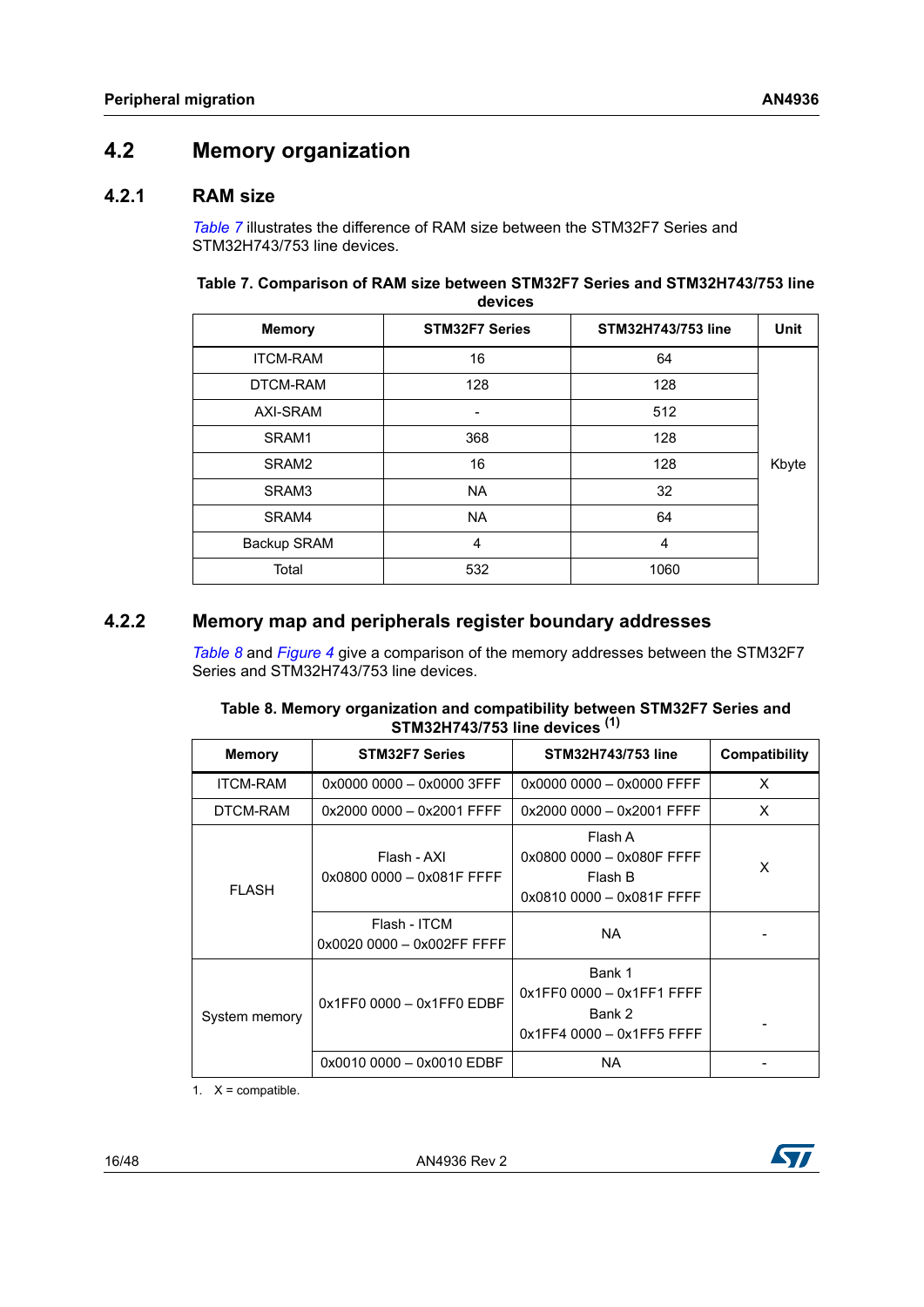

<span id="page-16-0"></span>**Figure 4. RAM memory organization of STM32F7 Series and STM32H743/753 line devices**

1. DTCM-RAM size:

- 128 Kbytes for the STM32F76xxx and STM32F77xxx devices.

- 64 Kbytes for the STM32F75xxx and STM32F74xxx devices.

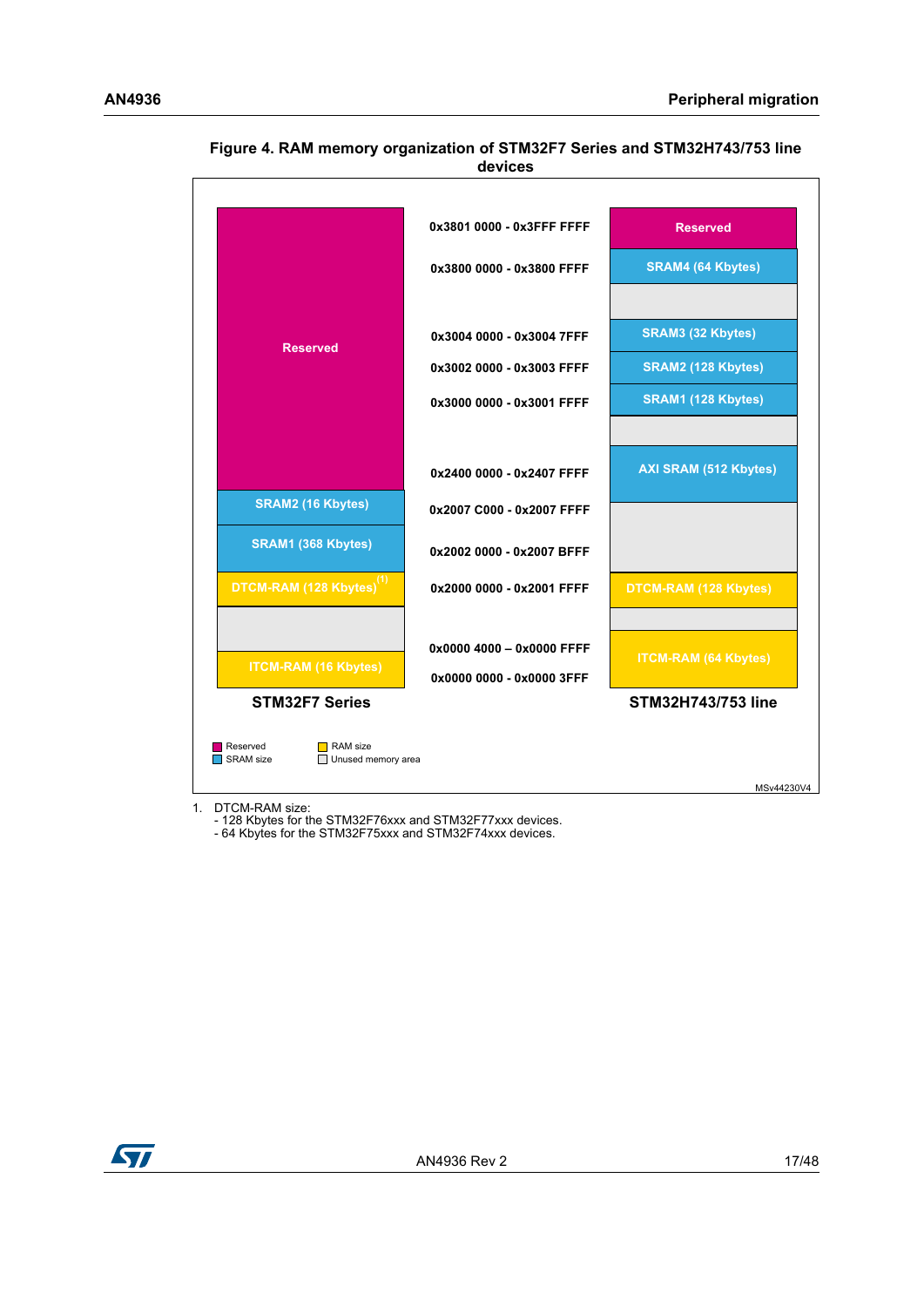### <span id="page-17-0"></span>**4.2.3 Peripheral register boundary addresses**

The peripheral address mapping has been changed for most of peripherals in the STM32H743/753 line versus the STM32F7 series.

*[Table](#page-17-2) 9* shows an example of some peripherals address mapping changed in STM32H743/753 line devices.

For more details about registers boundary addresses differences refer to *Memory map and register boundary addresses* section of RM0410, RM0385 and RM0433 reference manuals.

<span id="page-17-2"></span>

|                           |                  | <b>STM32F7 Series</b>     |                  | STM32H743/753 line      |  |
|---------------------------|------------------|---------------------------|------------------|-------------------------|--|
| <b>Peripheral</b>         | <b>Bus</b>       | <b>Base address</b>       | <b>Bus</b>       | <b>Base address</b>     |  |
| <b>QUADSPI</b><br>control | AHB <sub>3</sub> | 0xA000 1000 - 0xA0001FFF  | AHB <sub>3</sub> | 0x52005000 - 0x52005FFF |  |
| <b>CRC</b>                |                  | 0x4002 3000 - 0x4002 33FF |                  | 0x58024C00 - 0x58024FFF |  |
| <b>GPIOA</b>              | AHB <sub>1</sub> | 0x4002 0000 - 0x4002 03FF | AHB4(D3)         | 0x58020000 - 0x580203FF |  |
| <b>RCC</b>                |                  | 0x4002 3800 - 0x4002 3BFF |                  | 0x58024400 - 0x580247FF |  |

**Table 9. Examples of peripheral address mapping differences between STM32F7 Series and STM32H743/753 line devices** 

## <span id="page-17-1"></span>**4.3 FLASH memory**

*[Table](#page-17-3) 10* presents the differences between the Flash memory interface of STM32F7 Series and STM32H743/753 line.

The STM32H743/753 line devices instantiate a different Flash module both in terms of architecture and interface. For more information on programming, erasing and protection of the STM32H743/753 Flash memory, refer to *STM32H742, STM32H743/753 and STM32H750 Value line advanced ARM®-based 32-bit MCUs* reference manual (RM0433).

<span id="page-17-3"></span>

| Table 10. Flash memory differences between STM32F7 Series and STM32H743/753 |
|-----------------------------------------------------------------------------|
| line devices                                                                |

| <b>Flash</b>         | <b>STM32F7 Series</b>                                                                                                                           | <b>STM32H743/753 line</b>                                                   |
|----------------------|-------------------------------------------------------------------------------------------------------------------------------------------------|-----------------------------------------------------------------------------|
| Mapping              | AHB                                                                                                                                             | AXI                                                                         |
|                      | STM32F76xxx/STM32F77xxx<br>Flash - AXI<br>0x0800 0000 - 0x081F FFFF<br>STM32F746xx/STM32F756xx<br>Flash - AXI<br>0x0800 0000 - 0x080F FFFF      | Flash A<br>0x0800 0000 - 0x080F FFFF<br>Flash B<br>0x0810 0000 - 0x081F FFF |
| <b>FLASH</b> address | STM32F76xxx/STM32F77xxx<br>$Flash - ITCM$<br>0x0020 0000 - 0x003F FFFF<br>STM32F746xx/STM32F756xx<br>Flash – ITCM<br>0x0020 0000 - 0x002FF FFFF | <b>NA</b>                                                                   |



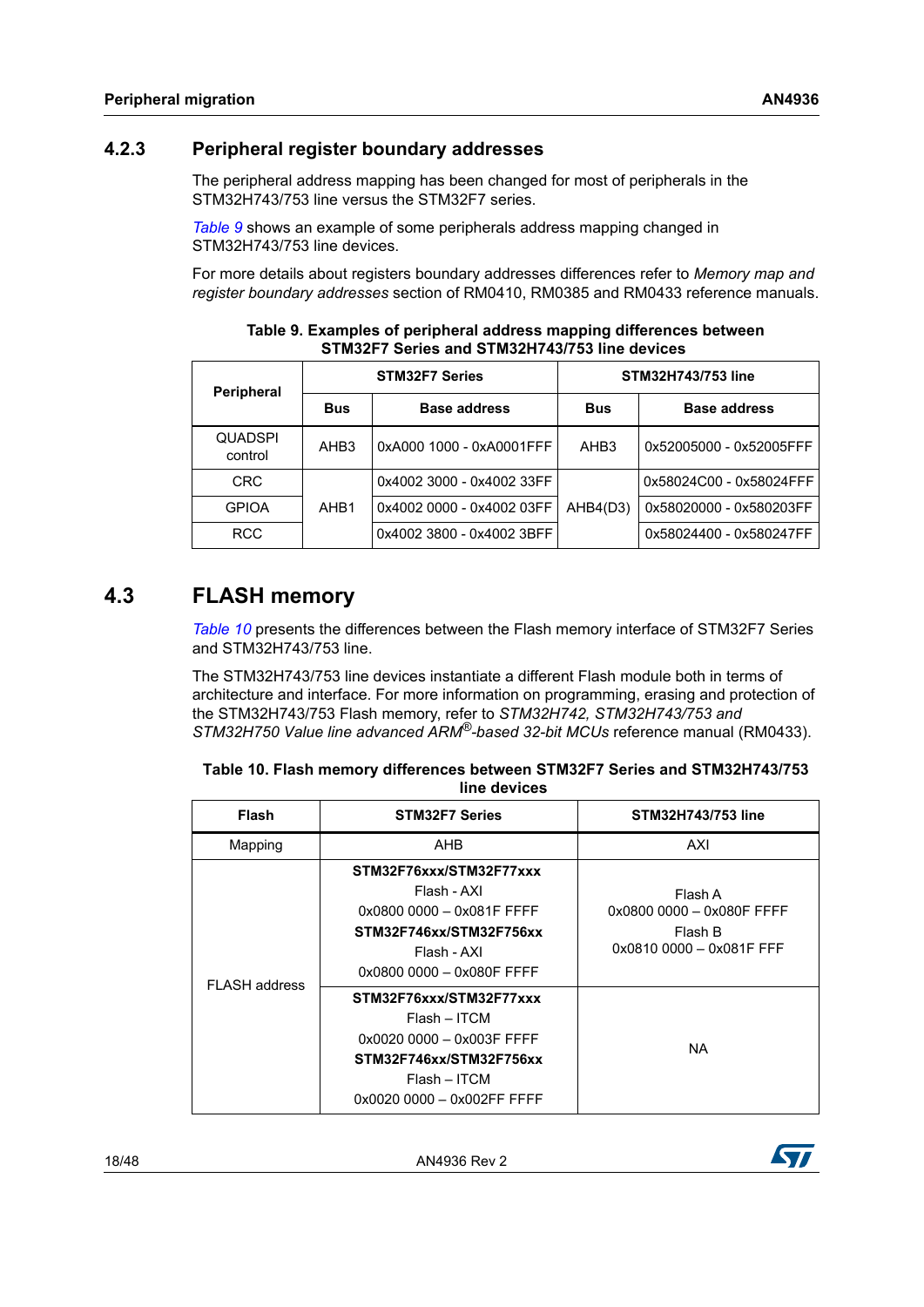| <b>Flash</b>             | <b>STM32F7 Series</b>                                                                                                                                                                                                                         | STM32H743/753 line                                                                                                                                                                                                                                                                                                                                                                                                 |
|--------------------------|-----------------------------------------------------------------------------------------------------------------------------------------------------------------------------------------------------------------------------------------------|--------------------------------------------------------------------------------------------------------------------------------------------------------------------------------------------------------------------------------------------------------------------------------------------------------------------------------------------------------------------------------------------------------------------|
| Main / Program<br>memory | STM32F76xxx/STM32F77xxx:<br>Up to 2 Mbytes (single/Dual Bank)<br>Single bank: up to 256 Kbyte sector size<br>Dual bank: up to 128 Kbyte sector size<br>STM32F746xx/STM327F56xx:<br>Up to 1 Mbyte (single bank)<br>Up to 256 Kbyte sector size | Up to 2 Mbytes (Dual Bank)<br>128 Kbytes size sector                                                                                                                                                                                                                                                                                                                                                               |
|                          | Programming granularity:64 bits<br>Flash line width: 256 bits or 128 bits                                                                                                                                                                     | Programming granularity: 256 bits<br>Flash line width: 256 bits                                                                                                                                                                                                                                                                                                                                                    |
| <b>Wait State</b>        | Up to 9 (depending on the supply<br>voltage and frequency)                                                                                                                                                                                    | Up to 4 (depending on the core<br>voltage and frequency)                                                                                                                                                                                                                                                                                                                                                           |
| Option bytes             | 32 bytes                                                                                                                                                                                                                                      | 2 Kbytes                                                                                                                                                                                                                                                                                                                                                                                                           |
| <b>OTP</b>               | 1024 bytes                                                                                                                                                                                                                                    | <b>NA</b>                                                                                                                                                                                                                                                                                                                                                                                                          |
| Features                 | STM32F76xxx/STM32F77xxx:<br>- Read While Write (RWW)<br>- Supports dual boot mode<br>- Sector, mass erase and bank mass<br>erase (only in dual bank mode)                                                                                     | - Error Code Correction (ECC)<br>- Double-word, word, half-word and<br>byte read / write operations<br>- Sector erase, Bank erase and<br>Mass erase<br>- Dual-bank organization supporting<br>simultaneous operations: two<br>read/program/erase operations can<br>be executed in parallel on the two<br>banks<br>- Bank swapping: the address<br>mapping of the user Flash memory<br>of each bank can be swapped. |
|                          | Readout protection (RDP)                                                                                                                                                                                                                      |                                                                                                                                                                                                                                                                                                                                                                                                                    |
| Protection<br>mechanisms | <b>NA</b>                                                                                                                                                                                                                                     | - 2 PCROP protection area (1 per<br>bank, execute-only memory)<br>- 2 secure area in user Flash<br>memory (1 per bank)<br>- Sector write protection.                                                                                                                                                                                                                                                               |

#### **Table 10. Flash memory differences between STM32F7 Series and STM32H743/753 line devices (continued)**

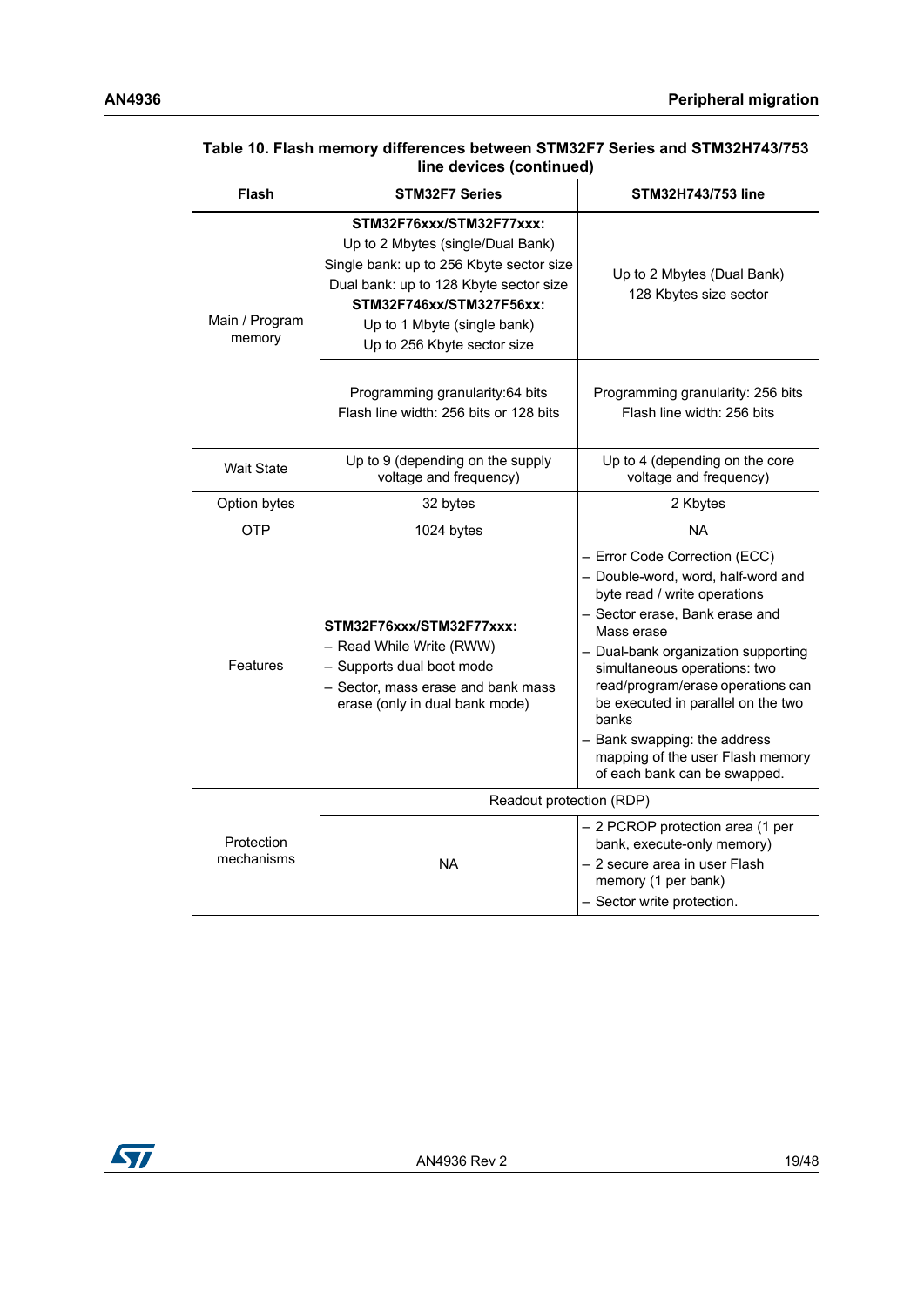### <span id="page-19-0"></span>**4.4 NVIC**

*[Table](#page-19-1) 11* presents the interrupt vector differences between the STM32F7 Series and STM32H743/753 line devices.

<span id="page-19-1"></span>

| Table 11. Interrupt vector differences between STM32F7 Series and STM32H743/753 |  |  |  |  |  |
|---------------------------------------------------------------------------------|--|--|--|--|--|
| line devices                                                                    |  |  |  |  |  |

| <b>Position</b> | <b>STM32F7 Series</b> | STM32H743/753 line     |
|-----------------|-----------------------|------------------------|
| 3               | RTC_WKP               | RTC_TAMP_STAMP_CSS_LSE |
| 18              | <b>ADC</b>            | ADC1 2                 |
| 19              | CAN1 TX               | FDCAN1 IT0             |
| 20              | CAN1 RX0              | FDCAN2 IT0             |
| 21              | CAN1 RX1              | FDCAN1 IT1             |
| 22              | CAN1 SCE              | FDCAN2 IT1             |
| 24              | TIM1 BRK TIM9         | TIM1 BRK               |
| 25              | TIM1 UP TIM10         | TIM1 UP                |
| 26              | TIM1_TRG_COM_TIM11    | TIM1 TRG COM           |
| 42              | OTG FS WKUP           | Reserved               |
| 63              | CAN2_TX               | <b>FDCAN CAL</b>       |
| 64              | CAN2_TX               | Reserved               |
| 65              | CAN2_RX1              | Reserved               |
| 66              | CAN2_SCE              | Reserved               |
| 67              | OTG FS                | Reserved               |
| 98              | <b>DSIHOST</b>        | OTG_FS_EP1_OUT         |
| 99              | DFSDM1 FLT1           | OTG FS EP1 IN          |
| 100             | DFSDM1 FLT2           | OTG FS WKUP            |
| 101             | DFSDM1 FLT3           | OTG FS                 |
| 102             | DFSDM1 FLT4           | DMAMUX1 OV             |
| 103             | SDMMC2                | HRTIM1 MST             |
| 104             | CAN3 TX               | HRTIM1 TIMA            |
| 105             | CAN3 RX0              | <b>HRTIM TIMB</b>      |
| 106             | CAN3 RX1              | HRTIM1 TIMC            |
| 107             | CAN3 SCE              | HRTIM1 TIMD            |
| 108             | <b>JPEG</b>           | HRTIM_TIME             |
| 109             | <b>MDIOS</b>          | HRTIM1_FLT             |

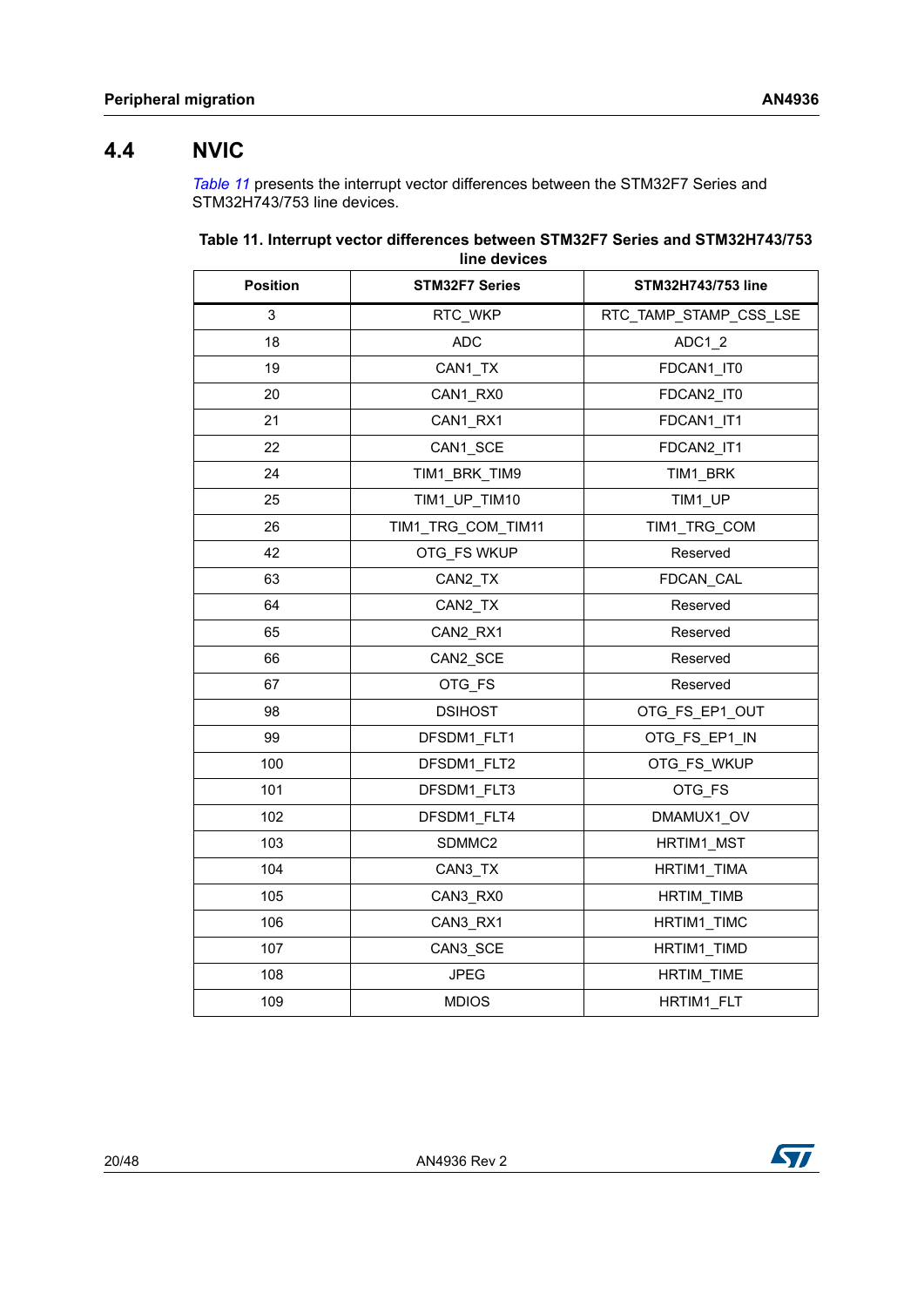| <b>Position</b> | <b>STM32F7 Series</b> | STM32H743/753 line |
|-----------------|-----------------------|--------------------|
| 110             |                       | DFSDM1 FLT0        |
| 111             |                       | DFSDM1_FLT1        |
| 112             |                       | DFSDM1_FLT2        |
| 113             |                       | DFSDM1_FLT3        |
| 114             |                       | SAI3               |
| 115             |                       | SWPMI1             |
| 116             |                       | <b>TIM15</b>       |
| 117             |                       | <b>TIM16</b>       |
| 118             |                       | <b>TIM17</b>       |
| 119             |                       | MDIO_WKUP          |
| 120             |                       | <b>MDIO</b>        |
| 121             |                       | <b>JPEG</b>        |
| 122             |                       | <b>MDMA</b>        |
| 124             |                       | <b>SDMMC</b>       |
| 125             |                       | HSEM0              |
| 127             | <b>NA</b>             | ADC3               |
| 128             |                       | DMAMUX2_OVR        |
| 129             |                       | BDMA_CH1           |
| 130             |                       | BDMA_CH2           |
| 131             |                       | BDMA_CH3           |
| 132             |                       | BDMA_CH4           |
| 133             |                       | BDMA_CH5           |
| 134             |                       | BDMA_CH6           |
| 135             |                       | BDMA_CH7           |
| 136             |                       | BDMA CH8           |
| 137             |                       | COMP               |
| 138             |                       | LPTIM2             |
| 139             |                       | LPTIM3             |
| 140             |                       | LPTIM4             |
| 141             |                       | LPTIM5             |
| 142             |                       | <b>LPUART</b>      |

#### **Table 11. Interrupt vector differences between STM32F7 Series and STM32H743/753 line devices (continued)**

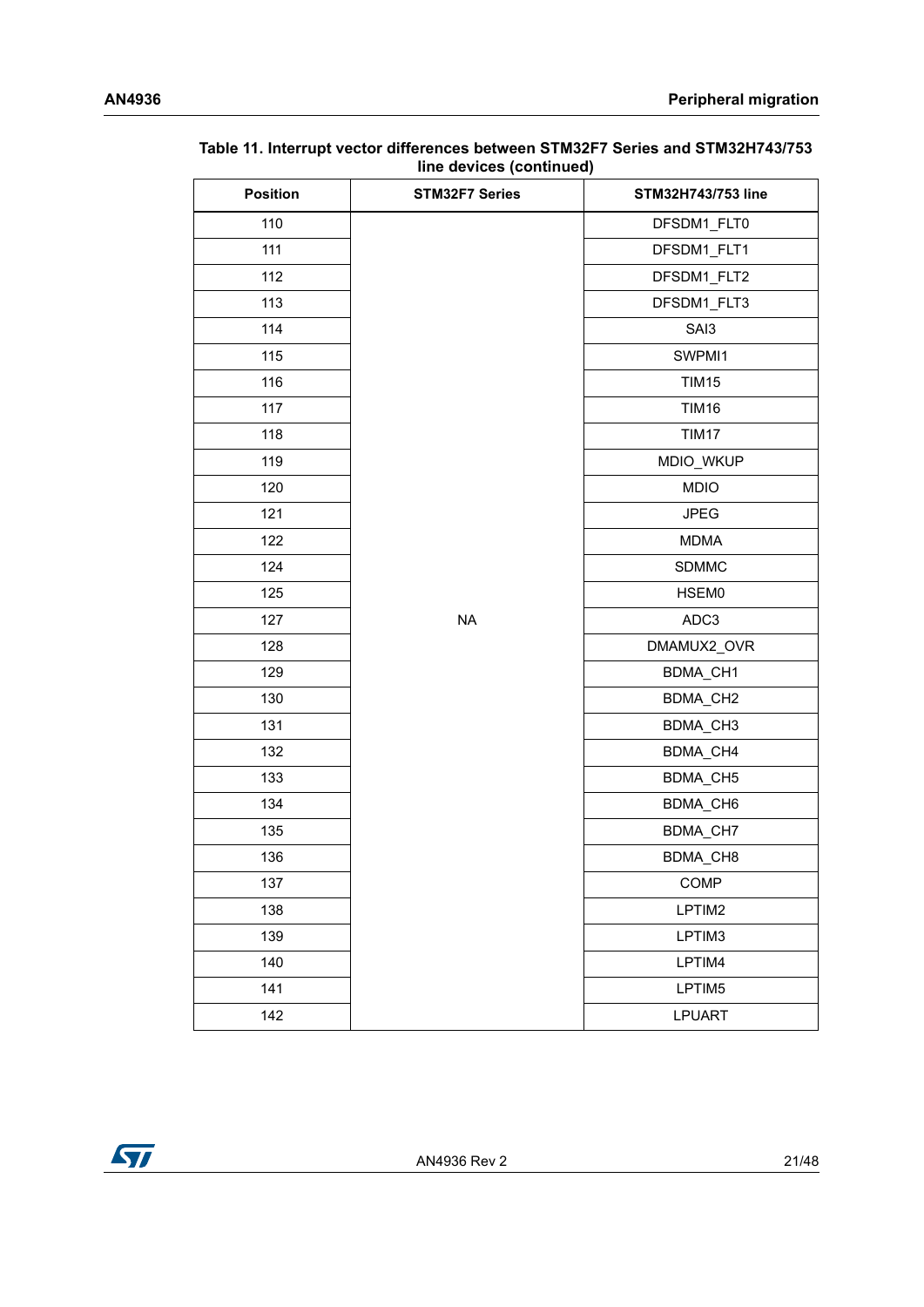| <b>Position</b> | <b>STM32F7 Series</b> | <b>STM32H743/753 line</b> |
|-----------------|-----------------------|---------------------------|
| 143             |                       | WWDG1_RST                 |
| 144             |                       | <b>CRS</b>                |
| 145             |                       | Reserved                  |
| 146             | <b>NA</b>             | SAI4                      |
| 147             |                       | Reserved                  |
| 148             |                       | Reserved                  |
| 149             |                       | <b>WKUP</b>               |

#### **Table 11. Interrupt vector differences between STM32F7 Series and STM32H743/753 line devices (continued)**

## <span id="page-21-0"></span>**4.5 EXTI**

### <span id="page-21-1"></span>**4.5.1 EXTI main features in STM32H743/753 line**

The Extended Interrupt and event controller (EXTI) manages the wakeup through configurable and direct event inputs. It provides wakeup requests to the power control, generates interrupt requests to the CPU NVIC and to the D3 domain DMAMUX2, and generates events to the CPU event input.

The asynchronous event inputs are classified in 2 groups:

- Configurable events (active edge selection, dedicated pending flag, trigger-able by software)
- Direct events (interrupt and wakeup sources from other peripherals, requiring to be cleared in the peripheral) with the following features:
	- Fixed rising edge active trigger
	- No interrupt pending status register bit in the EXTI (the interrupt pending status is provided by the peripheral generating the event)
	- Individual interrupt and event generation mask
	- No software trigger possibility
	- Direct system D3 domain wakeup events, that have a D3 pending mask and status register and may have a D3 interrupt signal

*[Table](#page-21-2) 12* describes the difference of EXTI event input types between the STM32F7 Series and the STM32H743/753 line devices.

#### <span id="page-21-2"></span>**Table 12. EXTI event input types differences between STM32F7 Series and STM32H743/753 line devices**

| <b>Main Features</b> | <b>STM32F7 Series</b> | STM32H743/753 line |
|----------------------|-----------------------|--------------------|
| Configurable events  | Available             | Available          |
| Direct events        | -                     | Available          |

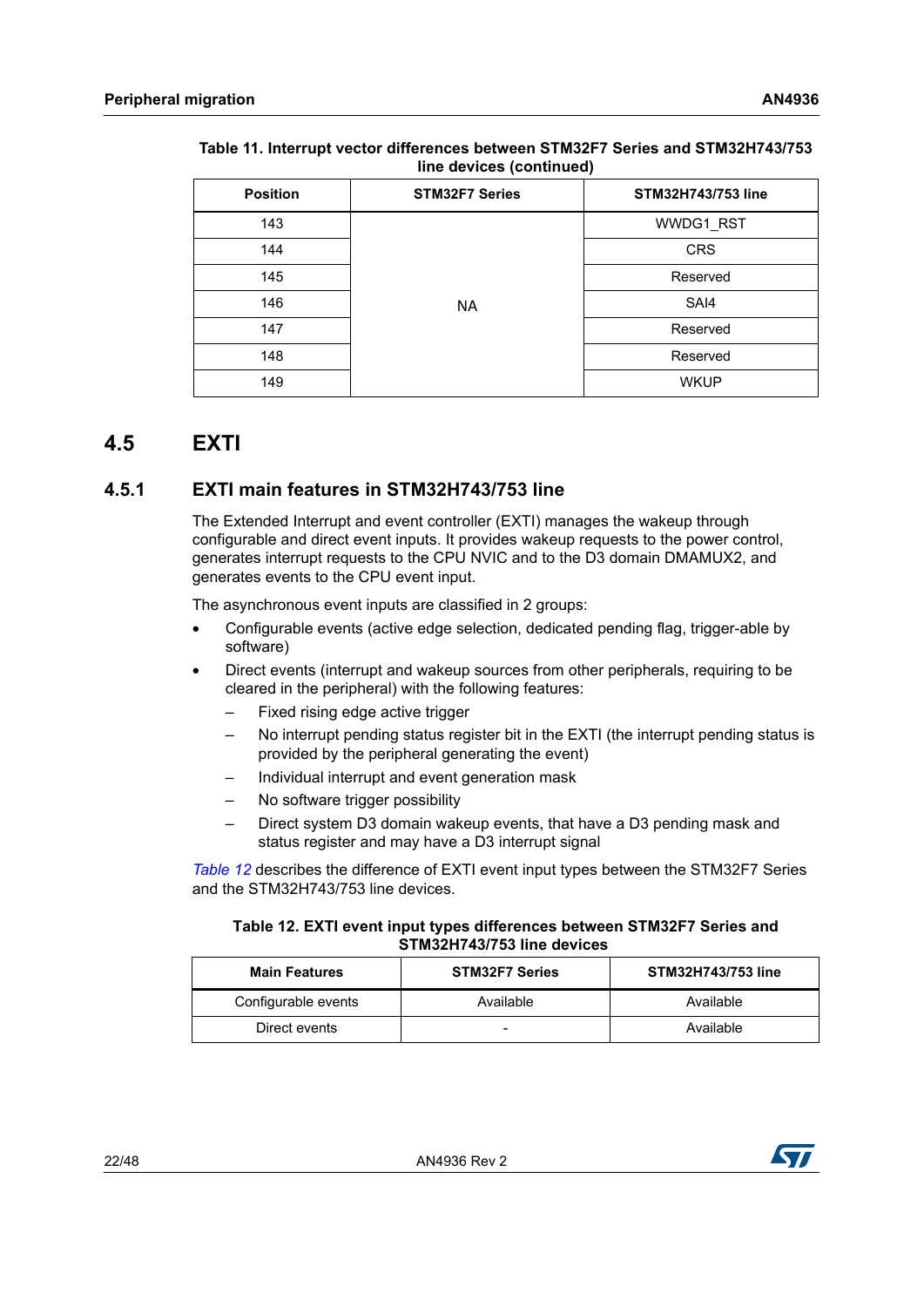### <span id="page-22-0"></span>**4.5.2 EXTI block diagram in STM32H743/753 line**

As shown in *[Figure](#page-22-2) 5*, the EXTI consists of a register block accessed via an APB interface, an event input trigger block, and a Masking block. The Register block contains all the EXTI registers. The event input trigger block provides an event input edge triggering logic.

<span id="page-22-2"></span>

**Figure 5. EXTI block diagram on STM32H743/753 line devices**

*Note: For more details about EXTI functional description and registers description, refer to RM0433 available on www.st.com.*

> *[Table](#page-22-1) 13* presents the EXTI line differences between the STM32F7 Series and STM32H743/753 line devices.

|  |  |  |  |  |  |  |  |  | Table 13. EXTI line differences between STM32F7 Series and STM32H743/753 line devices |
|--|--|--|--|--|--|--|--|--|---------------------------------------------------------------------------------------|
|--|--|--|--|--|--|--|--|--|---------------------------------------------------------------------------------------|

<span id="page-22-1"></span>

| <b>EXTI line</b> | <b>STM32F7 Series</b>                         | STM32H743/753 line                       |                         |
|------------------|-----------------------------------------------|------------------------------------------|-------------------------|
|                  |                                               | <b>Source</b>                            | <b>Event input type</b> |
| $0 - 15$         | EXT[15:0]                                     | EXT[15:0]                                | Configurable            |
| 16               | <b>PVD</b> output                             | PVD and AVD                              | Configurable            |
| 17               | RTC Alarm event                               | RTC alarms                               | Configurable            |
| 18               | USB OTG FS Wakeup event                       | RTC tamper, RTC<br>timestamp, RCC LSECSS | Configurable            |
| 19               | Ethernet Wakeup event                         | RTC wakeup timer                         | Configurable            |
| 20               | USB OTG HS (configured in FS)<br>Wakeup event | COMP <sub>1</sub>                        | Configurable            |
| 21               | RTC Tamper and timestamp events               | COMP <sub>2</sub>                        | Configurable            |
| 22               | RTC Wakeup event                              | I2C1 wakeup                              | Direct                  |
| 23               | LPTIM1 asynchronous event                     | I2C2 wakeup                              | Direct                  |
| 24               | MDIO Slave asynchronous interrupt             | I2C3 wakeup                              | Direct                  |

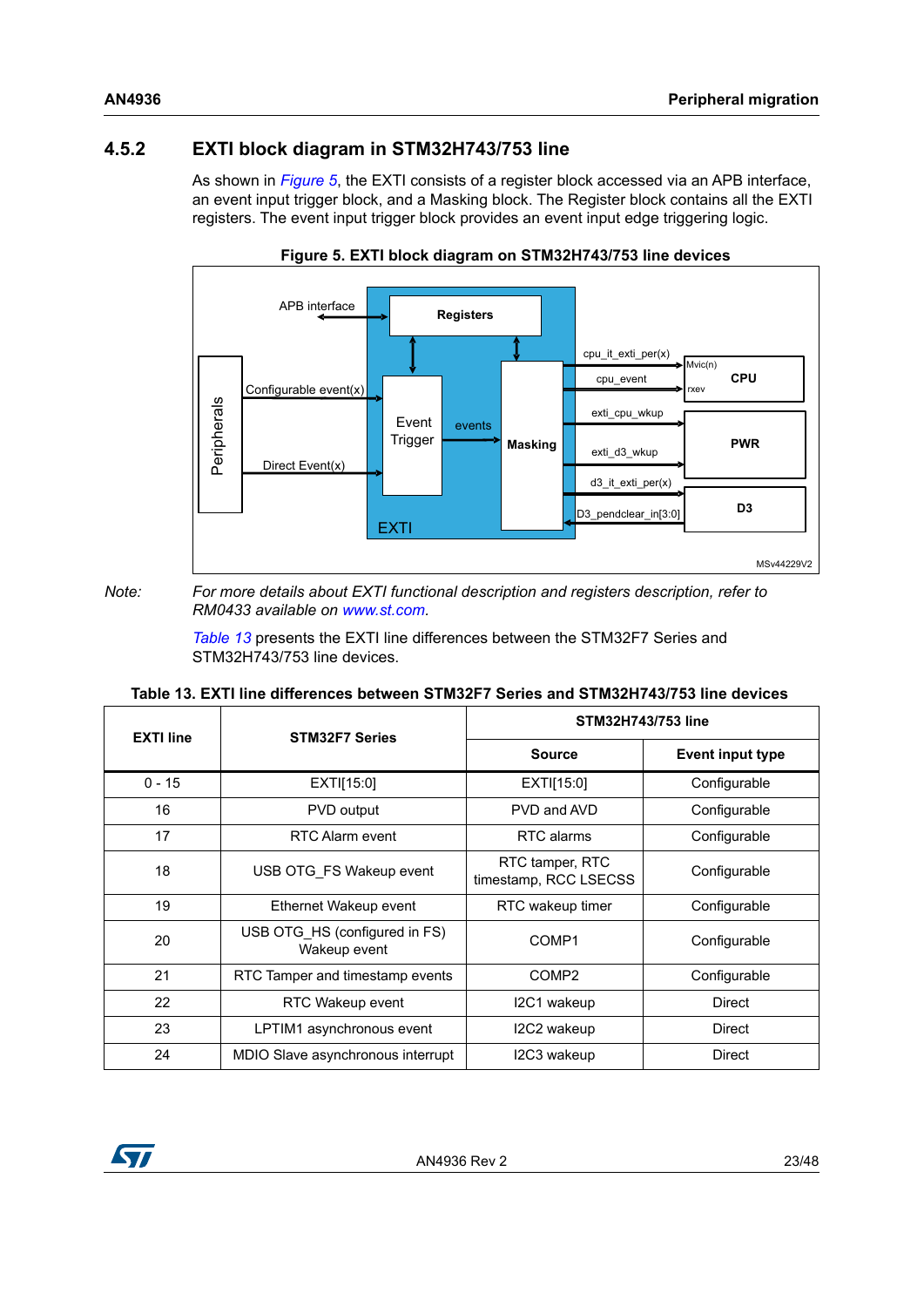| <b>EXTI line</b> |                       | STM32H743/753 line |                         |  |
|------------------|-----------------------|--------------------|-------------------------|--|
|                  | <b>STM32F7 Series</b> | <b>Source</b>      | <b>Event input type</b> |  |
| 25               |                       | I2C4 wakeup        | <b>Direct</b>           |  |
| 26               |                       | USART1 wakeup      | <b>Direct</b>           |  |
| 27               |                       | USART2 wakeup      | <b>Direct</b>           |  |
| 28               |                       | USART3 wakeup      | Direct                  |  |
| 29               |                       | USART6 wakeup      | <b>Direct</b>           |  |
| 30               |                       | UART4 wakeup       | <b>Direct</b>           |  |
| 31               |                       | UART5 wakeup       | Direct                  |  |
| 32               |                       | UART7 wakeup       | <b>Direct</b>           |  |
| 33               |                       | UART8 wakeup       | Direct                  |  |
| 34               |                       | LPUART1 RX wakeup  | Direct                  |  |
| 35               |                       | LPUART1 TX wakeup  | Direct                  |  |
| 36               |                       | SPI1 wakeup        | Direct                  |  |
| 37               |                       | SPI2 wakeup        | Direct                  |  |
| 38               |                       | SPI3 wakeup        | <b>Direct</b>           |  |
| 39               |                       | SPI4 wakeup        | Direct                  |  |
| 40               | <b>NA</b>             | SPI5 wakeup        | Direct                  |  |
| 41               |                       | SPI6 wakeup        | Direct                  |  |
| 42               |                       | MDIO wakeup        | Direct                  |  |
| 43               |                       | USB1 wakeup        | Direct                  |  |
| 44               |                       | USB2 wakeup        | <b>Direct</b>           |  |
| 47               |                       | LPTIM1 wakeup      | Direct                  |  |
| 48               |                       | LPTIM2 wakeup      | Direct                  |  |
| 49               |                       | LPTIM2 output      | Configurable            |  |
| 50               |                       | LPTIM3 wakeup      | <b>Direct</b>           |  |
| 51               |                       | LPTIM3 output      | Configurable            |  |
| 52               |                       | LPTIM4 wakeup      | Direct                  |  |
| 53               |                       | LPTIM5 wakeup      | Direct                  |  |
| 54               |                       | SWPMI wakeup       | Direct                  |  |
| 55               |                       | WKUP1              | Direct                  |  |
| 56               |                       | WKUP2              | Direct                  |  |
| 57               |                       | WKUP3              | Direct                  |  |

### **Table 13. EXTI line differences between STM32F7 Series and STM32H743/753 line devices**



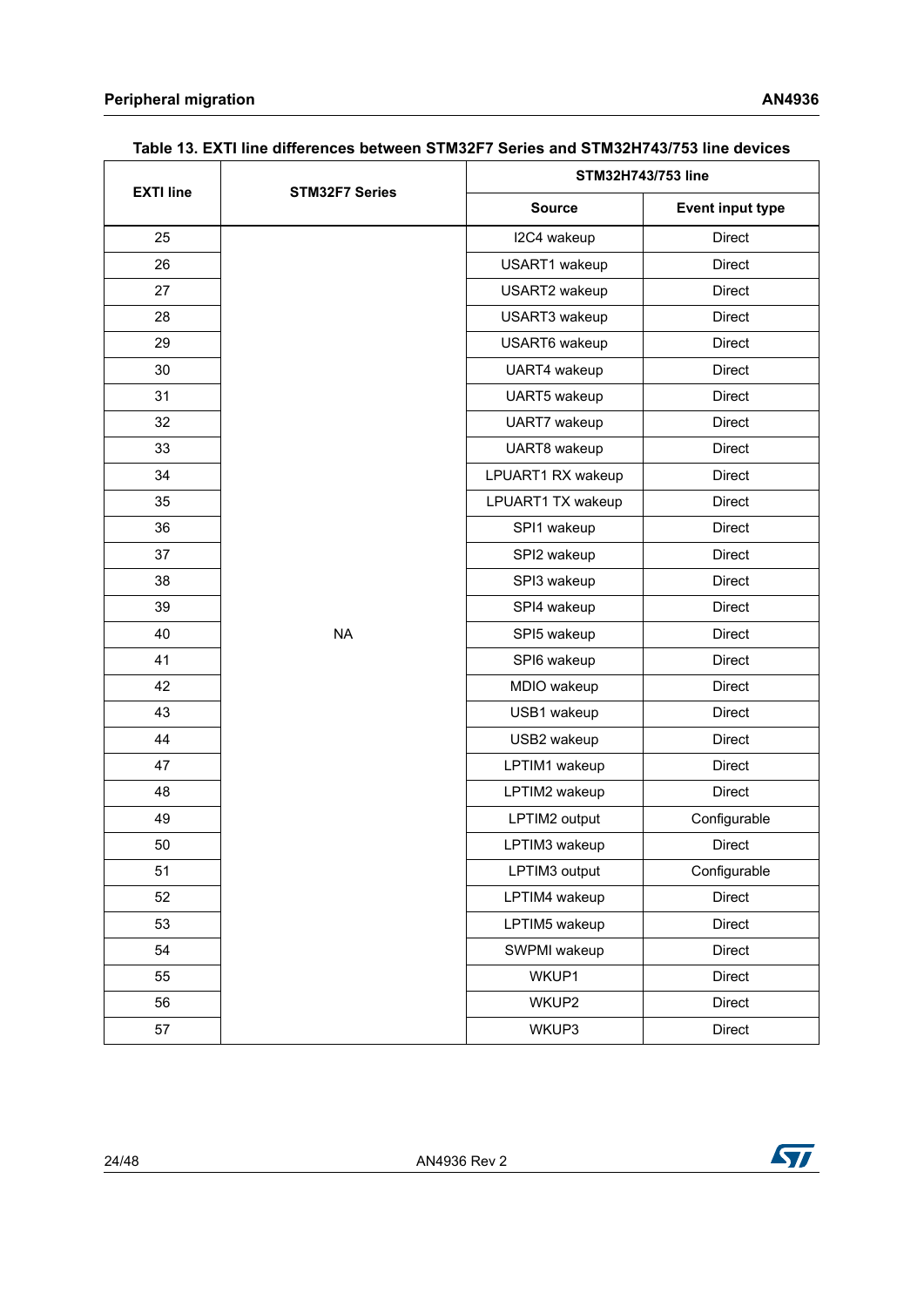|                  |                       | STM32H743/753 line       |                         |  |
|------------------|-----------------------|--------------------------|-------------------------|--|
| <b>EXTI line</b> | <b>STM32F7 Series</b> | <b>Source</b>            | <b>Event input type</b> |  |
| 58               |                       | WKUP4                    | <b>Direct</b>           |  |
| 59               |                       | WKUP5                    | <b>Direct</b>           |  |
| 60               |                       | WKUP6                    | <b>Direct</b>           |  |
| 61               |                       | RCC interrupt            | <b>Direct</b>           |  |
| 62               |                       | I2C4 Event interrupt     | <b>Direct</b>           |  |
| 63               |                       | I2C4 Error interrupt     | <b>Direct</b>           |  |
| 64               |                       | LPUART1 global Interrupt | <b>Direct</b>           |  |
| 65               |                       | SPI6 interrupt           | <b>Direct</b>           |  |
| 66               |                       | DMA1 CH0 interrupt       | <b>Direct</b>           |  |
| 67               |                       | DMA1 CH1 interrupt       | <b>Direct</b>           |  |
| 68               | <b>NA</b>             | DMA1 CH2 interrupt       | <b>Direct</b>           |  |
| 69               |                       | DMA1 CH3 interrupt       | <b>Direct</b>           |  |
| 70               |                       | DMA1 CH4 interrupt       | <b>Direct</b>           |  |
| 71               |                       | DMA1 CH5 interrupt       | <b>Direct</b>           |  |
| 72               |                       | DMA1 CH6 interrupt       | <b>Direct</b>           |  |
| 73               |                       | DMA1 CH7 interrupt       | <b>Direct</b>           |  |
| 74               |                       | DMAMUX2 interrupt        | <b>Direct</b>           |  |
| 75               |                       | ADC3 interrupt           | <b>Direct</b>           |  |
| 76               |                       | SAI4 interrupt           | <b>Direct</b>           |  |
| 85               |                       | HDMI-CEC wakeup          | Configurable            |  |
| 86               |                       | ETHERNET wakeup          | Configurable            |  |
| 87               |                       | <b>HSECSS</b> interrupt  | <b>Direct</b>           |  |

#### **Table 13. EXTI line differences between STM32F7 Series and STM32H743/753 line devices**

*Note: For more details about EXTI events input mapping, refer to EXTI event input mapping section of RM0433 reference manual.*

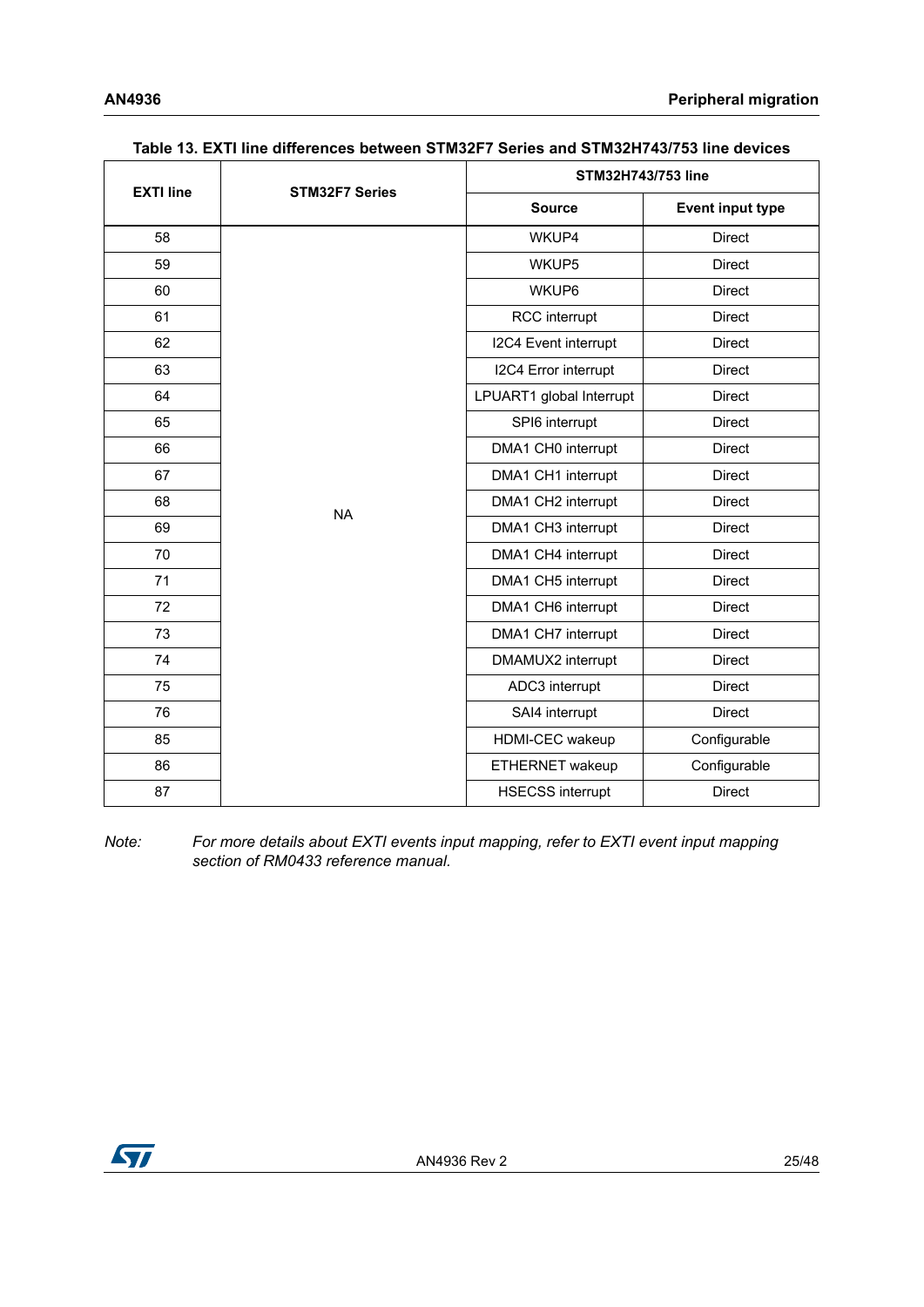## <span id="page-25-0"></span>**4.6 Reset and clock control**

### <span id="page-25-1"></span>**4.6.1 Clock management**

*[Table](#page-25-3) 14* presents the source clock differences between the STM32F7 Series and the STM32H743/753 line devices.

<span id="page-25-3"></span>**Table 14. Different source clock in STM32F7 Series and STM32H743/753 line devices** 

| Source clock         |              | <b>STM32F7 Series</b>         | STM32H743/753 line                                                      |
|----------------------|--------------|-------------------------------|-------------------------------------------------------------------------|
|                      | <b>HSI</b>   | 16 MHz                        | 64 MHz                                                                  |
| Internal oscillators | <b>HSI48</b> | <b>NA</b>                     | 48 MHz                                                                  |
|                      | CSI          | <b>NA</b>                     | 4 MHz                                                                   |
|                      | LSI          | 32 kHz                        | 40 kHz                                                                  |
| External             | <b>HSE</b>   | 4-26 MHz<br>4-48 MHz          |                                                                         |
| oscillators          | <b>LSE</b>   | 32.768 kHz                    |                                                                         |
| <b>PLLs</b>          |              | x3<br>without fractional mode | x3<br>With fractional mode<br>(13-bit fractional multiplication factor) |

### <span id="page-25-2"></span>**4.6.2 Peripheral clock distribution**

The peripheral clocks are the clocks provided by the RCC to the peripherals. Two kinds of clocks are available:

- The bus interface clocks
- The kernel clocks

On the STM32H743/753 line devices, the peripherals generally receive:

- One or several bus clocks.
- One or several kernel clocks.

*[Figure](#page-26-1) 6* describes the peripheral clock distribution on the STM32H743/753 line devices.

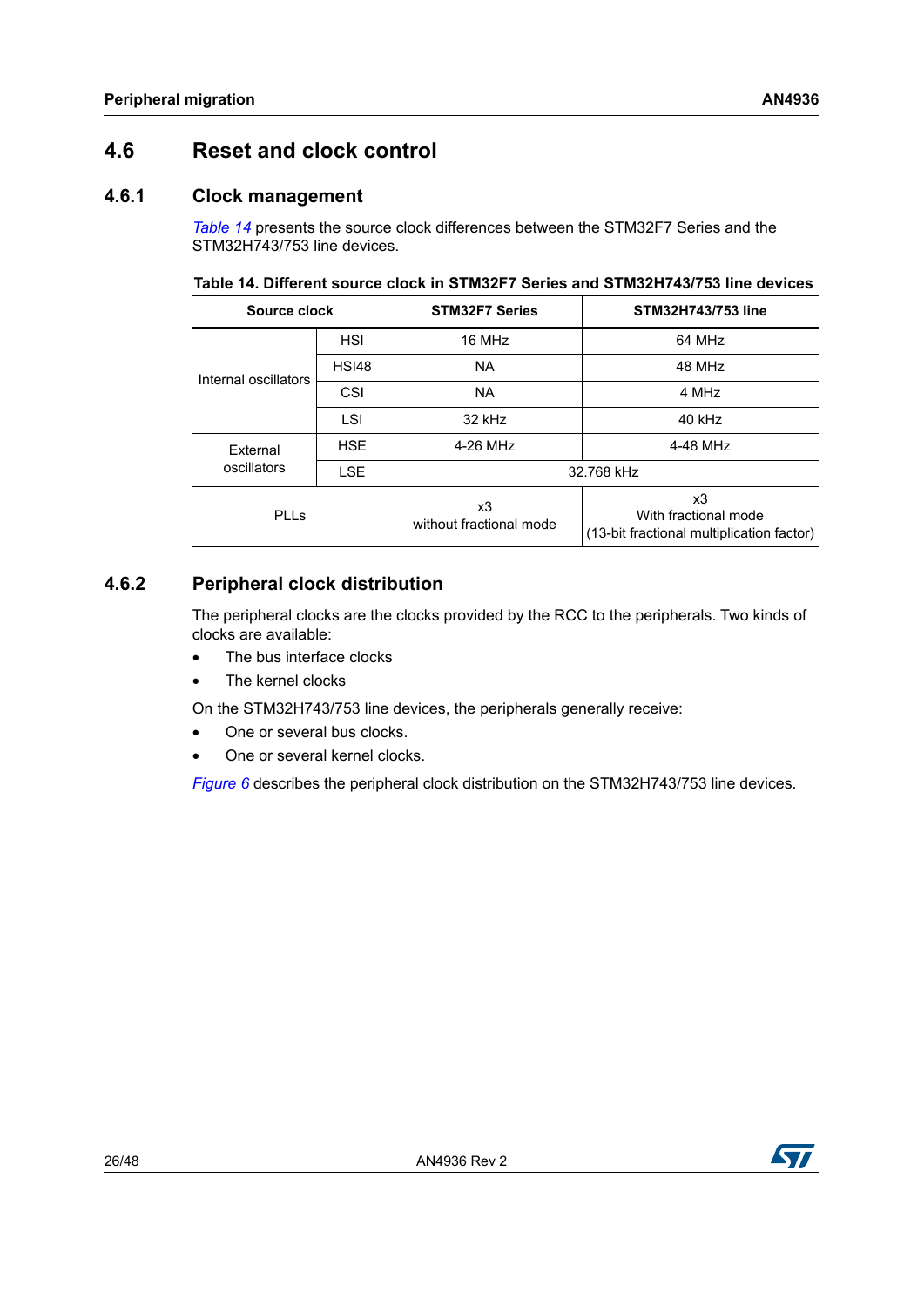<span id="page-26-1"></span>

**Figure 6. Peripheral clock distribution on STM32H743/753 line devices**

*[Table](#page-26-0) 15* describes an example of peripheral clock distribution for the STM32F7 Series and the STM32H743/753 line devices.

[For more details about the kernel peripheral clock distribution, refer to](http://www.st.com) *Kernel clock distribution overview* table of RM0433 reference manual

<span id="page-26-0"></span>

| <b>Peripheral</b> | <b>STM32F7 Series</b>                                                                              | STM32H743/753 line                                                                                            |
|-------------------|----------------------------------------------------------------------------------------------------|---------------------------------------------------------------------------------------------------------------|
| SPI <sub>1</sub>  | APB2 Clock                                                                                         | <b>Bus clock</b><br>- APB2 Clock<br>Kernel clock<br>- PII1 q ck/PII2 p ck/PII3 p ck/I2S CKIN/ Per ck          |
| USART1            | <b>Bus clock</b><br>- APB2 Clock<br><b>Kernel clock</b><br>– LSE<br>$-$ HSI<br>– SYSCLK<br>- PCLK2 | <b>Bus clock</b><br>- APB2 Clock<br><b>Kernel clock</b><br>- PII2 q ck/pII3 q ck/hsi ker ck/csi ker ck/lse ck |

**Table 15. Peripheral clock distribution example** 

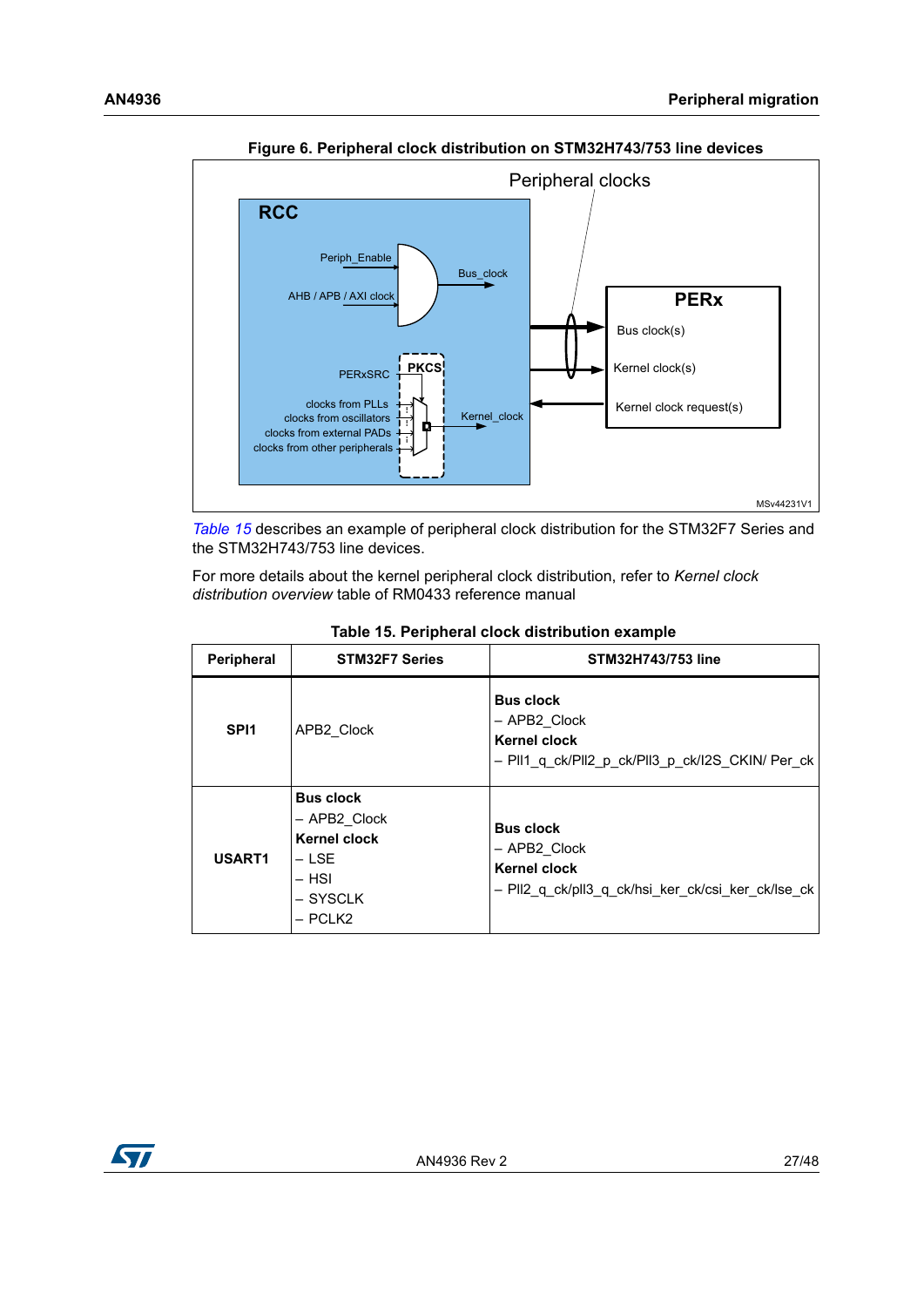## <span id="page-27-0"></span>**4.7 Operating conditions**

*[Table](#page-27-1) 16* illustrates the maximum operating frequency of the STM32F7 Series and STM32H743/753 line devices.

### <span id="page-27-1"></span>**Table 16. General operating conditions for STM32F7 Series and STM32H743/753 line**

| devices      |                                     |                                  |              |            |  |
|--------------|-------------------------------------|----------------------------------|--------------|------------|--|
| <b>Scale</b> | <b>STM32F7 Series max frequency</b> | STM32H743/753 line max frequency |              |            |  |
|              |                                     | <b>Max CPU</b>                   | Max D1/D2/D3 | Unit       |  |
| Scale 1      | 216                                 | 400                              | 200          |            |  |
| Scale 2      | 180                                 | 300                              | 150          | <b>MHz</b> |  |
| Scale 3      | 144                                 | 200                              | 100          |            |  |

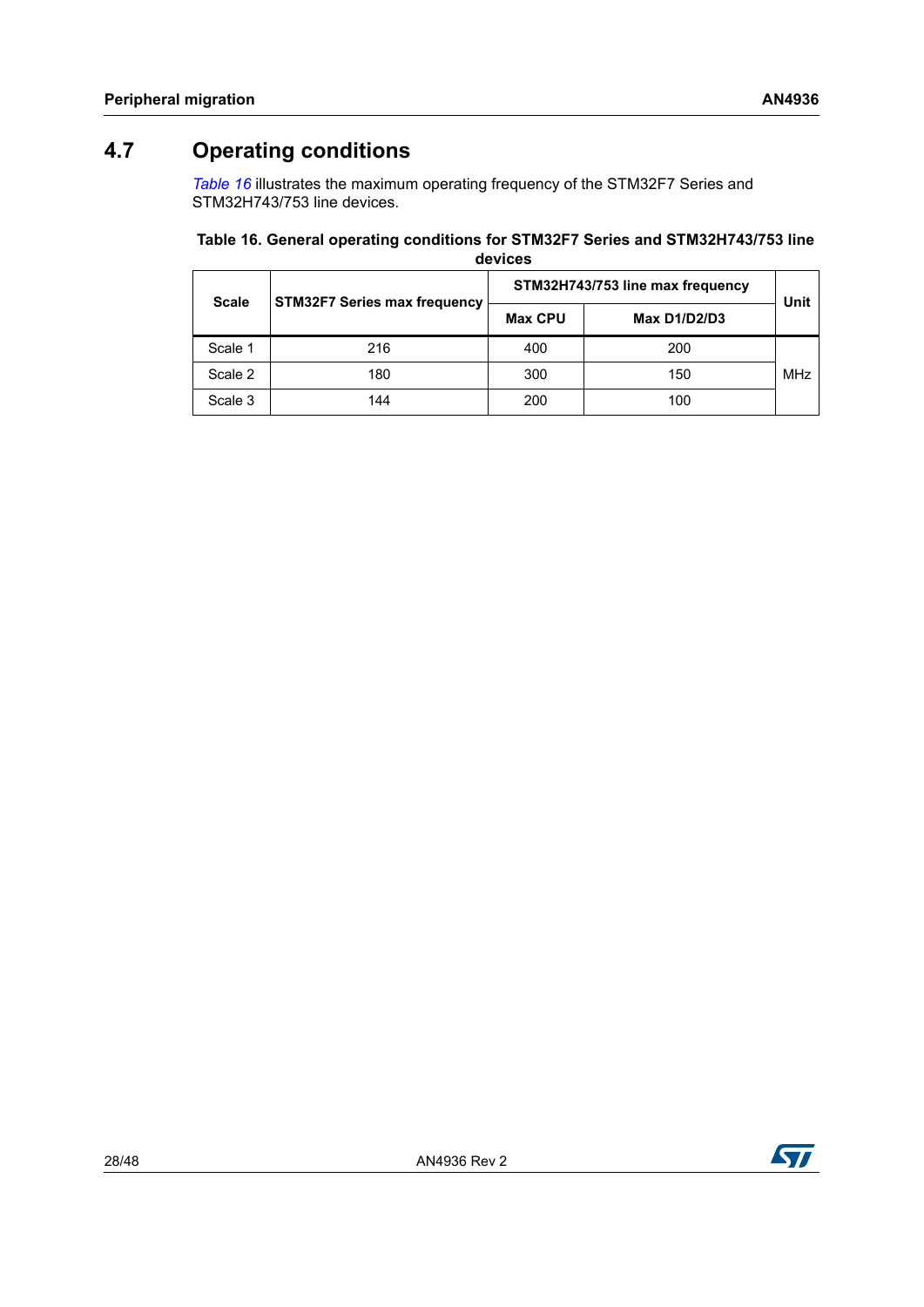## <span id="page-28-0"></span>**5 PWR**

*[Table](#page-28-1) 17* presents the PWR controller differences between the STM32F7 Series and the STM32H743/753 line devices.

<span id="page-28-1"></span>**Table 17. PWR controller differences between STM32F7 Series and STM32H743/753 line devices** 

| <b>PWR</b>                   |                                                                         | <b>STM32F7 Series</b>                               | STM32H743/753 line                                                                             |                                                                                                                                                                                                                                                |
|------------------------------|-------------------------------------------------------------------------|-----------------------------------------------------|------------------------------------------------------------------------------------------------|------------------------------------------------------------------------------------------------------------------------------------------------------------------------------------------------------------------------------------------------|
| Power<br>supplies            | External power supply for I/Os                                          |                                                     | $VDD = 1.7$ to 3.6 V                                                                           | $VDD = 1.62$ to 3.6 V                                                                                                                                                                                                                          |
|                              | Internal regulator supplying VCORE                                      |                                                     | $VDD = 1.7$ to 3.6 V                                                                           | VDDLDO= 1.62 to 3.6 V                                                                                                                                                                                                                          |
|                              | External Analog power supply                                            |                                                     | $-$ VDDA = 1.7 to 3.6 V<br>- VREF-                                                             |                                                                                                                                                                                                                                                |
|                              |                                                                         |                                                     | - VREF+ : a separate<br>reference voltage, available<br>on VREF+ pin for ADC and<br><b>DAC</b> | - VREF+: a separate reference<br>voltage, available on VREF+<br>pin for ADC and DAC<br>- When enabled by ENVR bit in<br>the VREFBUF control and<br>status register $(1)$ , VREF+ is<br>provided from the internal<br>voltage reference buffer. |
|                              | USB power supply                                                        |                                                     | $-$ VDD33USB = 3.0 to 3.6V                                                                     | $-$ VDD33USB = 3.0 to 3.6 V<br>- VDD50USB                                                                                                                                                                                                      |
|                              | Backup domain                                                           |                                                     | VBAT = 1.65 to 3.6 V                                                                           | VBAT = $1.2$ to $3.6$ V                                                                                                                                                                                                                        |
|                              | Independent power supply                                                |                                                     | $VDDSDMMC = 3.3V$<br><b>VDDDSI = VDD</b>                                                       | <b>NA</b>                                                                                                                                                                                                                                      |
|                              | <b>VCORE</b> supplies                                                   |                                                     | 1.08 $V \leq VCAP$ 1 and<br>VCAP $2 \leq 1.40$ V                                               | 1.05 $V \leq VCAP1$ and VCAP2<br>and VCAP3 $\leq$ 1.2 V                                                                                                                                                                                        |
|                              | Reg bypass: must be<br>supplied from external<br>regulator on VCAP pins | VOS1                                                | 1.32 V                                                                                         | 1.2V                                                                                                                                                                                                                                           |
|                              |                                                                         | VOS <sub>2</sub>                                    | 1.26V                                                                                          | 1.12V                                                                                                                                                                                                                                          |
|                              |                                                                         | VOS3                                                | 1.14V                                                                                          | 1.05V                                                                                                                                                                                                                                          |
| Peripheral supply regulation |                                                                         | DSI voltage regulator                               | USB regulator                                                                                  |                                                                                                                                                                                                                                                |
|                              |                                                                         | - POR/PDR monitor<br>- BOR monitor<br>- PVD monitor |                                                                                                |                                                                                                                                                                                                                                                |
| Power supply supervision     |                                                                         |                                                     | <b>NA</b>                                                                                      | - AVD monitor <sup>(2)</sup><br>– VBAT thresholds <sup>(3)</sup><br>- Temperature thresholds <sup>(4)</sup>                                                                                                                                    |

1. For more details about VREFBUF (see *Voltage reference buffer (VREFBUF)* section of RM0433 reference manual).

2. Analog voltage detector (AVD): to monitor the VDDA supply by comparing it to a threshold selected by the ALS[1:0] bits in the PWR\_CR1 register. The AVD is enabled by setting the AVDEN bit in the PWR\_CR1 register.

3. Battery voltage thresholds (VBAT thresholds): indicate if VBAT is higher or lower than the threshold. The VBAT supply monitoring can be enabled/disabled via MONEN bit in the PWR\_CR2 register.

4. Temperature thresholds: the temperature monitoring can be enabled/disabled via MONEN bit in the PWR\_CR2 register. It indicates whether the device temperature is higher or lower than the threshold.

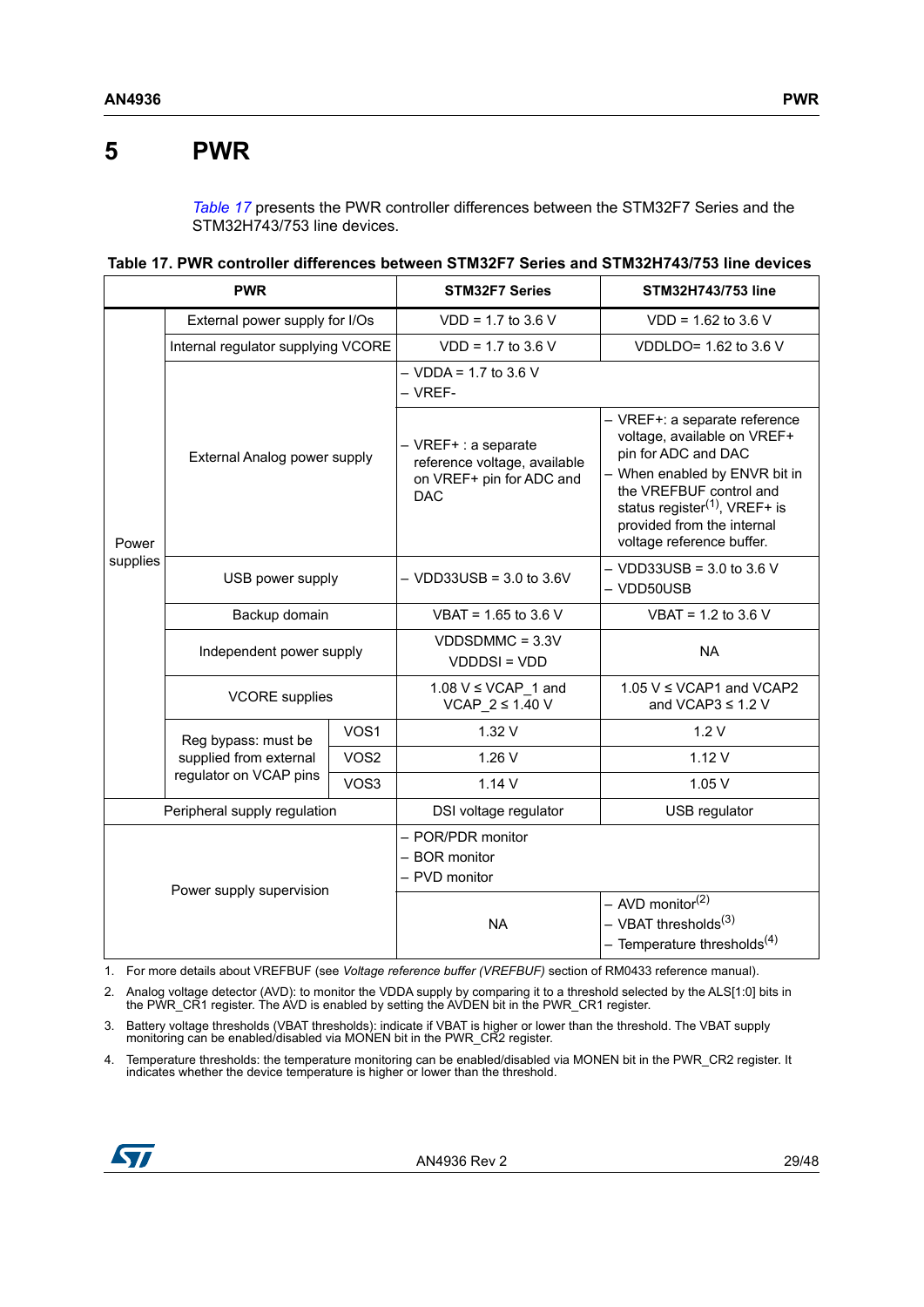# <span id="page-29-0"></span>**6 System configuration controller**

*[Table](#page-29-1) 18* illustrates the SYSCFG main differences between the STM32F7 Series and the STM32H743/753 line devices.

<span id="page-29-1"></span>

| Table 18, SYSCFG main features differences between STM32F7 Series and |
|-----------------------------------------------------------------------|
| STM32H743/753 line devices                                            |

|               | <b>STM32F7 Series</b>                                                                                                                                                                                                                                                                                                                                                                                                                                                                                                                                                           |
|---------------|---------------------------------------------------------------------------------------------------------------------------------------------------------------------------------------------------------------------------------------------------------------------------------------------------------------------------------------------------------------------------------------------------------------------------------------------------------------------------------------------------------------------------------------------------------------------------------|
|               | - Remap the memory areas                                                                                                                                                                                                                                                                                                                                                                                                                                                                                                                                                        |
|               | - Managing Class B feature                                                                                                                                                                                                                                                                                                                                                                                                                                                                                                                                                      |
|               | STM32F7 Series and STM32H743/753 line                                                                                                                                                                                                                                                                                                                                                                                                                                                                                                                                           |
|               | - Select the Ethernet PHY interface                                                                                                                                                                                                                                                                                                                                                                                                                                                                                                                                             |
|               | - Managing the external interrupt line connection to the GPIOs                                                                                                                                                                                                                                                                                                                                                                                                                                                                                                                  |
|               | - Managing I/O compensation cell feature                                                                                                                                                                                                                                                                                                                                                                                                                                                                                                                                        |
|               | - I2C Fast mode + configuration                                                                                                                                                                                                                                                                                                                                                                                                                                                                                                                                                 |
|               | STM32H743/753 line                                                                                                                                                                                                                                                                                                                                                                                                                                                                                                                                                              |
| <b>SYSCFG</b> | New features added in STM32H743/753 line:<br>- Analog switch configuration management<br>- Getting readout protection and Flash memory bank swap informations<br>- Management of boot sequences and boot addresses<br>- Getting BOR reset level<br>- Getting Flash memory secured and protected sector status<br>- Getting Flash memory write protections status<br>- Getting DTCM secured section status<br>- Getting independent watchdog behavior (hardware or software / freeze)<br>- Reset generation in Stop and Standby mode<br>- Getting secure mode enabling/disabling |

*Note: For more details, refer to SYSCFG register description section of RM0433 reference manual.*

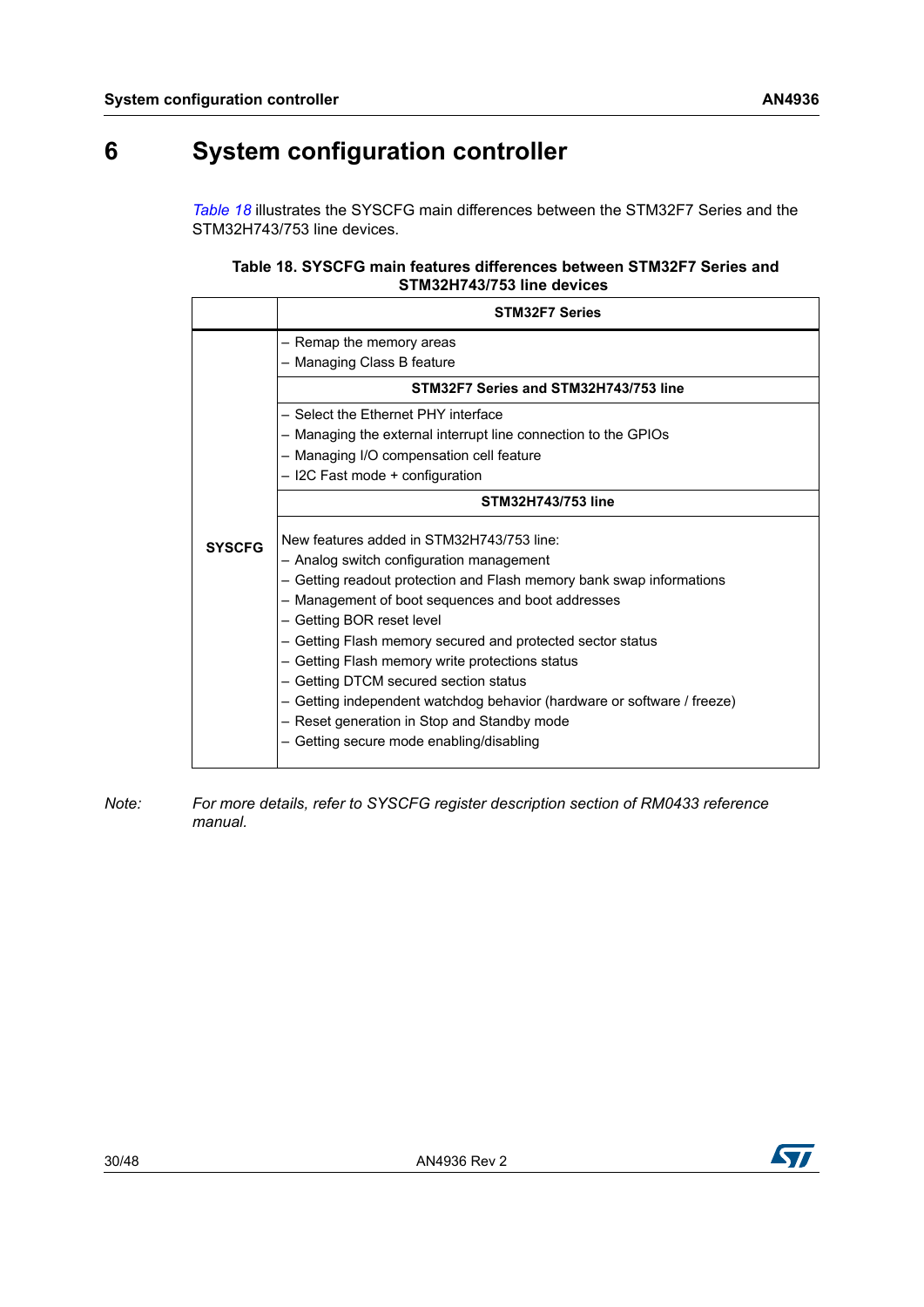## <span id="page-30-0"></span>**7 SDMMC**

*[Table](#page-30-1) 19* presents the differences between the SDMMC interface of the STM32F7 Series and STM32H743/753 line devices

|  | Table 19. SDMMC differences between STM32F7 Series and STM32H743/753 line devices |  |
|--|-----------------------------------------------------------------------------------|--|
|--|-----------------------------------------------------------------------------------|--|

<span id="page-30-1"></span>

| <b>SDMMC</b>    | <b>STM32F7 Series</b>                                                                                                                                             | STM32H743/753 line                                                                                                                                                                                                                                              |
|-----------------|-------------------------------------------------------------------------------------------------------------------------------------------------------------------|-----------------------------------------------------------------------------------------------------------------------------------------------------------------------------------------------------------------------------------------------------------------|
|                 | - Full compliance with MultiMediaCard<br>System Specification Version 4.2. Card<br>support for three different databus<br>modes: 1-bit (default), 4-bit and 8-bit | - Full compliance with MultiMediaCard System<br>Specification Version 4.51. Card support for three<br>different databus modes: 1-bit (default), 4-bit and 8-bit                                                                                                 |
|                 | - Full compliance with SD Memory Card<br>Specifications Version 2.0                                                                                               | - Full compliance with SD memory card specifications<br>version 4.1.                                                                                                                                                                                            |
| <b>Features</b> | - Full compliance with SD I/O Card<br>Specification Version 2.0: card support<br>for two different databus modes: 1-bit<br>(default) and 4-bit                    | - Full compliance with SDIO card specification version<br>4.0. Card support for two different databus modes:<br>1-bit (default) and 4-bit.                                                                                                                      |
|                 | Data transfer up to 200 Mbyte/s for the<br>—<br>8-bit mode.                                                                                                       | - Data transfer up to 208 Mbyte/s for the 8-bit mode. <sup>(1)</sup>                                                                                                                                                                                            |
|                 | <b>NA</b>                                                                                                                                                         | - SDMMC IDMA: is used to provide high speed transfer<br>between the SDMMC FIFO and the memory. The AHB<br>master optimizes the bandwidth of the system bus.<br>The SDMMC internal DMA (IDMA) provides one<br>channel to be used either for transmit or receive. |

1. Depending of the maximum allowed IO speed. for more details refer to datasheet.

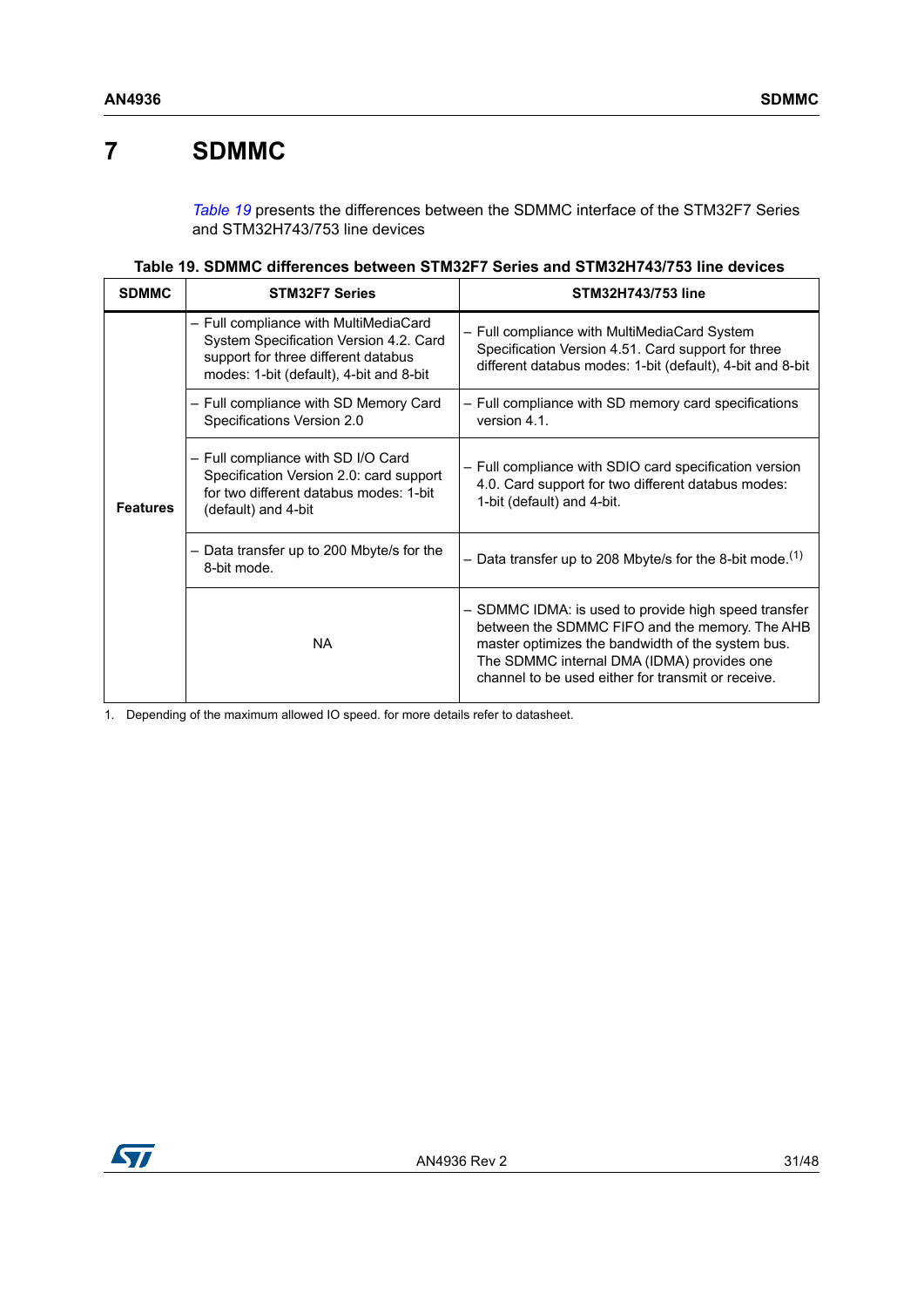# <span id="page-31-0"></span>**8 U(S)ART**

The STM32H743/753 line devices implement several new features on the U(S)ART compared to the STM32F7 Series devices. *[Table](#page-31-1) 20* shows the U(S)ART differences.

<span id="page-31-1"></span>**Table 20. U(S)ART differences between STM32F7 Series and STM32H743/753 line devices** 

| U(S)ART          | <b>STM32F7 Series</b>                                                                           | STM32H743/753 line                                                                                                                                                               |
|------------------|-------------------------------------------------------------------------------------------------|----------------------------------------------------------------------------------------------------------------------------------------------------------------------------------|
| <b>Instances</b> | $-4x$ USART<br>$-4x$ UART                                                                       | $-4x$ USART<br>$-4$ x UART<br>$-1x$ LPUART                                                                                                                                       |
| <b>Clock</b>     | - Dual clock domain with dedicated kernel clock for peripherals independent from<br><b>PCLK</b> |                                                                                                                                                                                  |
| <b>Wakeup</b>    |                                                                                                 | - Wakeup from low-power mode                                                                                                                                                     |
| <b>Features</b>  | NA.                                                                                             | - SPI slave transmission, underrun flag<br>- Two internal FIFOs for transmit and receive data<br>- Each FIFO can be enabled/disabled by software<br>and come with a status flag. |

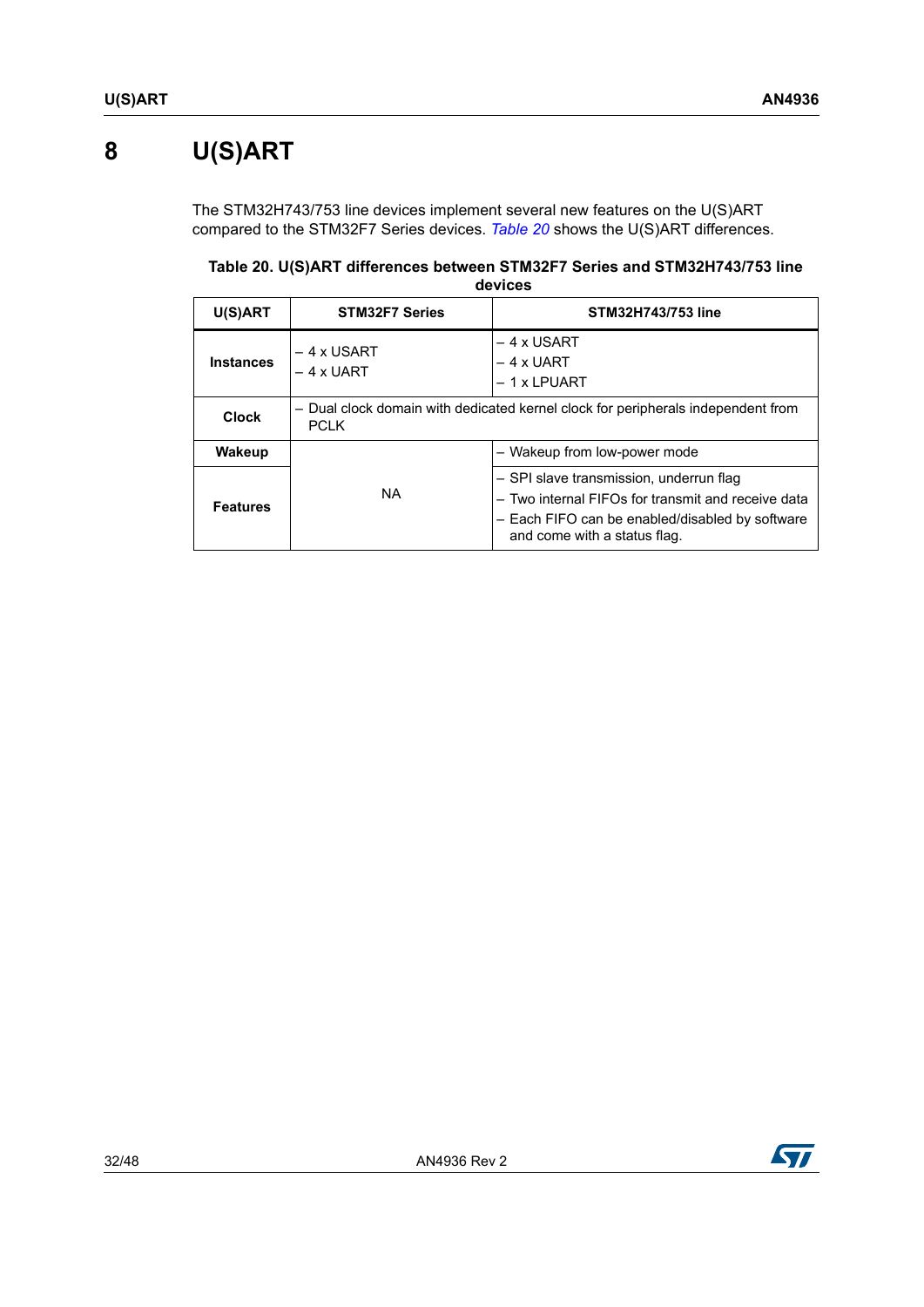## <span id="page-32-0"></span>**9 SPI**

The STM32H743/753 line devices implement some enhanced SPI compared to the STM32F7 Series devices. *[Table](#page-32-1) 21* shows the SPI differences.

**Table 21. SPI differences between STM32F7 Series and STM32H743/753 line devices** 

<span id="page-32-1"></span>

| <b>SPI</b>      | <b>STM32F7 Series</b>                                                                                                                                                                                                                                                                                                                                                                                                                                                                                                                                                                                                                                                                                                                                                                                                                                                                                                                                                                                                                                      | STM32H743/753 line                                                                                                                                          |
|-----------------|------------------------------------------------------------------------------------------------------------------------------------------------------------------------------------------------------------------------------------------------------------------------------------------------------------------------------------------------------------------------------------------------------------------------------------------------------------------------------------------------------------------------------------------------------------------------------------------------------------------------------------------------------------------------------------------------------------------------------------------------------------------------------------------------------------------------------------------------------------------------------------------------------------------------------------------------------------------------------------------------------------------------------------------------------------|-------------------------------------------------------------------------------------------------------------------------------------------------------------|
| Instances       | х4                                                                                                                                                                                                                                                                                                                                                                                                                                                                                                                                                                                                                                                                                                                                                                                                                                                                                                                                                                                                                                                         | x6                                                                                                                                                          |
| Clock           | Single clock domain                                                                                                                                                                                                                                                                                                                                                                                                                                                                                                                                                                                                                                                                                                                                                                                                                                                                                                                                                                                                                                        | Dual clock domain with dedicated kernel and serial interface<br>clock independent from PCLK with transmission and reception<br>capability at low-power stop |
| Wakeup          | <b>NA</b>                                                                                                                                                                                                                                                                                                                                                                                                                                                                                                                                                                                                                                                                                                                                                                                                                                                                                                                                                                                                                                                  | Wakeup from low-power mode                                                                                                                                  |
| <b>Features</b> | - Full-duplex synchronous transfers on three lines (with two separated data lines)<br>- Half-duplex synchronous transfer on two lines (with single bidirectional data line)<br>- Simplex synchronous transfers on two lines (with unidirectional data line)<br>- 8 master mode baud rate prescalers up to $f_{PCLK}/2$ .<br>- Slave mode frequency up to $f_{PCl K}/2$ .<br>- NSS management by hardware or software for both master and slave<br>- Master and slave capability, multi-master multi-slave support<br>- Programmable clock polarity and phase<br>- Programmable data order with MSB-first or LSB-first shifting<br>- Dedicated transmission, reception and error flags with interrupt capability<br>- SPI Motorola and TI formats support<br>- Hardware CRC feature for reliable communication (at the end of transaction):<br>- Configurable size and polynomial<br>- Automatic CRC upend in Tx mode<br>- Automatic CRC check in Rx mode<br>- Configurable RxFIFO threshold, data packeting support<br>- Configurable data size (4-32 bit) |                                                                                                                                                             |

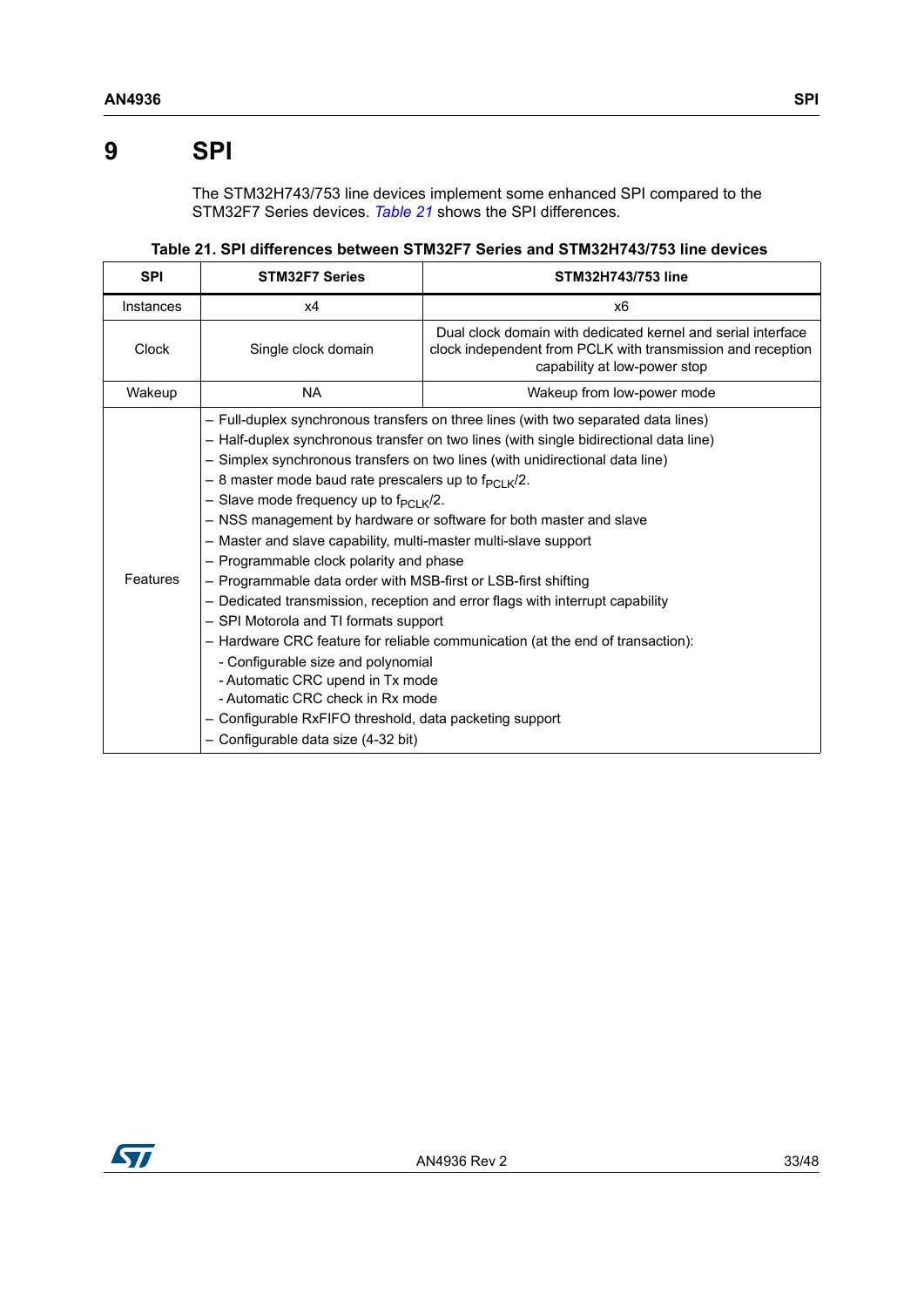| <b>SPI</b>              | <b>STM32F7 Series</b>                                                                                                            | <b>STM32H743/753 line</b>                                                                                                                                                                                                                                                                                                                                                                                                                                                                                                                                                                                                                                                                                                                                                                                                                                    |
|-------------------------|----------------------------------------------------------------------------------------------------------------------------------|--------------------------------------------------------------------------------------------------------------------------------------------------------------------------------------------------------------------------------------------------------------------------------------------------------------------------------------------------------------------------------------------------------------------------------------------------------------------------------------------------------------------------------------------------------------------------------------------------------------------------------------------------------------------------------------------------------------------------------------------------------------------------------------------------------------------------------------------------------------|
| Features<br>(continued) | - Two 32-bit embedded Rx and<br>Tx FIFOs with DMA capability<br>- CRC pattern size 8 or 16 bit<br>- RxFIFO threshold 8 or 16 bit | - Protection of configuration and setting<br>- Adjustable minimum delays between data and between SS<br>and data flow at master<br>- Configurable SS signal polarity and timing, MISO x MOSI<br>swap capability<br>- Programmable number of data within a transaction to control<br>SS and CRC<br>– Two 16x or 8x 8-bit embedded Rx and TxFIFOs with DMA<br>capability<br>- Programmable number of data in transaction<br>- Configurable behavior at slave underrun condition (support<br>of cascaded circular buffers)<br>- Master automatic suspend at receive mode<br>- Master start/suspend control<br>- Alternate function control of associated GPIOs<br>- Selected status and error flags with wake up capability<br>- CRC pattern size configurable from 4 to 32 bit<br>- CRC polynomial length configurable<br>- RxFIFO threshold from 1 to 16 data |

#### **Table 21. SPI differences between STM32F7 Series and STM32H743/753 line devices (continued)**

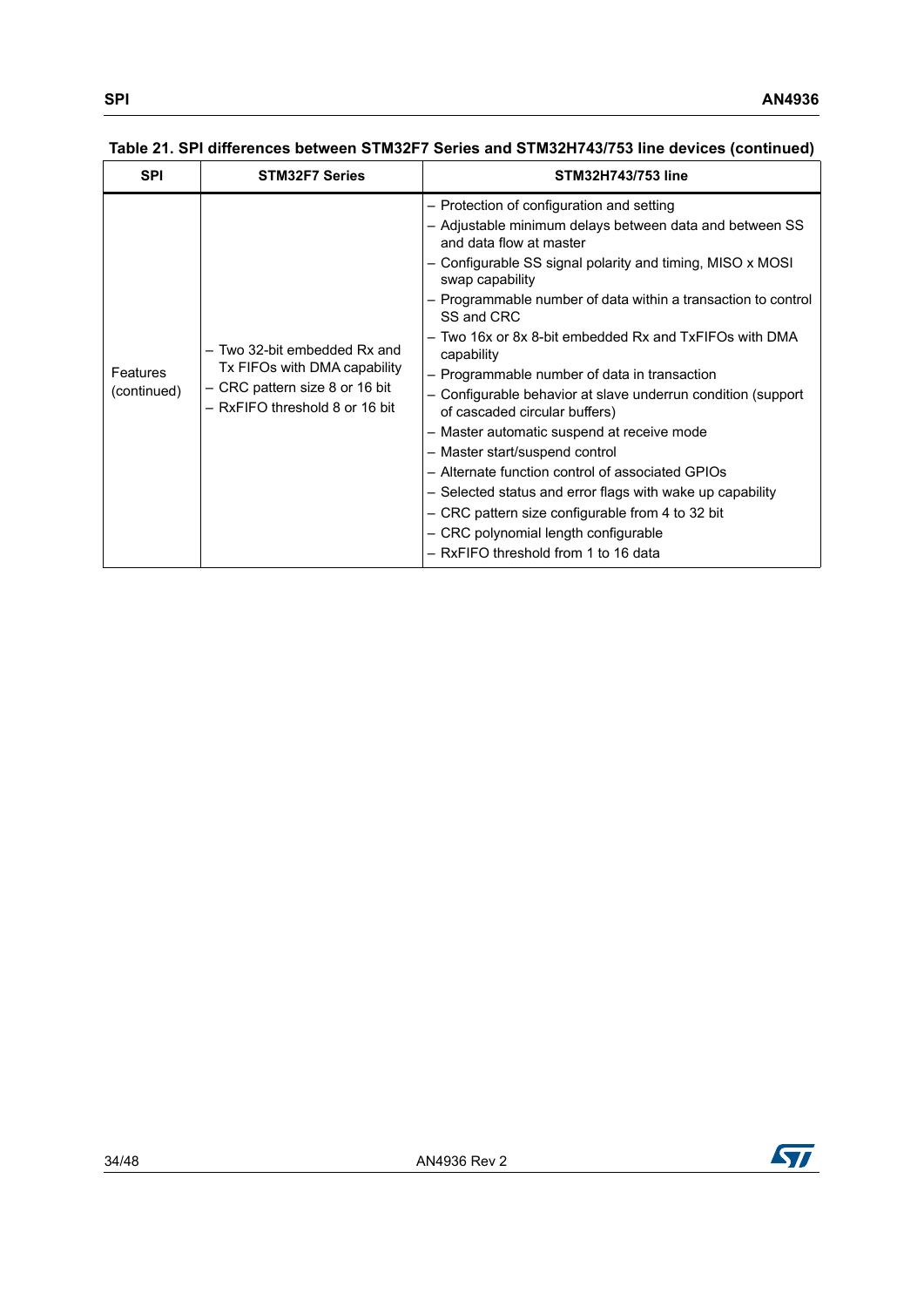# <span id="page-34-0"></span>**10 I2S**

*[Table](#page-34-1) 22* presents the I2S differences between the STM32F7 Series and STM32H743/753 line devices.

| Table 22. I2S differences between STM32F7 Series and STM32H743/753 line devices |  |
|---------------------------------------------------------------------------------|--|
|---------------------------------------------------------------------------------|--|

<span id="page-34-1"></span>

| 12S      | <b>STM32F7 Series</b>                                            | STM32H743/753 Line                                                                                            |
|----------|------------------------------------------------------------------|---------------------------------------------------------------------------------------------------------------|
|          | - Full duplex only when the extension module<br>is implemented   | - Full duplex native                                                                                          |
|          | $-$ Minimum allowed value = 4                                    | - More flexible clock generator (division by 1,2<br>are possible)                                             |
|          | - Sampling edge is not programmable                              | - Programmable sampling edge for the bit clock                                                                |
|          | - Frame sync polarity cannot be selected                         | - Programmable frame sync polarity                                                                            |
|          | - Receive buffer accessible in half-word                         | - Receive buffer accessible in half-word and<br>words                                                         |
|          | - Data are right aligned into the receive buffer                 | - Various data arrangement available into the<br>receive buffer                                               |
| Features | - Error flags signaling for Underrun, Overrun<br>and Frame Error | - Error flags signaling for Underrun, Overrun<br>and Frame Error                                              |
|          |                                                                  | - Improved reliability: Automatic<br>resynchronization to the frame sync in case of<br>frame error            |
|          | <b>NA</b>                                                        | - Improved reliability: Re-alignment of left and<br>right samples in case of underrun or overrun<br>situation |
|          |                                                                  | - MSb/LSb possible in the serial data interface                                                               |
|          | - 16 or 32 bits channel length in MASTER                         | - 16 or 32 bits channel length in MASTER                                                                      |
|          | - 16 or 32 bits channel length in SLAVE                          | - Any channel length in SLAVE                                                                                 |
|          | <b>NA</b>                                                        | - Embedded RX and TX FIFOs                                                                                    |
|          | - DMA capabilities (16-bit wide)                                 | - DMA capabilities (16-bit and 32-bit wide)                                                                   |

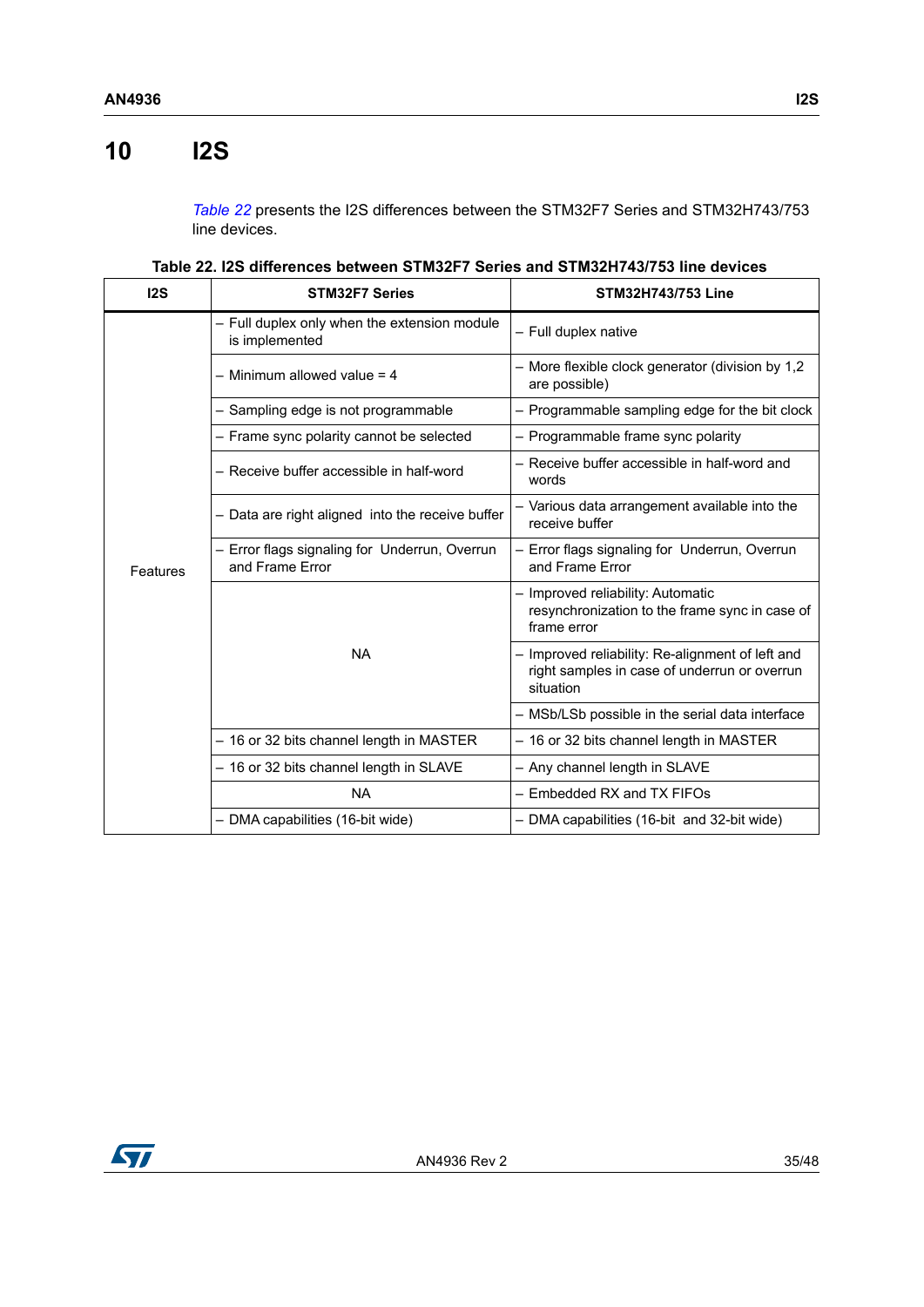# <span id="page-35-0"></span>**11 FMC**

*[Table](#page-35-1) 23* presents the FMC differences between the STM32F7 Series and STM32H743/753 line devices.

<span id="page-35-1"></span>**Table 23. FMC differences between STM32F7 Series and STM32H743/753 line devices** 

| <b>FMC</b>   | <b>STM32F7 Series</b>                                                                 | <b>STM32F7 Series</b>                                                                                                                                                         |  |
|--------------|---------------------------------------------------------------------------------------|-------------------------------------------------------------------------------------------------------------------------------------------------------------------------------|--|
| Mapping      | <b>AHB</b>                                                                            | AXI                                                                                                                                                                           |  |
| <b>Clock</b> | Single clock domain                                                                   | Dual clock domain with dedicated kernel clock for<br>peripherals independent from AXI clock                                                                                   |  |
|              | <b>SYSCFG_MEMRMP register:</b>                                                        | <b>FMC BCR1 register:</b>                                                                                                                                                     |  |
| Bank remap   | - FMC bank mapping can be<br>configured by software through<br>the SWP FMC[1:0] bits. | - FMC bank mapping can be configured by<br>software through the BMAP[1:0] bits.<br>(see Figure 7)                                                                             |  |
|              |                                                                                       | - FMCEN bit: FMC controller Enable bit added in<br>the FMC_BCR1 register.                                                                                                     |  |
|              |                                                                                       | - To modify some parameters while FMC is<br>enabled follow the below sequence:                                                                                                |  |
|              |                                                                                       | 1. First disable the FMC controller to prevent<br>any further accesses to any memory controller<br>during register modification.                                              |  |
|              |                                                                                       | 2. Update all required configurations.<br>3. Enable the FMC controller again.                                                                                                 |  |
| Features     | <b>NA</b>                                                                             | When the SDRAM controller is used, if the SDCLK<br>Clock ratio or refresh rate has to be modified after<br>initialization phase, the following procedure must<br>be followed. |  |
|              |                                                                                       | - Put the SDRAM device in Self-refresh mode.                                                                                                                                  |  |
|              |                                                                                       | - Disable the FMC controller by resetting the<br>FMCEN bit in the FMC BCR1 register.                                                                                          |  |
|              |                                                                                       | - Update the required parameters.                                                                                                                                             |  |
|              |                                                                                       | - Enable the FMC controller once all parameters<br>are updated.                                                                                                               |  |
|              |                                                                                       | - Then, send the Clock Configuration Enable<br>command to exit Self-fresh mode.                                                                                               |  |

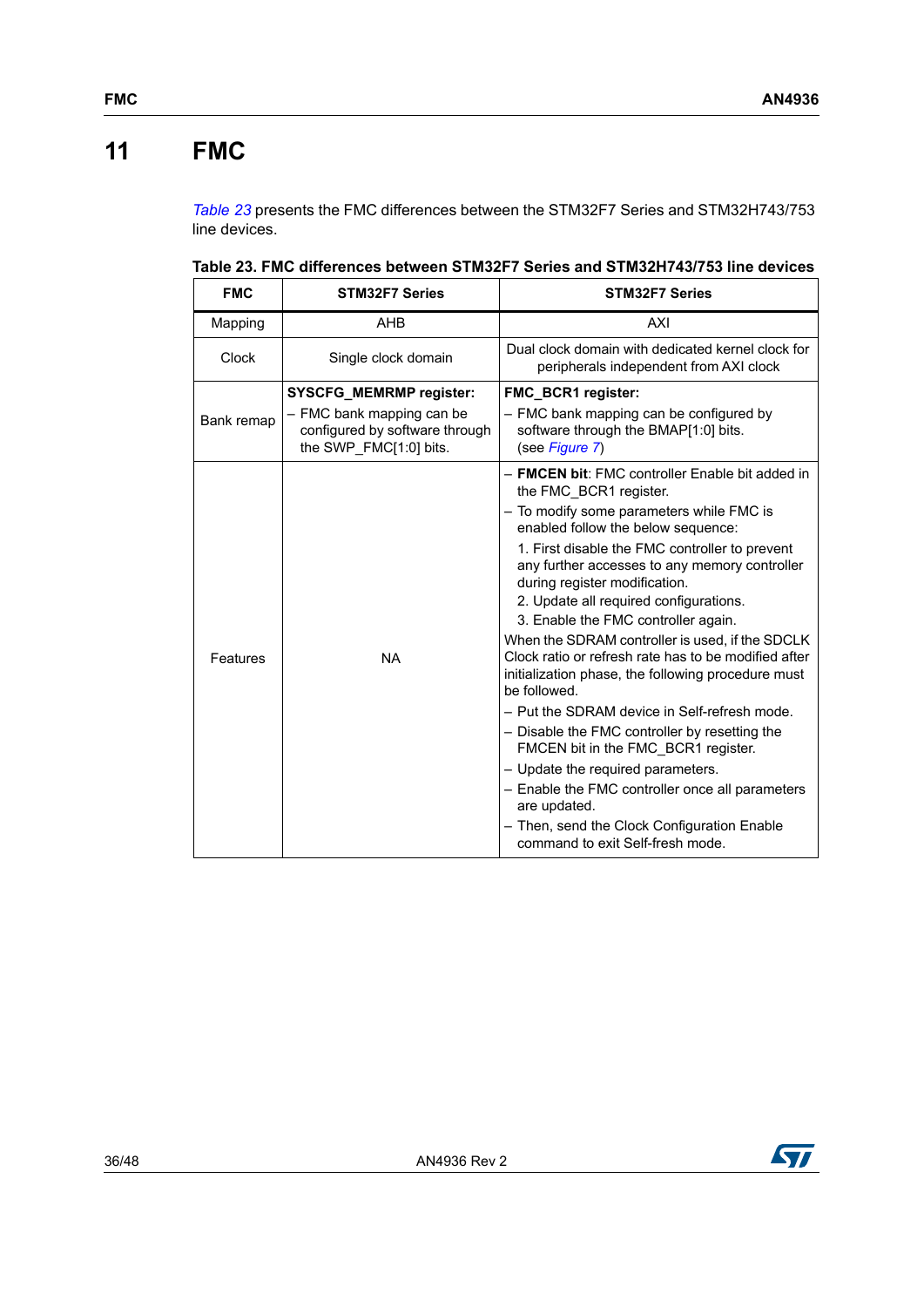

#### <span id="page-36-0"></span>**Figure 7. FMC bank address mapping on STM32H743/753 line devices**

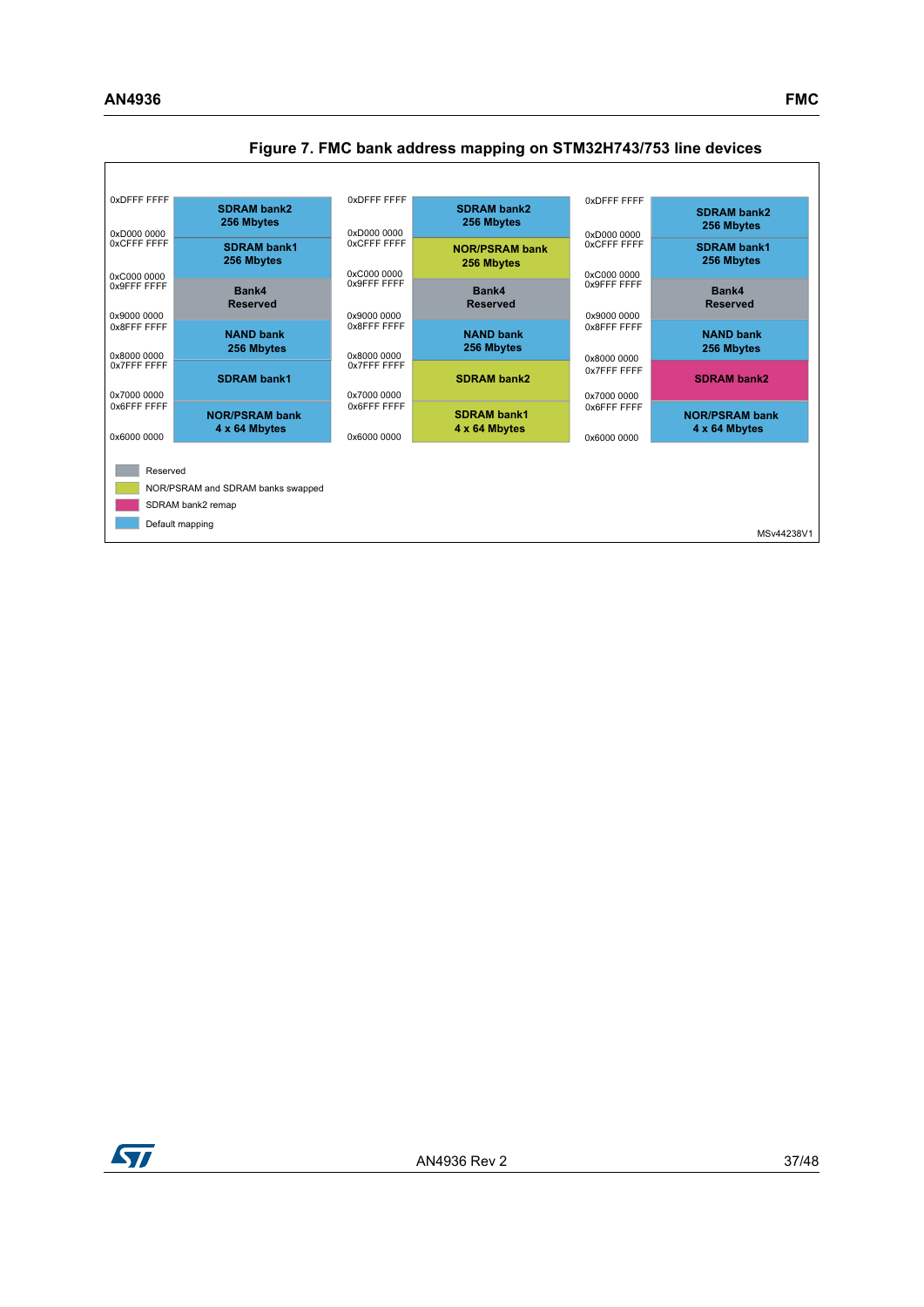# <span id="page-37-0"></span>**12 ADC**

*[Table](#page-37-1) 24* presents the differences between the ADC peripheral of the STM32F7 Series and the STM32H743/753 devices.

| <b>ADC</b>            | <b>STM32F7 Series</b>                                                             | <b>STM32H743/753 line</b>                                                                                                                                                                                                                                                                                                                                                                                                                                                                                                                                                            |
|-----------------------|-----------------------------------------------------------------------------------|--------------------------------------------------------------------------------------------------------------------------------------------------------------------------------------------------------------------------------------------------------------------------------------------------------------------------------------------------------------------------------------------------------------------------------------------------------------------------------------------------------------------------------------------------------------------------------------|
| Instances             | X3                                                                                | X3                                                                                                                                                                                                                                                                                                                                                                                                                                                                                                                                                                                   |
| <b>Clock</b>          | Single clock domain                                                               | Dual clock domain with dedicated kernel<br>clock for peripherals independent from<br>CLK or HCLK                                                                                                                                                                                                                                                                                                                                                                                                                                                                                     |
| Number of<br>channels | Up to 24 channels                                                                 | Up to 20 channels                                                                                                                                                                                                                                                                                                                                                                                                                                                                                                                                                                    |
| Resolution            | 12, 10, 8 or 6-bit                                                                | 16, 14, 12, 10 or 8-bit                                                                                                                                                                                                                                                                                                                                                                                                                                                                                                                                                              |
| Conversion modes      | - Single<br>- Continuous<br>$-$ Scan<br>- Discontinuous<br>- Dual and triple mode | $-$ Single<br>- Continuous<br>$-$ Scan<br>- Discontinuous<br>- Dual mode                                                                                                                                                                                                                                                                                                                                                                                                                                                                                                             |
| <b>DMA</b>            |                                                                                   | <b>YES</b>                                                                                                                                                                                                                                                                                                                                                                                                                                                                                                                                                                           |
| New features          | <b>NA</b>                                                                         | - Input voltage reference from VREF+<br>pin or internal VREFBUF reference<br>- ADC conversion time is independent<br>from the AHB bus clock frequency<br>- Self-calibration (both offset and the<br>linearity)<br>- Low-power features<br>- 3 analog watchdogs per ADC<br>- Internal dedicated channels:<br>- The internal DAC channel 1 and<br>channel 2 are connected to ADC2<br>- Oversampler:<br>- 32-bit data register<br>- Oversampling ratio adjustable<br>from 2 to 1024<br>- Programmable data right and left shift<br>- Data can be routed to DFSDM for post<br>processing |

<span id="page-37-1"></span>**Table 24. ADC differences between STM32F7 Series and STM32H743/753 line devices** 

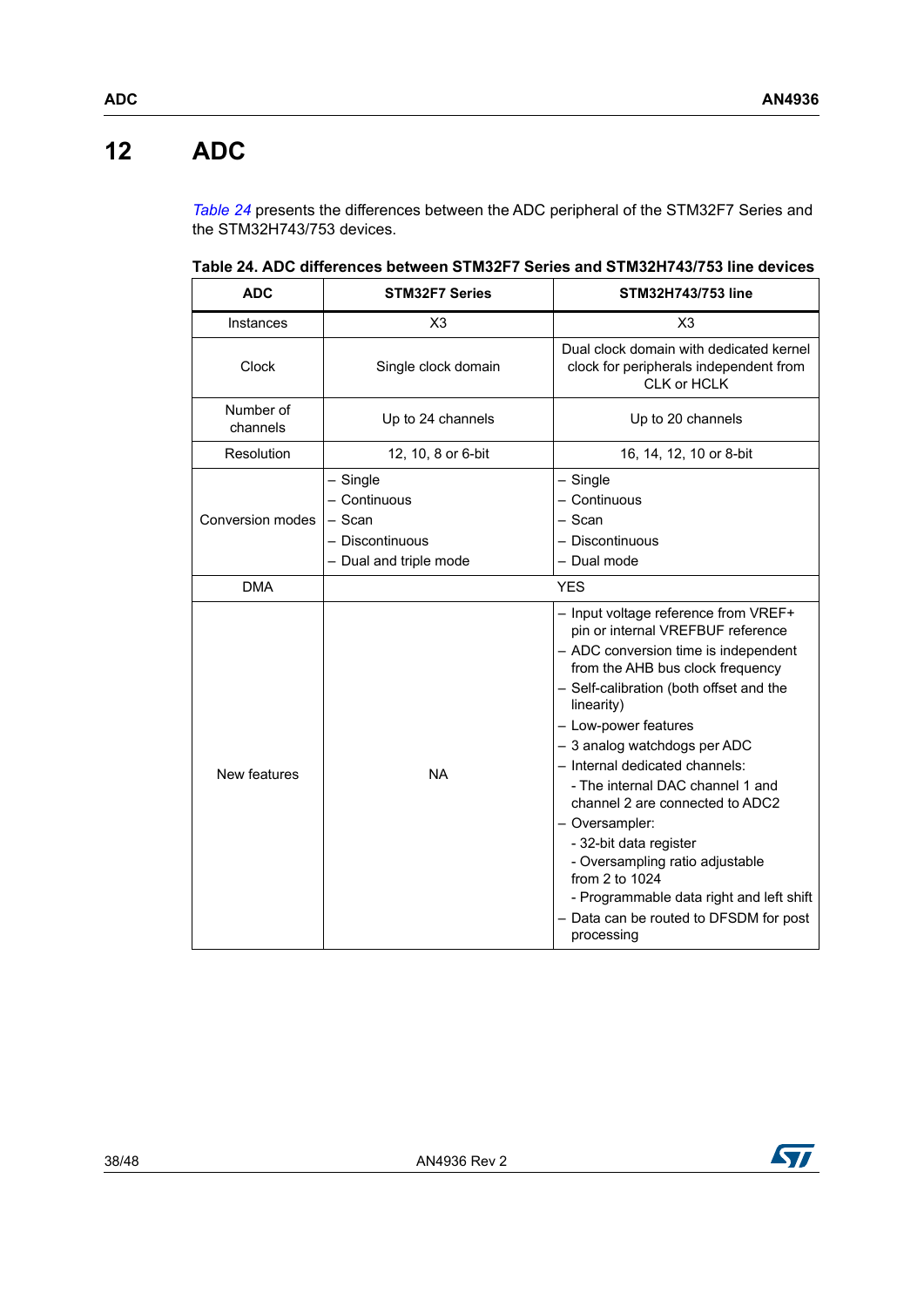*[Table](#page-38-0) 25* and *[Table](#page-39-0) 26* present the differences of external trigger for regular channels and injected channels between the STM32F7 Series and STM32H743/753 line. devices.

|                 | <b>EXTSEL[3:0]</b>              | <b>EXTSEL[4:0]</b><br>STM32H743/<br><b>753 line3</b> | <b>Source</b>                   |                           |  |  |
|-----------------|---------------------------------|------------------------------------------------------|---------------------------------|---------------------------|--|--|
| <b>Type</b>     | <b>STM32F7</b><br><b>Series</b> |                                                      | <b>STM32F7 Series</b>           | <b>STM32H743/753 line</b> |  |  |
|                 | 0000                            | 00000                                                | TIM1 CC1 event                  |                           |  |  |
|                 | 0001                            | 00001                                                | TIM1 CC2 event                  |                           |  |  |
|                 | 0010                            | 00010                                                | TIM1 CC3 event                  |                           |  |  |
|                 | 0011                            | 00011                                                | TIM2 CC2 event                  |                           |  |  |
|                 | 0100                            | 00100                                                | TIM5 TRGO event                 | TIM3_TRGO event           |  |  |
|                 | 0101                            | 00101                                                | TIM4 CC4 event                  |                           |  |  |
|                 | 0110                            | 00110                                                | TIM3 CC4                        | EXTI line 11              |  |  |
|                 | 0111                            | 00111                                                | TIM8 TRGO event                 |                           |  |  |
|                 | 1000                            | 01000                                                | TIM8 TRGO(2) event              |                           |  |  |
| Internal signal | 1001                            | 01001                                                | TIM1 TRGO event                 |                           |  |  |
| from on-chip    | 1010                            | 01010                                                | TIM1_TRGO(2) event              |                           |  |  |
| timers          | 1011                            | 01011                                                | TIM2_TRGO event                 |                           |  |  |
|                 | 1100                            | 01100                                                | TIM4 TRGO event                 |                           |  |  |
|                 | 1101                            | 01101                                                | TIM6 TRGO event                 |                           |  |  |
|                 | <b>NA</b>                       | 01110                                                | EXTI line11<br>TIM15 TRGO event |                           |  |  |
|                 | 1111                            | 01111                                                |                                 | TIM3 CC4 event            |  |  |
|                 |                                 | 10000                                                |                                 | HRTIM1 ADCTRG1 event      |  |  |
|                 |                                 | 10001                                                | <b>NA</b>                       | HRTIM1 ADCTRG3 event      |  |  |
|                 | <b>NA</b>                       | 10010                                                |                                 | LPTIM1 OUT event          |  |  |
|                 |                                 | 10011                                                |                                 | LPTIM2 OUT event          |  |  |
|                 |                                 | 10100                                                |                                 | LPTIM3 OUT event          |  |  |

<span id="page-38-0"></span>**Table 25. External trigger for regular channel differences between STM32F7 Series and STM32H743/753 line devices** 

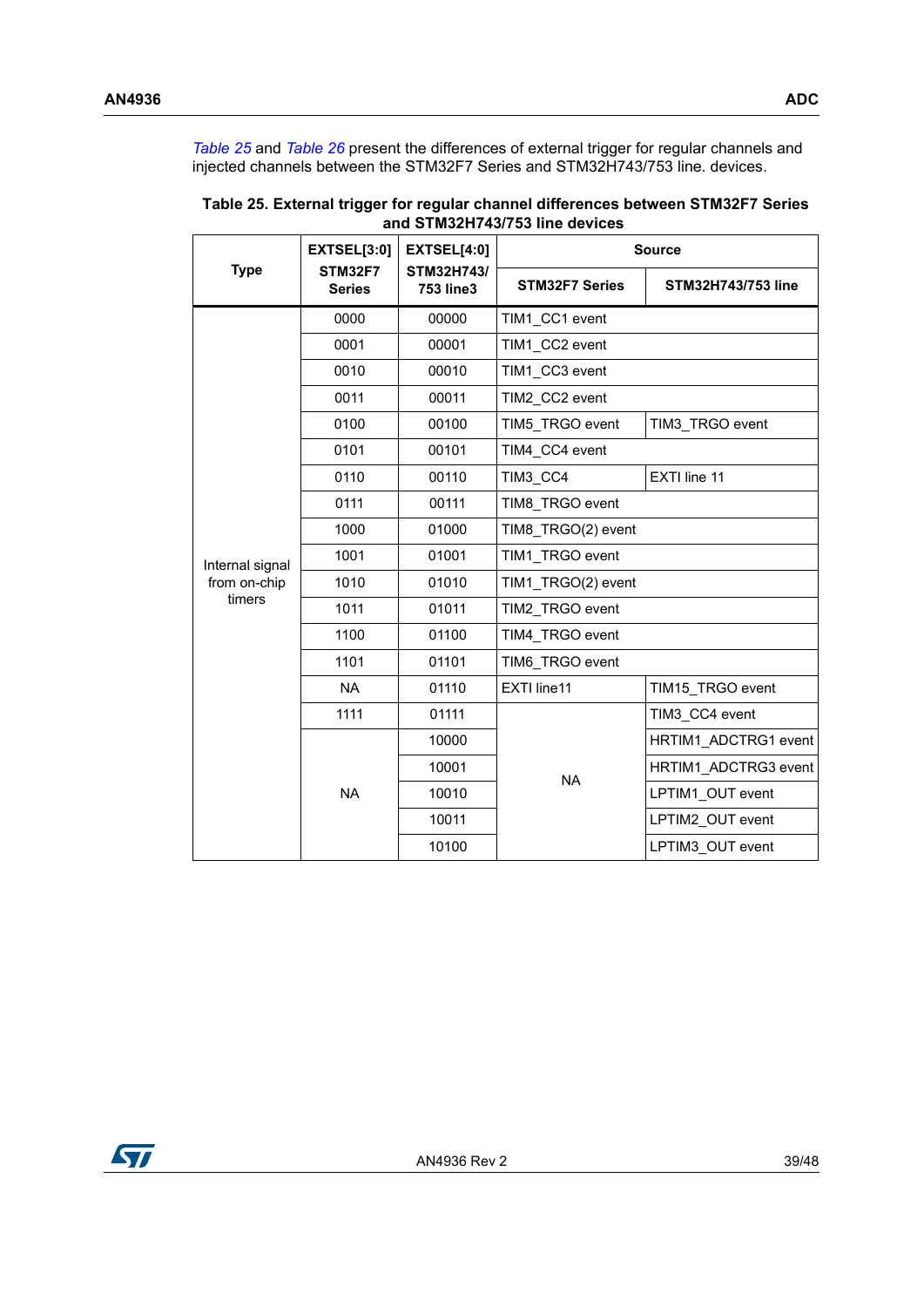| <b>Type</b>     | JEXTSEL[3:0]                    | JEXTSEL[4:0]           | <b>Source</b>                                               |                      |  |  |
|-----------------|---------------------------------|------------------------|-------------------------------------------------------------|----------------------|--|--|
|                 | <b>STM32F7</b><br><b>Series</b> | STM32H743/75<br>3 line | <b>STM32F7 Series</b>                                       | STM32H743/753 line   |  |  |
|                 | 0000                            | 00000                  | TIM1 TRGO event<br>TIM1 CC4 event<br>TIM2 TRGO event        |                      |  |  |
|                 | 0001                            | 00001                  |                                                             |                      |  |  |
|                 | 0010                            | 00010                  |                                                             |                      |  |  |
|                 | 0011                            | 00011                  | TIM2 CC1 event                                              |                      |  |  |
|                 | 0100                            | 00100                  | TIM3 CC4 event                                              |                      |  |  |
|                 | 0101                            | 00101                  | TIM4_TRGO event                                             |                      |  |  |
| <b>NA</b>       |                                 | 00110                  | <b>NA</b>                                                   | EXTI line 15         |  |  |
|                 | 0111                            | 00111                  | TIM8 CC4 event                                              |                      |  |  |
|                 | 1000                            | 01000                  | TIM1 TRGO(2) event<br>TIM8 TRGO event<br>TIM8 TRGO(2) event |                      |  |  |
| Internal signal | 1001                            | 01001                  |                                                             |                      |  |  |
| from on-chip    | 1010                            | 01010                  |                                                             |                      |  |  |
| timers          | 1011                            | 01011                  | TIM3 CC3 event                                              |                      |  |  |
|                 | 1100                            | 01100                  | TIM5 TRGO event                                             |                      |  |  |
|                 | 1101                            | 01101                  | TIM3 CC1 event                                              |                      |  |  |
|                 | 1110                            | 01110                  | TIM6_TRGO event                                             | TIM6 TRGO event      |  |  |
|                 |                                 | 01111                  |                                                             | TIM15_TRGO event     |  |  |
|                 |                                 | 10000                  |                                                             | HRTIM1 ADCTRG2 event |  |  |
|                 | <b>NA</b>                       | 10001                  | <b>NA</b>                                                   | HRTIM1 ADCTRG4 event |  |  |
|                 |                                 | 10010                  |                                                             | LPTIM1 OUT event     |  |  |
|                 |                                 | 10011                  |                                                             | LPTIM2 OUT event     |  |  |
|                 |                                 | 10100                  |                                                             | LPTIM3_OUT event     |  |  |

#### <span id="page-39-0"></span>**Table 26. External trigger for injected channel differences between STM32F7 Series and STM32H743/753 line devices**

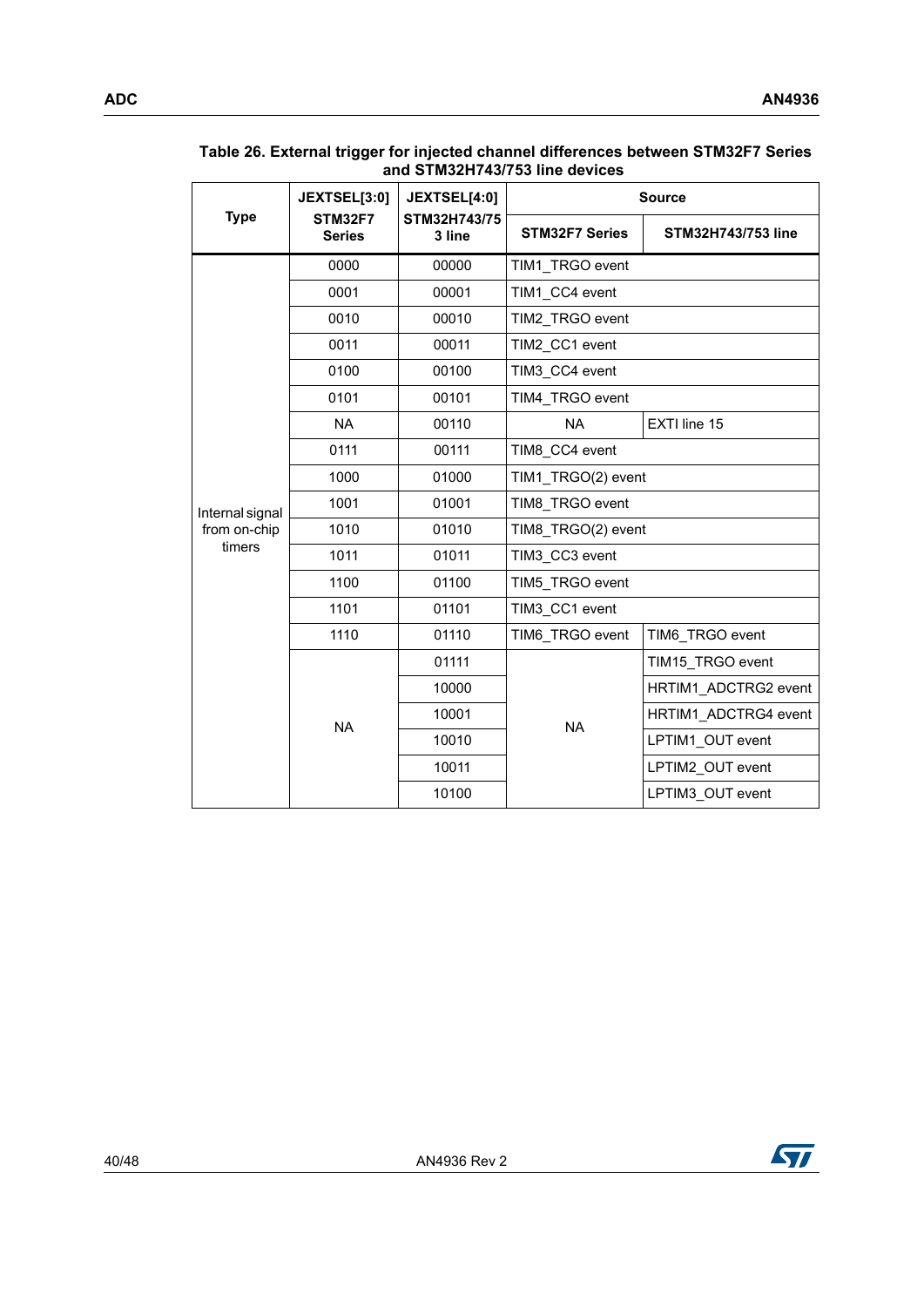# <span id="page-40-0"></span>**13 DAC**

The STM32H743/753 line devices implement some enhanced DAC compared to the STM32F7 Series devices. *[Table](#page-40-1) 27* shows the DAC differences.

<span id="page-40-1"></span>**Table 27. DAC differences between STM32F7 Series and STM32H743/753 line devices** 

| <b>DAC</b> | <b>STM32F7 Series</b>            | <b>STM32H743/753 line</b>                                                                                                                       |
|------------|----------------------------------|-------------------------------------------------------------------------------------------------------------------------------------------------|
| Clock      | Single clock domain              | Single clock domain (APB),<br>LSI is used for sample and hold mode                                                                              |
|            | - Input voltage reference, VREF+ | - Input voltage reference from VREF+ pin or<br>internal VREFBUF reference                                                                       |
| Features   | <b>NA</b>                        | - Buffer offset calibration<br>- DAC output connection to on chip peripherals<br>- Sample and hold mode for low power<br>operation in Stop mode |

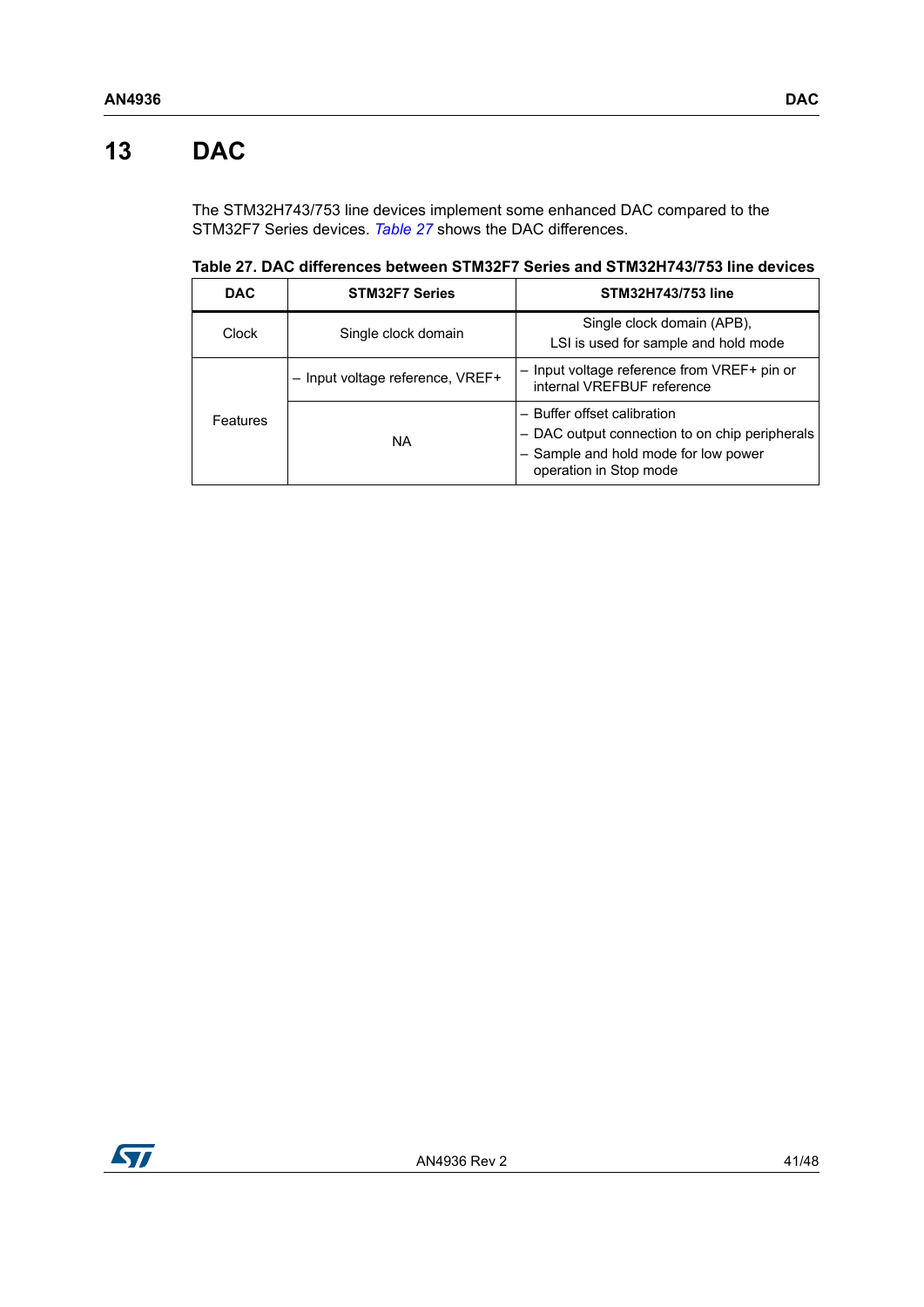# <span id="page-41-0"></span>**14 USB OTG**

The STM32H743/753 line devices embed two instances of USB OTG\_HS while the STM32F7 Series devices embed one instance of USB OTG\_HS and one instance of USB OTG\_FS.

*[Table](#page-41-1) 28* summarizes the difference of USB OTG\_HS between the STM32F7 Series and the STM32H743/753 line devices.

| USB OTG HS                                     | <b>STM32F7 Series</b> | STM32H743/753 line |
|------------------------------------------------|-----------------------|--------------------|
| Instance                                       | x1                    | $x2^{(1)}$         |
| Device bidirectional endpoints (including EP0) | 9                     |                    |
| Host mode channels                             |                       | 16                 |
| Size of dedicated SRAM                         | 4 Kbytes              |                    |
| USB 2.0 Link Power Management (LPM) support    | Yes                   |                    |
| OTG revision supported                         | 1.3, 2.0              | 2.0                |
| Attach Detection Protocol (ADP) support        | Not supported         |                    |
| Battery Charging Detection (BCD) support       | <b>No</b><br>Yes      |                    |
| ULPI available to primary I/Os via, muxing     | Yes                   |                    |
| DMA availability                               |                       | Yes                |

<span id="page-41-1"></span>

| Table 28. USB OTG HS differences between STM32F7 Series and STM32H743/753 |
|---------------------------------------------------------------------------|
| line devices                                                              |

1. On the STM32H7 Series devices although both OTG\_HS1 and OTG\_HS2 can potentially be programmed<br>for HS operation, only OTG\_HS1 has an accessible ULPI interface which will allow a High Speed operation<br>using an external HS

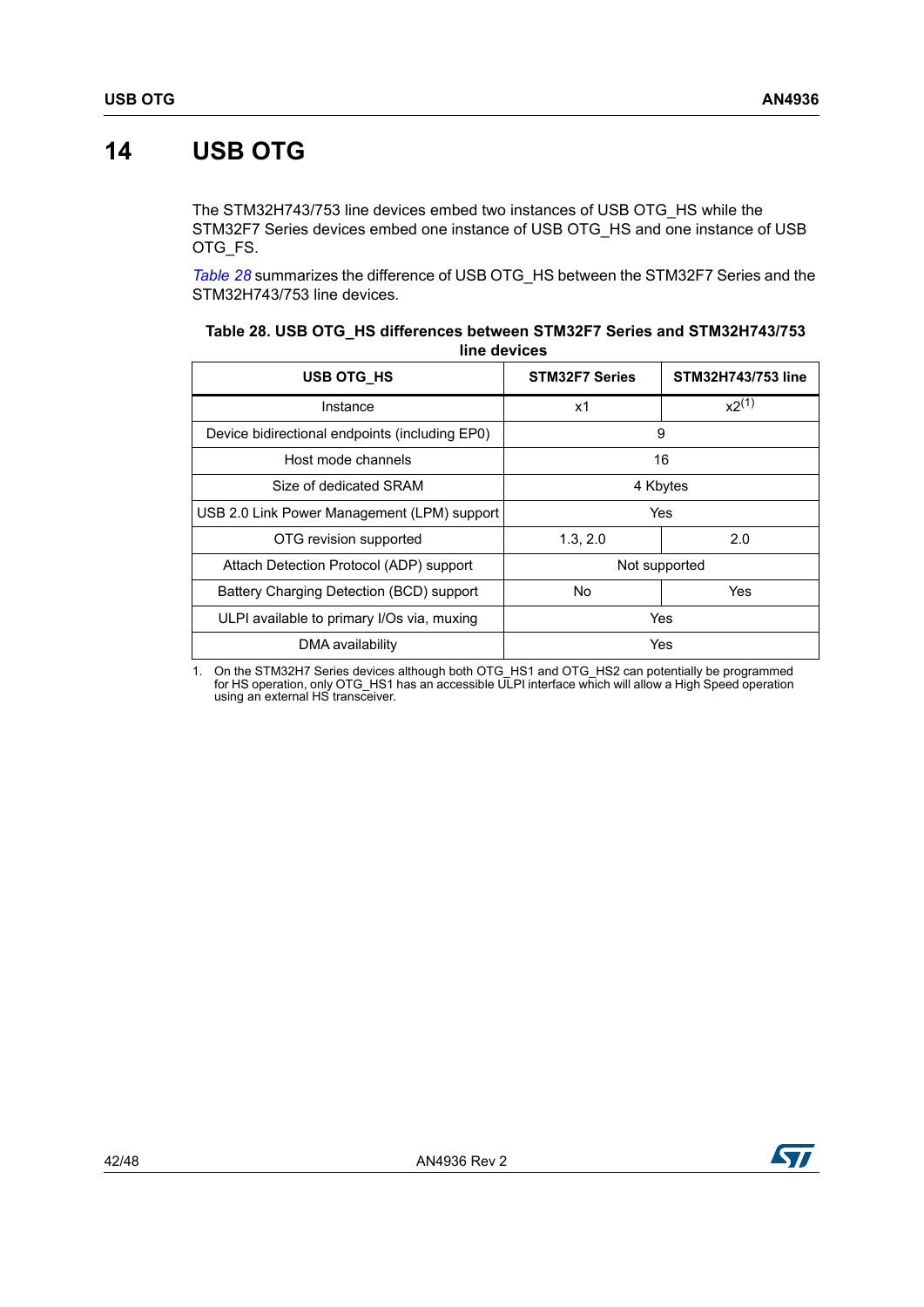## <span id="page-42-0"></span>**15 Ethernet**

The STM32H743/753 line devices implement several new features on the Ethernet compared to the STM32F7 Series devices. *[Table](#page-42-1) 29* shows the Ethernet differences.

<span id="page-42-1"></span>**Table 29. Ethernet differences between STM32F7 Series and STM32H743/753 line devices** 

| <b>Ethernet</b>                    | <b>STM32F7 Series</b>                                                                                           | STM32H743/753 line                                                                                               |  |  |
|------------------------------------|-----------------------------------------------------------------------------------------------------------------|------------------------------------------------------------------------------------------------------------------|--|--|
| Operation modes and<br>PHY support | - 10/100 Mbps data rate<br>- Full-duplex and half-duplex operations<br>- MII and RMII interface to external PHY |                                                                                                                  |  |  |
| Processing control                 | <b>NA</b>                                                                                                       | - Multi-layer filtering (Layer 3 and 4,<br>VLAN and MAC filtering)<br>- Double VLAN support (C-VLAN+ S-<br>VLAN) |  |  |
| Offload processing                 | NA.                                                                                                             | - Automatic ARP response<br>- TCP segmentation                                                                   |  |  |
| Low-power mode                     | $−$ Remote wakeup packet and AMD Magic Packet™ detection                                                        |                                                                                                                  |  |  |
|                                    | <b>NA</b>                                                                                                       | - Energy Efficient Ethernet (EEE)                                                                                |  |  |

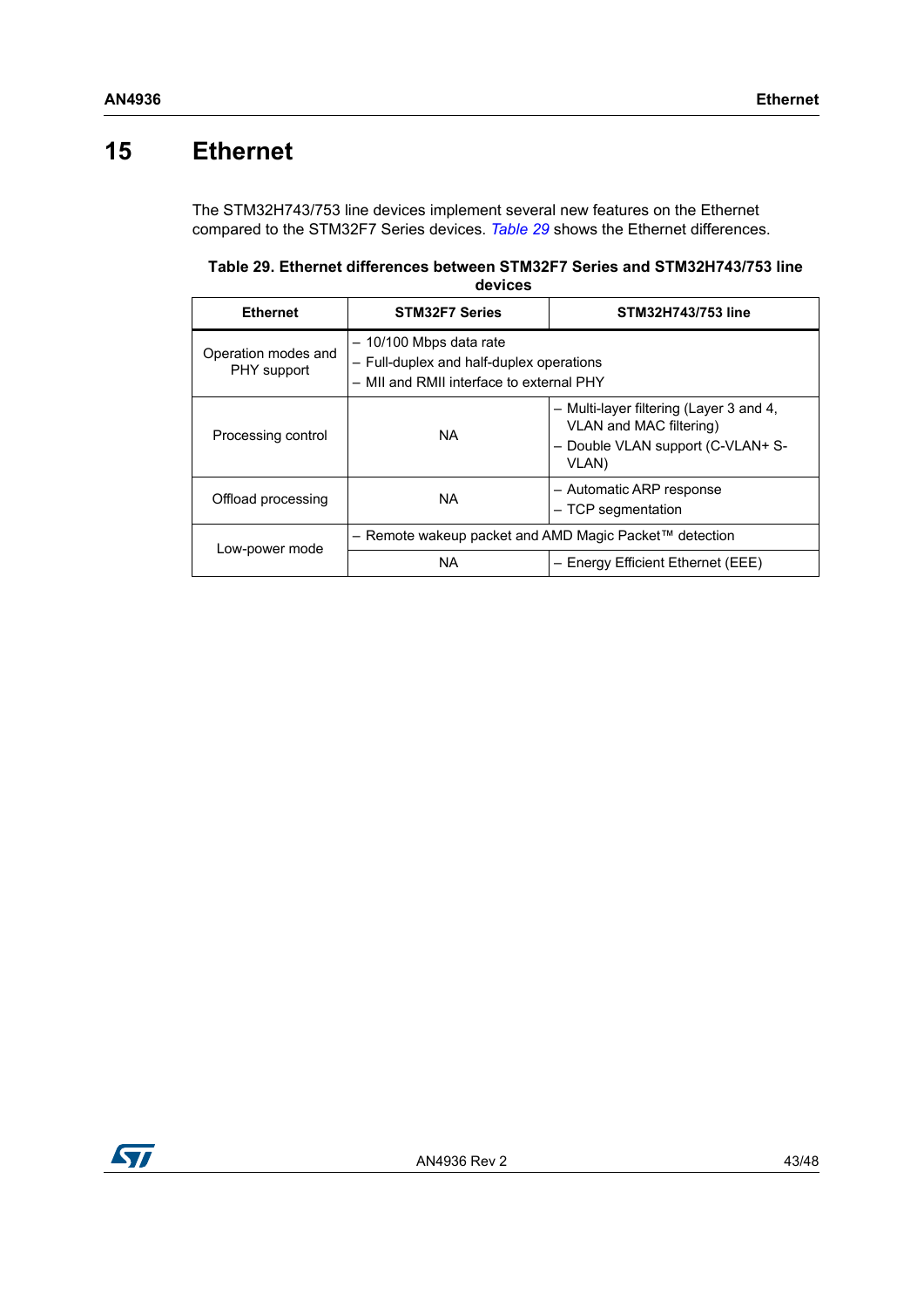# <span id="page-43-0"></span>**16 Digital filter for sigma delta modulators (DFSDM)**

The STM32H743/753 line devices implement several new features on the DFSDM compared to the STM32F76xxx and STM32F77xxx devices. *[Table](#page-43-1) 30* shows the DFSDM differences.

<span id="page-43-1"></span>

|  | Table 30. DFSDM differences between STM32F76xxx and STM32F77xxx devices and |                            |  |  |  |
|--|-----------------------------------------------------------------------------|----------------------------|--|--|--|
|  |                                                                             | STM32H743/753 line devices |  |  |  |

| <b>DFSDM</b>              | STM32F76xxx / STM32F77xxx | STM32H743/753 line |  |  |
|---------------------------|---------------------------|--------------------|--|--|
| Number of channels        |                           |                    |  |  |
| Number of filters         |                           |                    |  |  |
| Input from ADC            | ΝA                        | Yes                |  |  |
| Supported trigger sources | 19                        | 16                 |  |  |

*[Table](#page-43-2) 31* presents the DFSDM internal signals differences between the STM32F76xxx and STM32F77xxx devices and the STM32H743/753 line devices.

| Table 31. DFSDM internal signal differences between STM32F76xxx and |
|---------------------------------------------------------------------|
| STM32F77xxx devices and STM32H743/753 line devices                  |

<span id="page-43-2"></span>

| <b>Name</b>                       | STM32F76xxx / STM32F77xxx                                | STM32H743/753 line  |  |  |  |
|-----------------------------------|----------------------------------------------------------|---------------------|--|--|--|
| Internal/ external trigger signal | Refer to Table 32 for DFSDM triggers signals connections |                     |  |  |  |
| break signal output               | Refer to Table 33 for DFSDM break signal connections     |                     |  |  |  |
| DMA request signal                | 4 DMA request from DFSDM FLTx (x = 0 to 3)               |                     |  |  |  |
| Interrupt request signal          | 4 interrupt request from each DFSDM FLTx (x=0 to 3)      |                     |  |  |  |
| ADC input data                    | ΝA                                                       | dfsdm dat adc[15:0] |  |  |  |

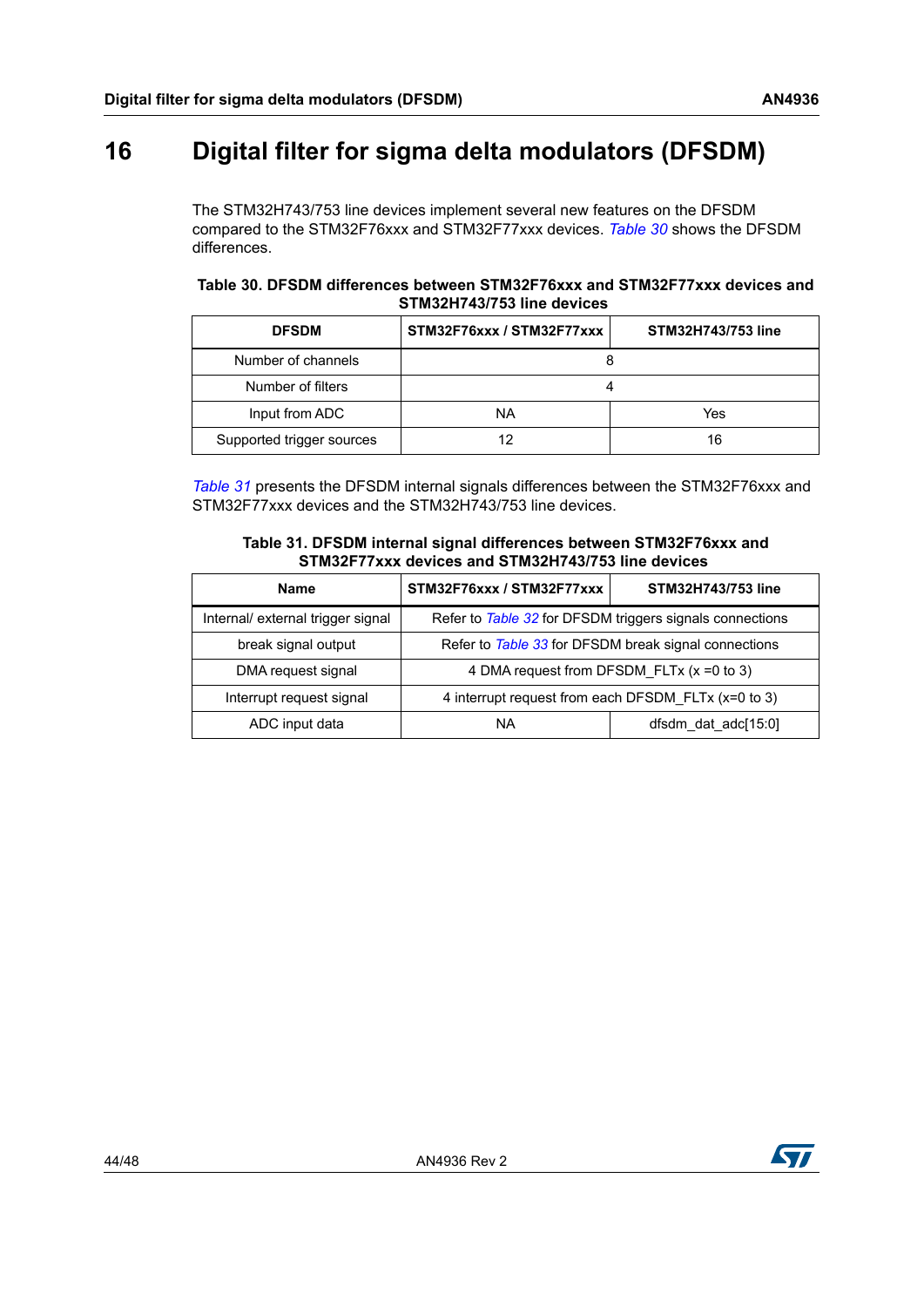*[Table](#page-44-0) 32* describes the DFSDM triggers connection differences between the STM32F76xxx and STM32F77xxx devices and the STM32H743/753 line devices.

<span id="page-44-0"></span>

| 31 MIJZE 7 7 XXX UEVICES ANU JI MIJZEN 437 733 MIHE UEVICES |                           |                    |  |  |  |
|-------------------------------------------------------------|---------------------------|--------------------|--|--|--|
| <b>Trigger name</b>                                         | STM32F76xxx / STM32F77xxx | STM32H743/753 line |  |  |  |
| DFSDM JTRG[0]                                               | TIM1 TRGO                 |                    |  |  |  |
| DFSDM JTRG[1]                                               | TIM1 TRGO2                |                    |  |  |  |
| DFSDM_JTRG[2]                                               | TIM8_TRGO                 |                    |  |  |  |
| DFSDM_JTRG[3]                                               | TIM8 TRGO2                |                    |  |  |  |
| DFSDM_JTRG[4]                                               | TIM3_TRGO                 |                    |  |  |  |
| DFSDM_JTRG[5]                                               | TIM4 TRGO                 |                    |  |  |  |
| DFSDM_JTRG[6]                                               | TIM10_OC1                 | TIM16_OC1          |  |  |  |
| DFSDM_JTRG[7]                                               | TIM6_TRGO                 |                    |  |  |  |
| DFSDM JTRG[8]                                               | TIM7 TRGO                 |                    |  |  |  |
| DFSDM JTRG[9]                                               | Reserved                  | HRTIM1 ADCTRG1     |  |  |  |
| DFSDM_JTRG[10]                                              | Reserved                  | HRTIM1 ADCTRG3     |  |  |  |
| DFSDM_JTRG[23:11]                                           | Reserved                  |                    |  |  |  |
| DFSDM_JTRG[24]                                              | <b>EXTI11</b>             |                    |  |  |  |
| DFSDM_JTRG[25]                                              | <b>EXTI15</b>             |                    |  |  |  |
| DFSDM_JTRG[26]                                              | LPTIMER1                  |                    |  |  |  |
| DFSDM_JTRG[27]                                              | Reserved                  | LPTIMER2           |  |  |  |
| DFSDM_JTRG[28]                                              | Reserved                  | LPTIMER3           |  |  |  |
| DFSDM_JTRG[31 :29]                                          | Reserved                  |                    |  |  |  |

| Table 32. DFSDM trigger connection differences between STM32F76xxx and |  |
|------------------------------------------------------------------------|--|
| STM32F77xxx devices and STM32H743/753 line devices                     |  |

*[Table](#page-44-1) 33* presents the DFSDM break connections differences between the STM32F76xxx and STM32F77xxx devices and the STM32H743/753 line devices.

<span id="page-44-1"></span>

| Table 33. DFSDM break connection differences between STM32F76xxx and |
|----------------------------------------------------------------------|
| STM32F77xxx devices and STM32H743/753 line devices                   |

| <b>Break name</b> | STM32F76xxx / STM32F77xxx | STM32H743/753 line    |
|-------------------|---------------------------|-----------------------|
| DFSDM BREAK[0]    | TIM1 break                | TIM15 break           |
| DFSDM BREAK[1]    | TIM1 break2               | TIM16 break2          |
| DFSDM BREAK[2]    | TIM8 break                | TIM1/TIM17/TIM8 break |
| DFSDM BREAK[3]    | TIM8 break2               | TIM1/TIM8 break2      |

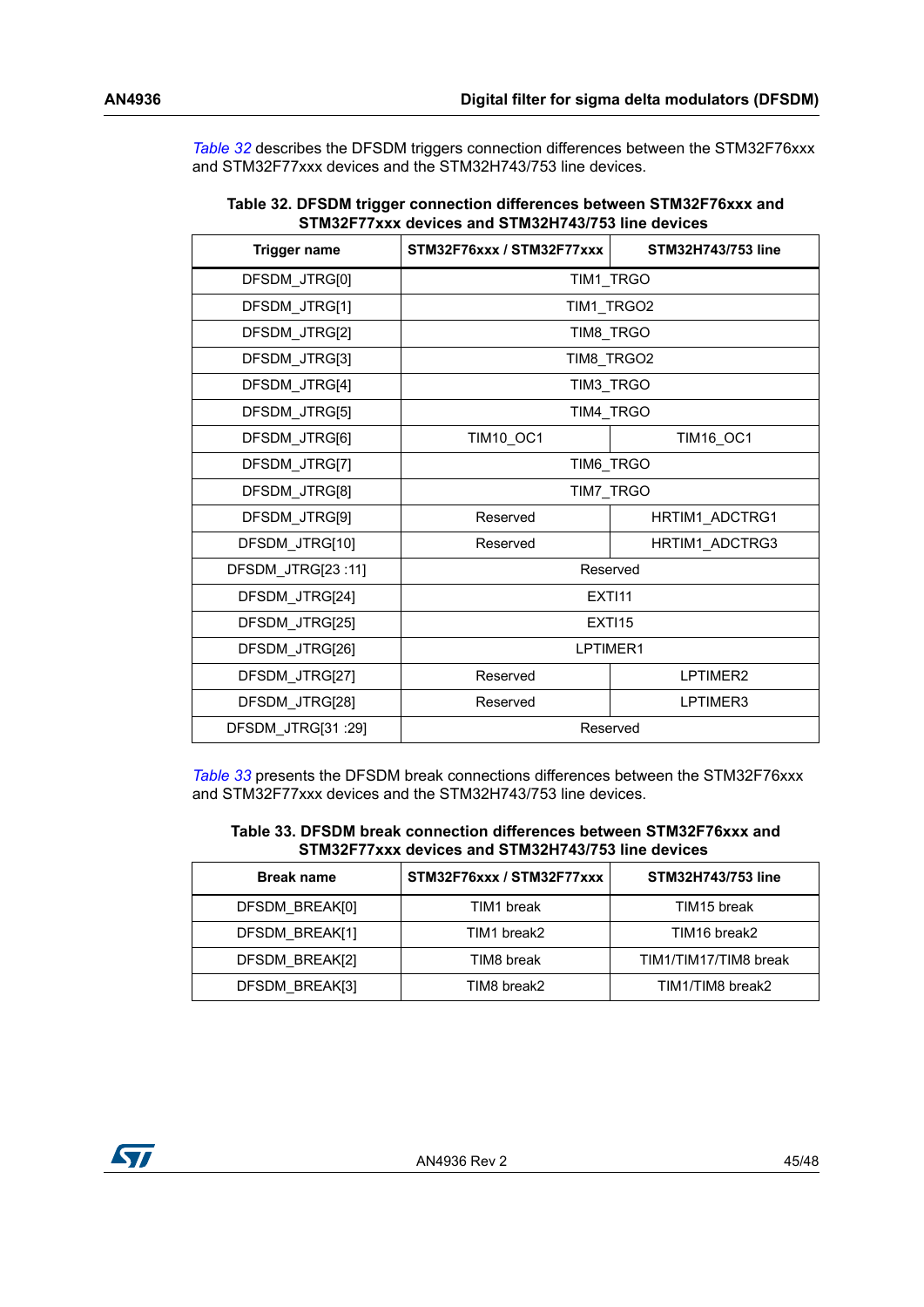# <span id="page-45-0"></span>**17 Conclusion**

This application note is a useful complement to the datasheets and the reference manuals, which gives a simple guideline to migrate an existing product based on the STM32F7 Series to the STM32H743/753 line.

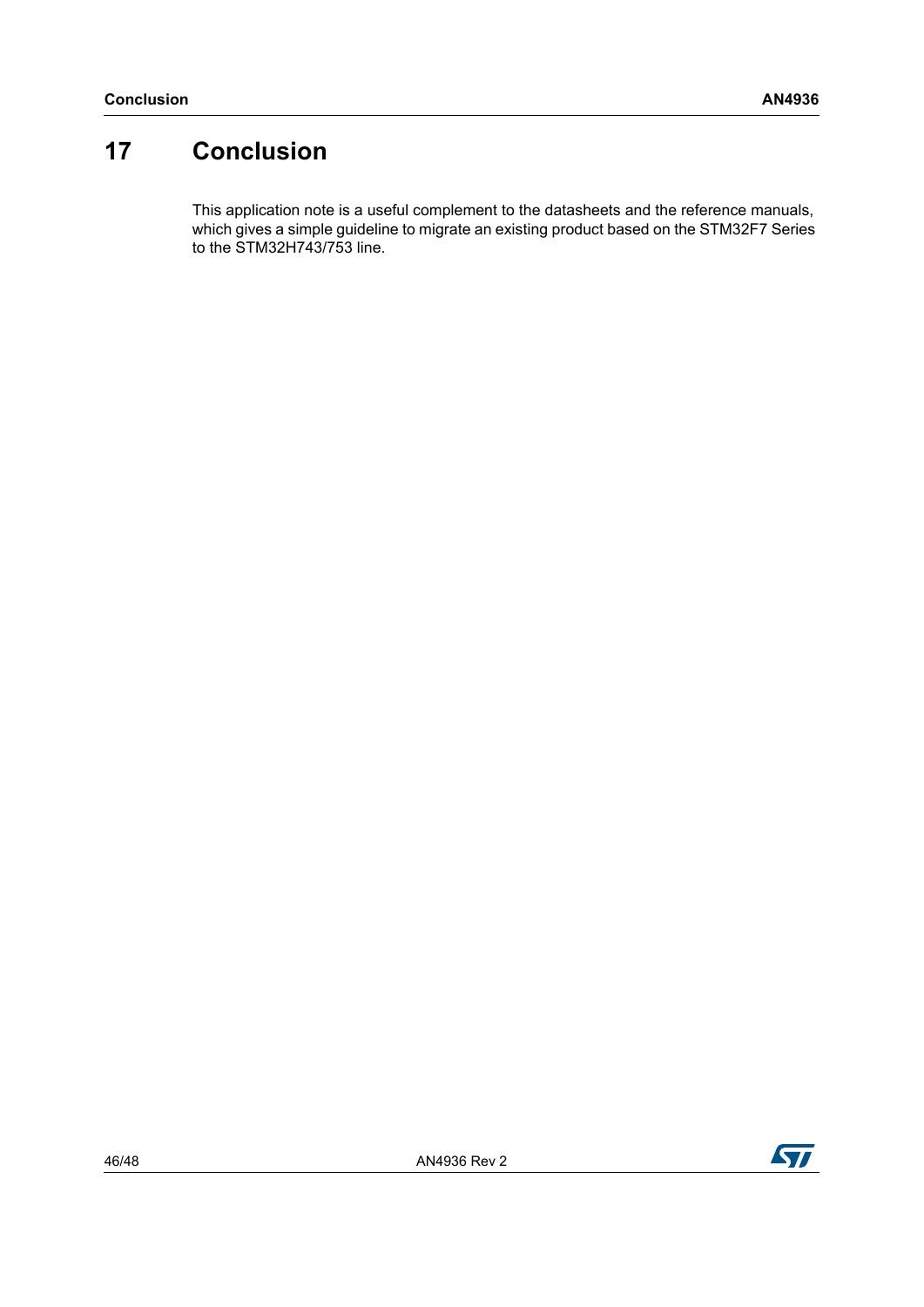# <span id="page-46-0"></span>**18 Revision history**

<span id="page-46-1"></span>

| Date        | <b>Revision</b> | <b>Changes</b>                                                                                                                                                                                                                                                                                                                                                                                                                                                 |
|-------------|-----------------|----------------------------------------------------------------------------------------------------------------------------------------------------------------------------------------------------------------------------------------------------------------------------------------------------------------------------------------------------------------------------------------------------------------------------------------------------------------|
| 30-May-2017 |                 | Initial release.                                                                                                                                                                                                                                                                                                                                                                                                                                               |
| 15-Sep-2020 | 2               | Replaced STM32H7x3 by STM32H743/753.<br>Updated RM0433 title. Remove Chrom-ART Accelerator trademark.<br>Renamed USB OTG HS/FS into USB OTG HS/FS.<br>Added connection between SDMMC2 and D2-to-D3 AHB bus in<br>Figure 2: STM32H743/753 line system architecture.<br>Updated conversion modes in Table 24: ADC differences between<br>STM32F7 Series and STM32H743/753 line devices to indicate that<br>the Triple mode is available only on STM32F7 devices. |

#### **Table 34. Document revision history**